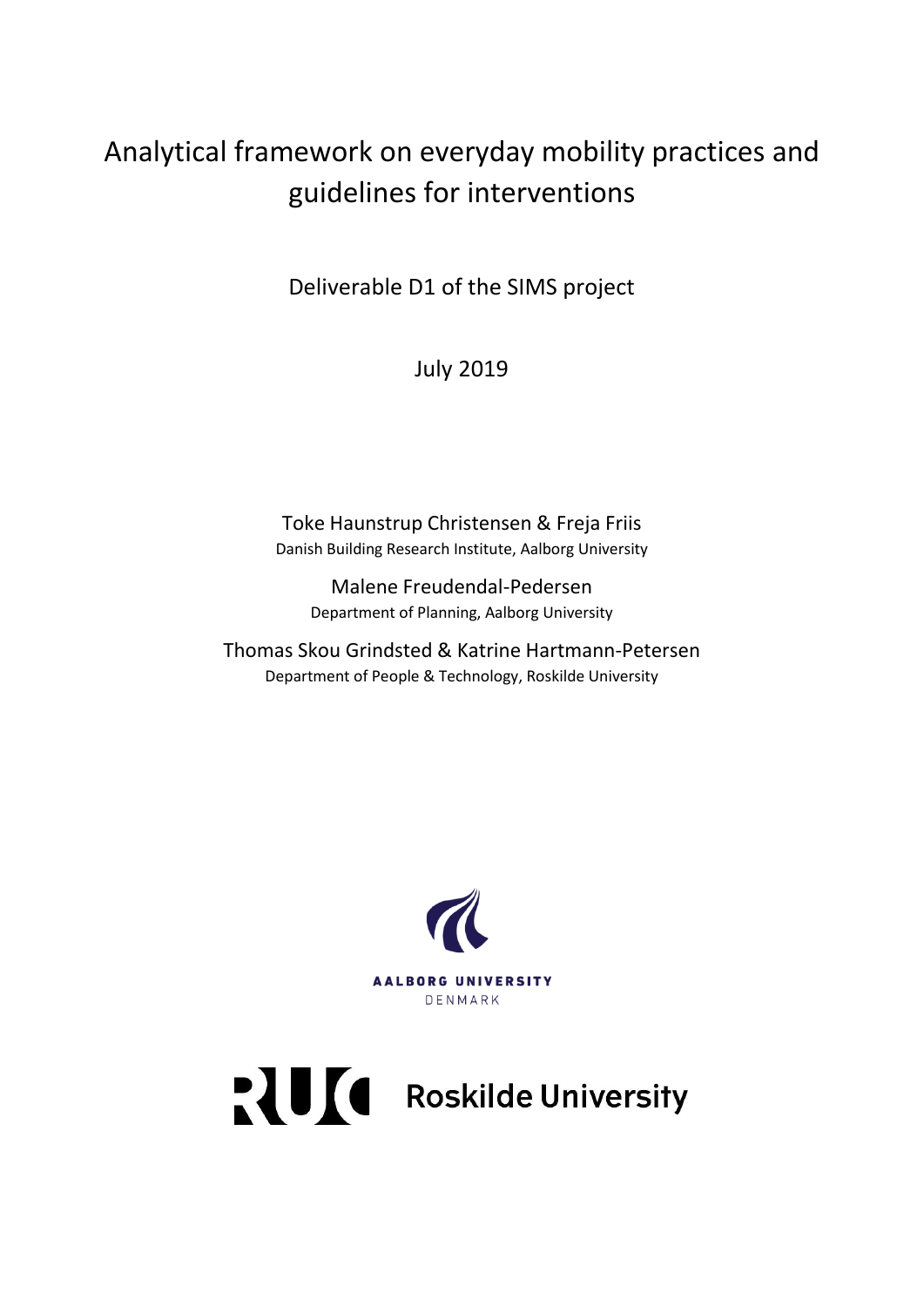# Contents

| Chapter 2: Theoretical foundation and analytical framework for everyday mobility practices  8        |
|------------------------------------------------------------------------------------------------------|
|                                                                                                      |
|                                                                                                      |
|                                                                                                      |
| 2.4 Urban mobility in transition - Automatisation, electrification, sharing, and MaaS 16             |
| Chapter 3: Designing sustainable mobility solutions: Status of MaaS in Denmark and Europe and design |
|                                                                                                      |
| 3.2 Design implications of analytical insight from practice theories and mobility studies 25         |
|                                                                                                      |
|                                                                                                      |
|                                                                                                      |
|                                                                                                      |
|                                                                                                      |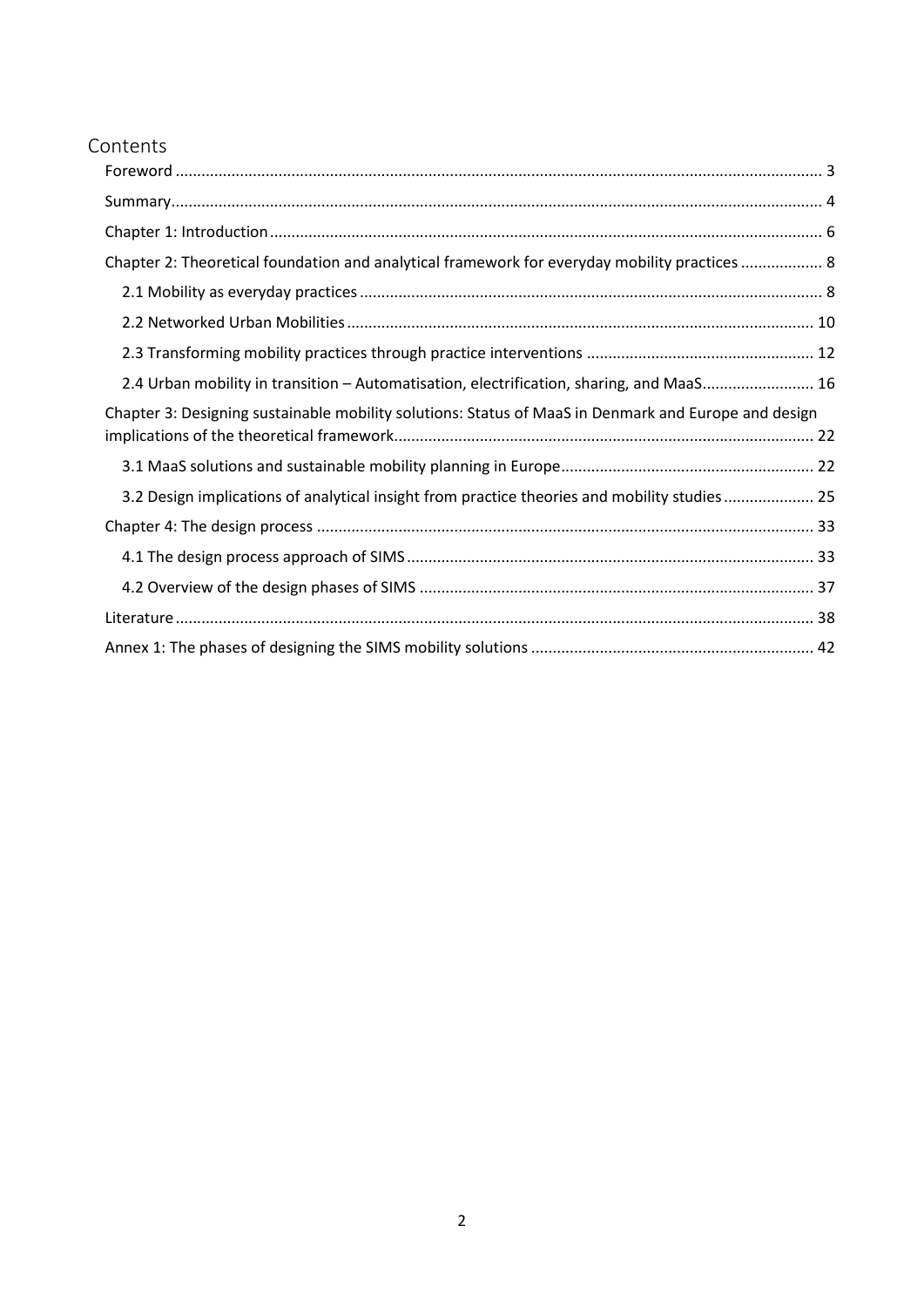# <span id="page-2-0"></span>Foreword

This is the deliverable D1 *Analytical framework on everyday mobility practices and guidelines for interventions* from the project *Sustainable Innovative Mobility Solutions* (SIMS). The deliverable is the outcome of Work Package 1 (WP1) *Analytical framework and guidelines* and has been prepared by researchers from Aalborg University (AAU) and Roskilde University (RUC).

The analytical framework is based on existing knowledge within mobility and practice theory studies. The framework describes the dynamics within everyday mobility practices and provides guidelines on how to design the mobility interventions in SIMS. In this way, it informs the work of the later WP2 (in relation to the thematic focus of the pre-intervention site studies) and WP3 (guidelines on how to design practice-based mobility interventions).

The SIMS project is funded by the *Grand Solutions Programme* of *Innovation Fund Denmark*. The vision of SIMS is to develop sustainable and multi-modal mobility solutions that are adapted to citizens' everyday practices and needs, that incorporate future and existing resource-efficient transport modes, and that are co-developed within the wider urban physical development and social relations. For further information about SIMS, see [www.sims.aau.dk.](http://www.sims.aau.dk/)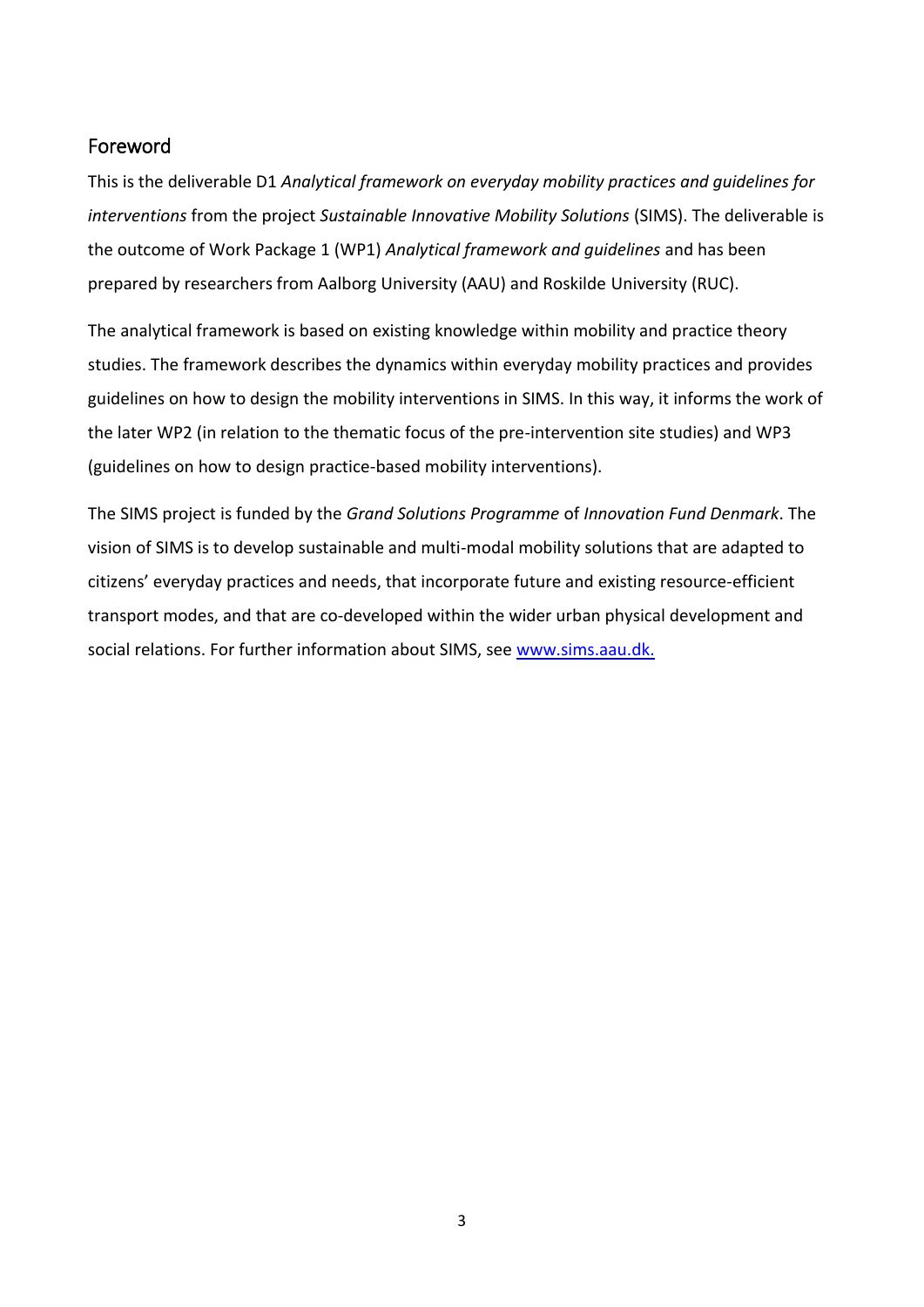### <span id="page-3-0"></span>**Summary**

This deliverable presents the analytical framework and guidelines for the upcoming work in the SIMS project for developing new solutions for sustainable mobility in cities. The analytical framework is based on existing knowledge within practice theory and urban mobility studies, whereas the guidelines outline how the design of new solutions will be approached.

The analytical framework combines the understanding of everyday mobility as a social practice with insight from studies within networked urban mobilities and studies of trends within mobility. The combination of these fields results in the identification of six guiding principles or "analytical statements" that will form the approach of SIMS regarding analysing citizens' existing mobility patterns and designing attractive alternatives to resource-intensive mobilities. The guiding principles are the following:

- 1. Understanding everyday practices should be the basis for designing new solutions: A key insight from practice theories is that we need to shift the focus from technologies or the "behaviour choices" or attitudes of individuals to focus on the everyday practices that people perform, of which mobility is an integral part.
- 2. Transport (trips) represents practice/mobility bundles: To obtain a comprehensive understanding of people's mobility behaviour, we should apply the concept of practice variants (i.e. practice/mobility bundles, such as shopping/driving, working/driving, school/biking, etc.). Each of these practice variants has its own specific character.
- 3. Practice elements are the basis for identifying mobility dynamics and designing new solutions: To better understand the dynamics behind mobility patterns when designing alternative solutions, we should understand mobility practices as constituted of separate but interrelated elements that should be addressed in our practice interventions.
- 4. A sustainable transition requires discouragement of unsustainable practices: It is not enough just to design attractive alternatives to existing, resource-intensive mobility practices. It is also necessary to discourage resource-intensive practices through physical, infrastructural, or institutional changes.
- 5. It is crucial to remember the interconnectedness of mobility practices: Mobility practices (e.g. driving or biking trips) have a dual identity. They are both practices in themselves and a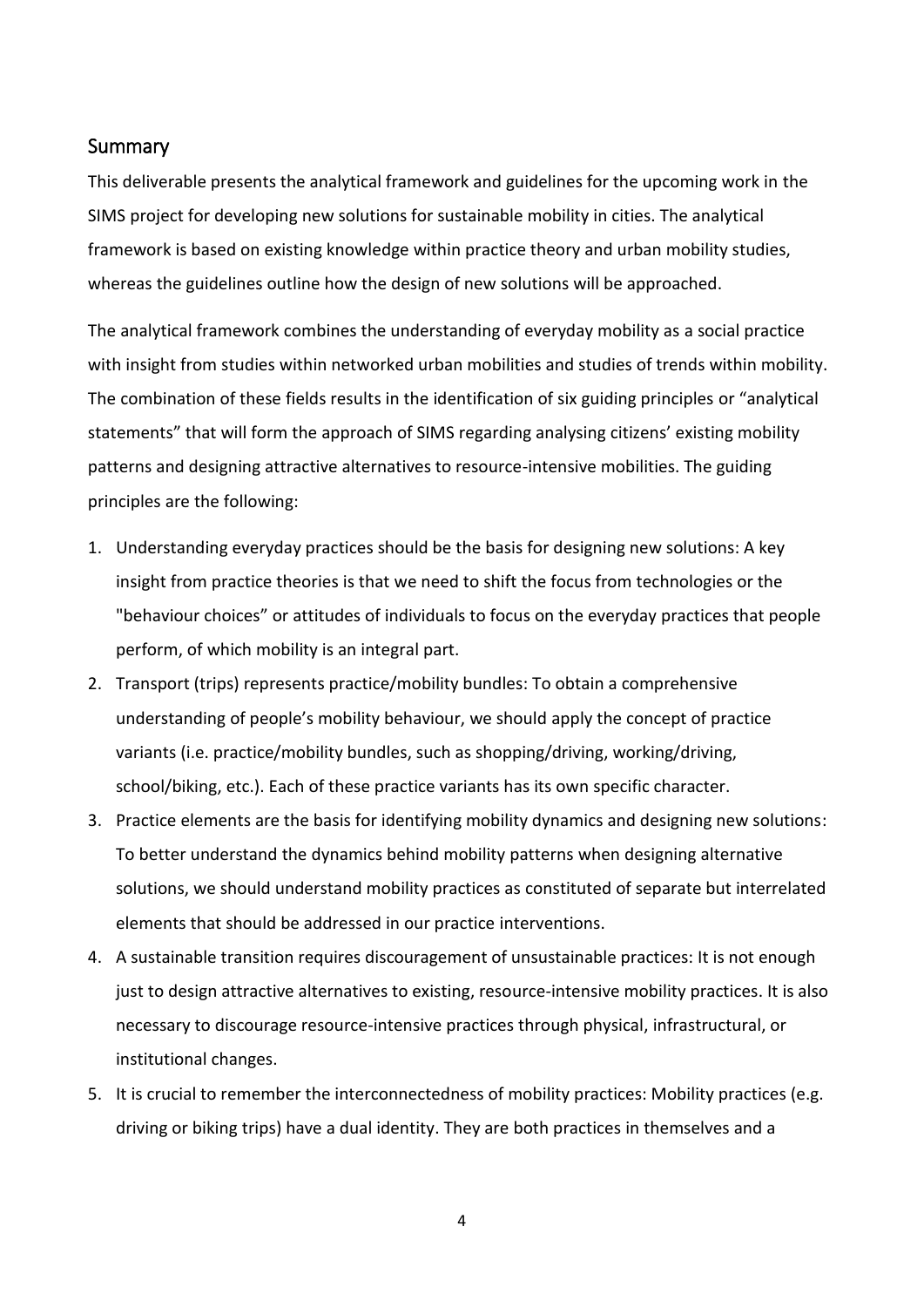prerequisite for the performance of many other daily practices (e.g. working, shopping, childcare, etc.).

6. Regarding designing for the unknown future: The networked urban mobilities change all the time, but instead of trying to predict the future development (and create solutions for this), designing new, sustainable mobility solutions should take the shape of co-creation (i.e. the research and design activities should take part in shaping the sustainable future).

Following up on the last point regarding co-creation, SIMS will relate to three current development trends of electrified, shared, and autonomous mobility. The opportunities and possible risks of these new mobility developments will be studied and assessed in relation to the SIMS solutions to be developed at the three sites. The overarching approach will be to conceptualise across various solutions and to broaden the perspective to include the role of institutions and infrastructure (including spatial planning), which is at the centre of the sustainable mobility planning paradigm. In relation to this, the concept of Mobility-as-a-Service (MaaS) plays a key role as an underlying design ideal.

The guidelines for the design of the SIMS mobility solutions and the site interventions place the design approach as a hybrid of user-centred design and participatory design research. Following this, much of the designing will be based on existing knowledge or new research about the citizens and their mobility patterns at the three sites, whereas the citizens themselves will also be involved in reflecting upon relevant solutions (although to a more limited extent). The design process of the SIMS solutions and site interventions can be divided into three phases (pre-design, generative design, and evaluative design), which are detailed further in the table in Annex 1.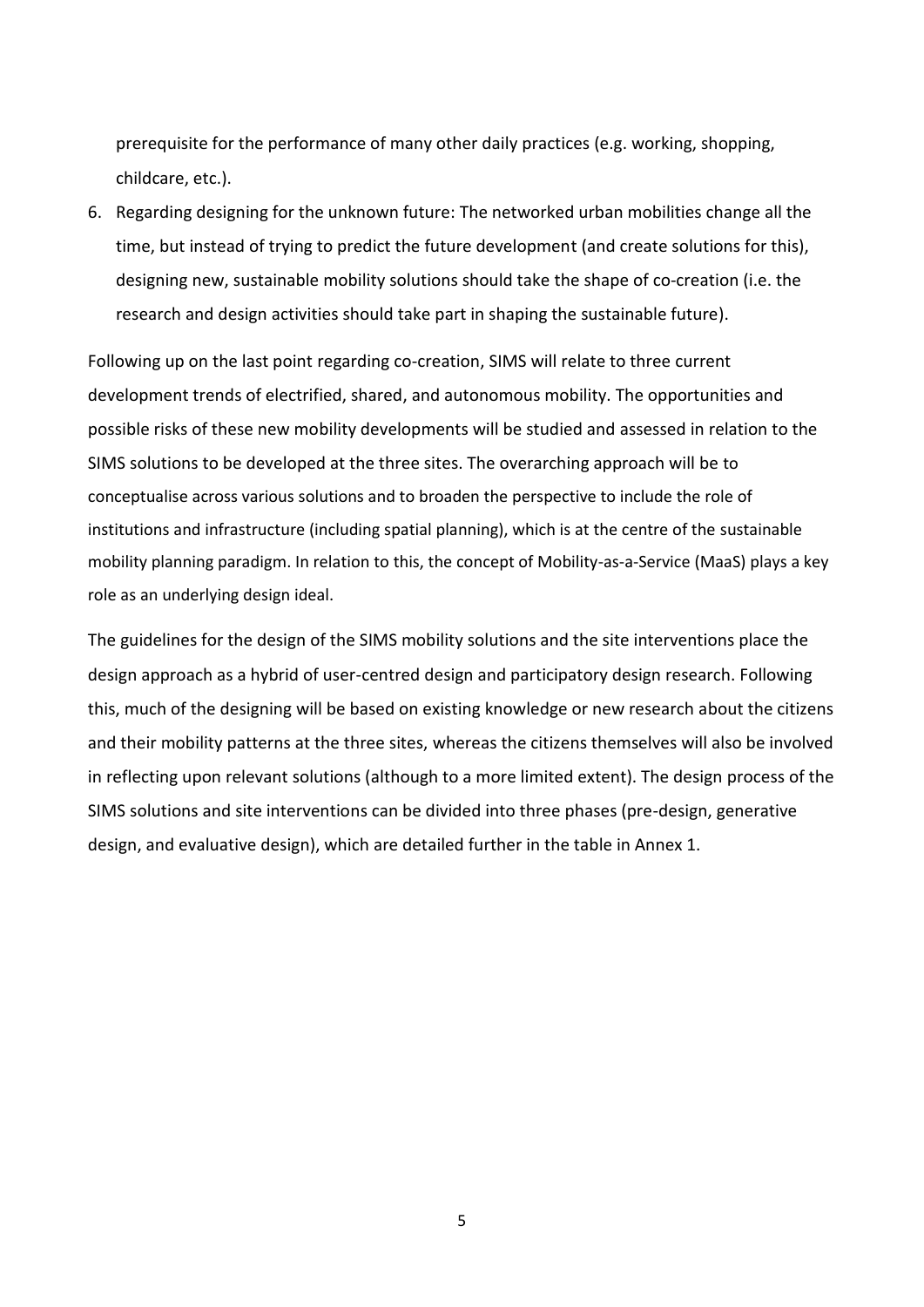### <span id="page-5-0"></span>Chapter 1: Introduction

Urban lives, cultures, economies, the global climate, and the environment are significantly challenged by different mobilities and their related energy consumption and pollution (Urry 2000), and the future of urban mobilities has become a key topic. In the urban age, the question of how cities and regions manage and plan their physical infrastructures (and by doing so, the sociomaterial structures that shape and form social cohesion, interaction, participation, and social life) is essential. Planners and engineers tend to focus on feasibility based on existing data, models, and calculations. Through this, they envision what and how decisions on spatial development, technology implementations, and other forms of regulations affect carbon dioxide  $(CO<sub>2</sub>)$ emissions, congestion, land use, and the consequences for ecosystems, among others. However, social aspects tend not to play a significant role when it comes to long-lasting decisions because the relevant data do not show up in the datasets, models, or simulations.

Based on this, at the outset of the SIMS project, creating sustainable mobility practices cannot be reduced to simple questions of technology substitution or the efficiency of the current system. Thus far, increased technological efficiency has been unable to balance the implications of growth in traffic, let alone deliver substantial emission reductions or mitigate other problems. Therefore, the SIMS project will apply social practice theories informed further by mobilities studies (e.g. Urry 2007; Banister 2008). Anchored within these disciplines, SIMS considers mobility practices to be deeply embedded in people's everyday lives (Freudendal-Pedersen 2009).

This means that changing the current automobility regime demands interventions in the multiple social practices that our everyday lives are organised upon (Shove et al. 2015). Thus, the sociotechnical and organisational development of sustainable mobility solutions must consider the complexity of everyday practices. For example, the implementation of car- and ride-sharing faces challenges in adapting to the needs of families with small children if the demand for car safety seats or space for prams is not accommodated.

The social practices that mobility patterns are an integrated part of (e.g. commuting, shopping, and childcare) are determined via technological elements (including infrastructures), competences (e.g. how to use technologies), and understanding (e.g. cultural ideas about the right thing to do;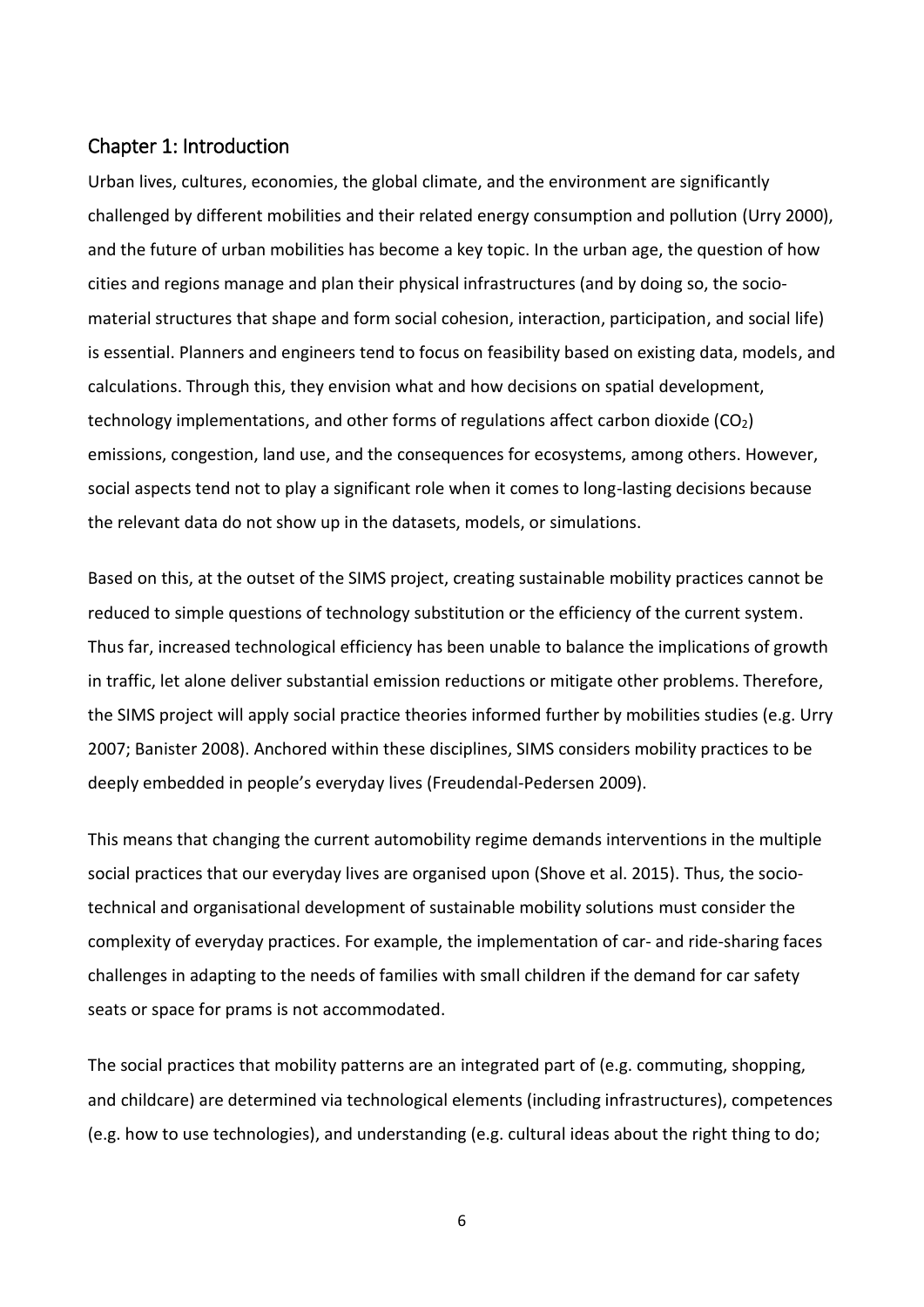Shove and Pantzar 2005; Watson 2012). Thus, practice-theoretical studies emphasise the importance of addressing all three elements to promote a shift to more sustainable practices, including sustainable mobility. An illustrative example is how the fundamental norms of individuality, freedom, and flexibility are closely related to automobility and are difficult to change (Sachs 1992; Freudendal-Pedersen 2009). Thus, changing the norms of mobility requires policies and interventions that challenge the current, powerful understanding and notions related to today's mobility demand.

For the last 5-10 years, three new trends within the mobility field have attracted much attention as possible solutions to the transport problem of cities: shared mobility (ride- and car-sharing), autonomous vehicles (AVs), and electric mobility. The long-term aim of SIMS is to contribute to a sustainable mobility transition through detailed knowledge on sustainable mobility solutions that are tailored to the everyday lives of citizens and thus can become attractive alternatives to existing resource-intensive mobility patterns. As part of this, SIMS will address these new trends to explore how and under what conditions these might contribute to sustainable development. Here, an overarching concept will be Mobility-as-a-Service (MaaS), which describes a shift away from privately owned transport modes (in particular cars) to a multi-modal and seamlessly integrated mobility system that provides MaaS. The SIMS project aims to develop new solutions and insights on how a future MaaS system can be developed that considers the role of both social practices and the social-material context of cities.

In this report, which forms the analytical framework for designing sustainable mobility solutions, we will first describe the theoretical foundation for our understanding of everyday life and mobility practices (Ch. 2). On the basis of this, we develop a set of guidelines on how to design mobility interventions (Ch. 3), including an outline of how the design processes of SIMS will be organised. The report closes with a number of recommendations on how to ensure the long-term implementation of the SIMS results (Ch. 4).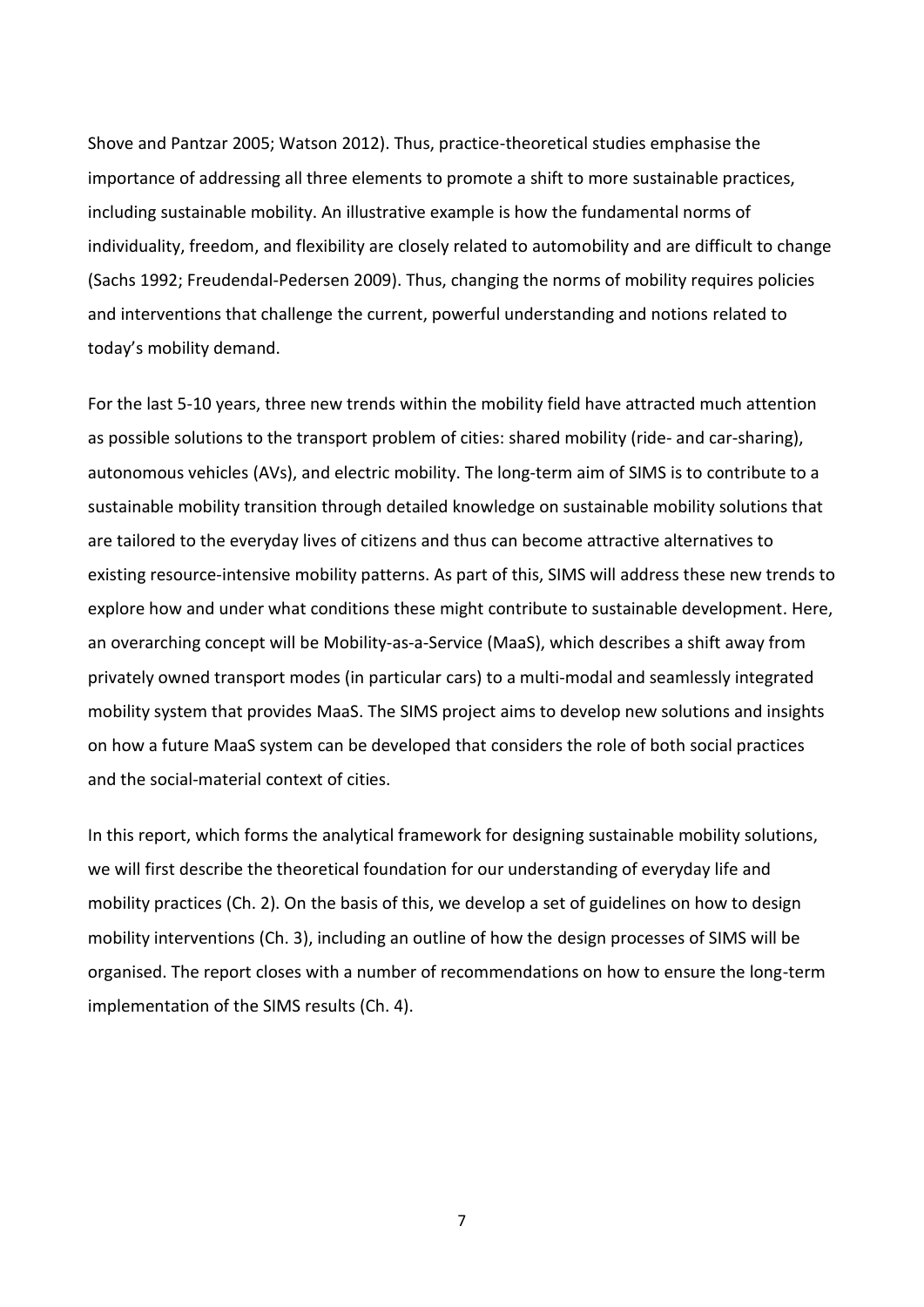# <span id="page-7-0"></span>Chapter 2: Theoretical foundation and analytical framework for everyday mobility practices

#### <span id="page-7-1"></span>2.1 Mobility as everyday practices

Traditional policy approaches within the mobility field have failed to deliver significant reductions in energy consumption and the negative environmental consequences of mobility. This reflects a more general problem of conventional policy approaches targeting sustainable consumption, which has led an increasing number of scholars to propose practice-theoretical approaches (often termed *practice theories*) as a new social ontology to better inform governance interventions (Shove et al. 2015; Spurling and McMeekin 2015; Spurling et al. 2013; Strengers 2013; Watson 2012). In this section, we present the practice theories in brief, including how mobility can be understood within this theoretical framework.

Practice theories, as developed by Schatzki (1996), Reckwitz (2002), Shove and Pantzar (2005), Warde (2005), and Gram-Hanssen (2009), among others, shift the focus from individuals and their attitudes and behaviours to *social practices* as the core unit of analysis and policymaking. Social practices are understood as collective entities that are constituted by heterogeneous and interrelated elements, such as materials (objects), competences, and meanings (Shove and Pantzar 2005), and are reproduced regularly through the performance of these practices by individuals (practitioners). An example is driving a car (driving), which is a (mobility) practice that is made possible through a specific combination of elements. This includes *material* elements, such as the car itself, filling stations, roads, and traffic lights. Another element is *competences,* such as the ability to steer the car and to judge the distance to and speed of other road users and knowing the traffic rules and how to refuel the car. Finally, the last element is *meanings,* such as the cultural conventions of the car as the epitome of freedom, convenience, comfort, and safety.

How practices, such as driving, are performed is dependent on the individual elements and their combination. For example, faster cars invite drivers to engage in speedy driving, and changes in social norms regarding alcohol and driving have changed driving practices in relation to social occasions involving alcohol drinking. As hinted by the latter example, practice elements develop over time. As a result, they are essentially (historically) contingent, which means that they are open to re-evaluation and change. This key observation invites to new ways of thinking in relation to how to promote sustainable practices, including sustainable mobility practices.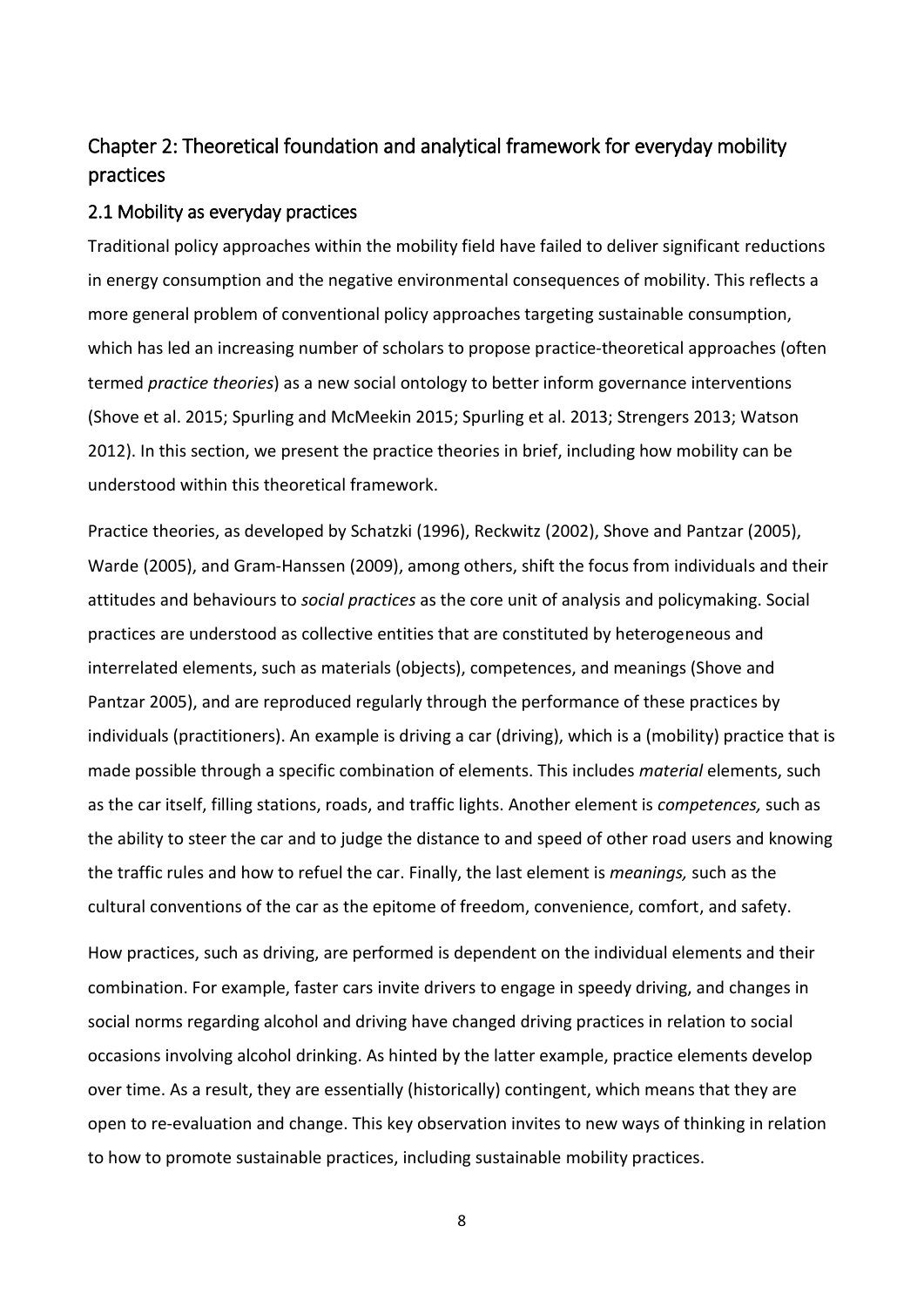In today's mainstream policymaking related to sustainable consumption, problem framing and governance strategies primarily focus on combinations of *technological innovation* and *campaigns* to change the attitudes, behaviours, and choices of the individual consumers (Shove 2010; Strengers 2013; Southerton 2012). This mainstream approach relies on a mix of rational consumer choice models, efficiency measures, and information-based behavioural change theory. In contrast, social practice theories emphasise that (energy) consumption is not a practice itself but "is rather a moment in almost every practice" (Warde 2005, 137). This means that (energy) consumption is intimately linked to people's performance of practices (Shove 2010; Halkier and Jensen 2008). For the same reason, it rarely makes much sense to people to focus on only energy consumption, which is often the case in mainstream policymaking, because this does not consider the complexity of the everyday life that the consumption is embedded within and dependent on. To achieve an adequate socio-technical transition by reconfiguring the current resource-intensive mobility patterns, social practice theories recommend scrutinising *why*, *when,* and *how* social (mobility) practices are performed by people across time and space (Shove et al. 2015).

Thus, in opposition to the focus on rational choice and efficiency within technologically and psychologically oriented approaches, practice theory scholars recommend exploring the practices related to (energy) consumption (Shove and Walker 2014) and focus on how today's mobility demand is produced (Shove et al. 2015; Spurling and McMeekin 2015; Watson 2012). Seen through this lens of theory, people carry certain mobility practices, which continuously reproduce, coproduce, change, and reinforce today's demand for mobility (Shove et al. 2012). Hence, practice theories offer a conceptual framing of mobility as a (dynamic) matter of "derived demand" by illuminating how the current mobility demand has become an outcome of spatially and temporally dispersed but interrelated practices (e.g. the division of work and home in modern work life or the development of the shopping centre with its dependence on car-based transport). As such, sustainable mobility transition should instead focus on the temporal and spatial relationships between social practices to reconfigure and change the bundles and interconnections between mobility-practice bundles (Spurling and McMeekin 2015).

The latter relates to the observation that mobility is not only a practice in itself (e.g. driving, biking, or walking) but is also integrated with other everyday practices made possible by mobility practices. For example, for many people, driving is embedded within the daily performance of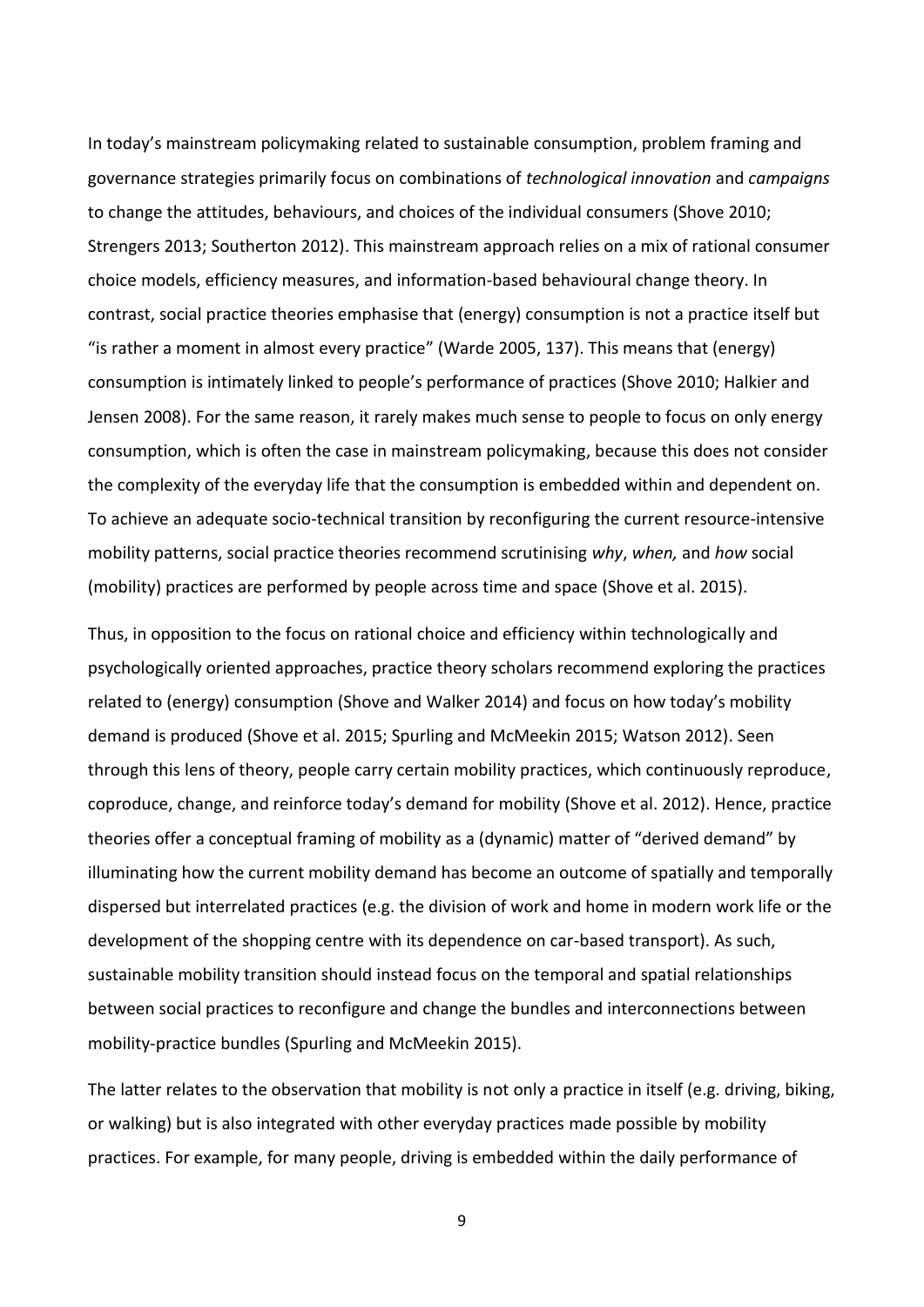other practices, such as working (commuting to and from work), shopping, recreational activities (e.g. driving to a sports centre), childcare (e.g. picking up children from school or day care), and so on. In this way, everyday practices are connected together in systems of practices (Watson 2012), and how these systems are connected (or interlocked) and develop over time has a great influence on how the demand for mobility changes and what modes of transport are favoured. Watson (2012) provides an example of this:

The shifting character of grocery shopping is inseparable from shifting patterns of personal mobility, with out of town supermarkets co-evolving with patterns of personal car mobility, and with broader restructuring of the temporal rhythms of daily life that are enabled by, and make necessary, the convenience of provisioning a household with a single shopping trip to one destination. (p. 491)

This point of (analytical) departure implies that we need to acknowledge the interconnectedness and interlocking of contemporary mobility practices when developing alternative solutions and strategies for sustainable mobility in cities. Thus, Watson (2012) observes that sustainable mobility solutions require direct and/or indirect changes in the complexities of mobility practices, which might include changes in practices such as working, going to school, shopping, visiting friends and family, maintenance, and leisure.

#### <span id="page-9-0"></span>2.2 Networked Urban Mobilities

The mobilities research offers a strong approach that bridges research disciplines and traditions to understand the complexity of mobilities (Sheller and Urry 2006; Canzler et al. 2008; Grieco and Urry 2011; Cresswell 2006). Mobilities encompass the large-scale movements of people, goods, capital, and information and the more local processes of daily transportation, communication, and travel of artefacts (Urry 2000) based on an understanding that these different scales together produce and reproduce the current mobility systems. These different mobilities are considered fundamental in framing modern social life and urban cultures. Through a mobilities perspective, it becomes possible to understand societal path dependencies, cultural transformations, and mobility practices.

The reason for using mobilities studies within the SIMS project is that cities cannot be separated from the mobilities that support and develop the modern lives within them. Today's cities are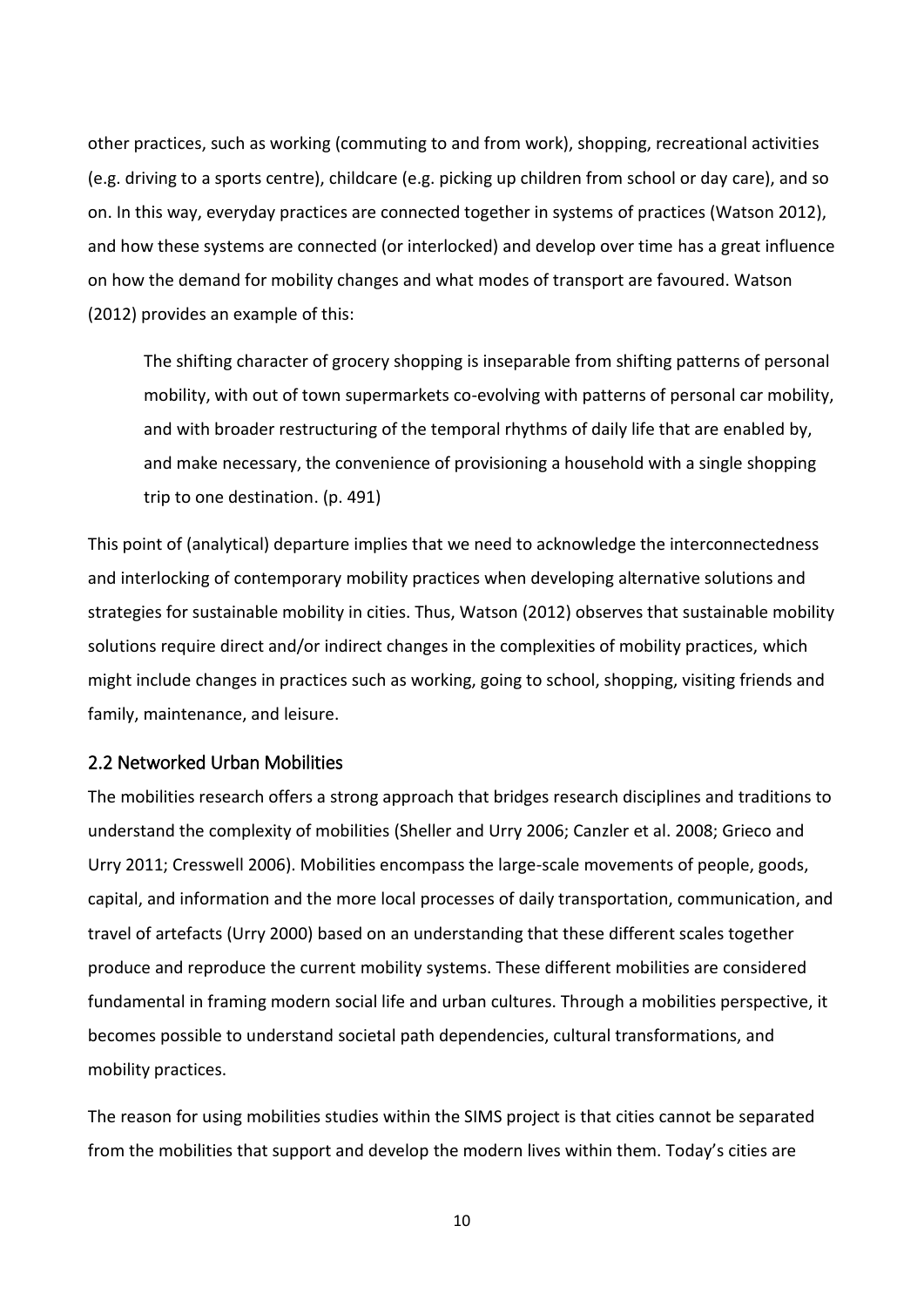composed of complex settings of social, technological, geographical, cultural, and digital networks of mobilities (Graham and Marvin 2001; Sheller and Urry 2006). This interdependence has developed over time through a series of large-scale technological transitions in transport and communications. Through this, cities have changed in rhythm, speed, and reach (Sheller and Urry 2006). Understanding the flow in cities purely as individual choices, technological transformations, or economic forces overlooks the fact that practices and networks are culturally assembled when producing and performing in city space (Jensen et al. 2015). To make cities places of lived social, economic, and ecological sustainability, strong and socially coherent and inclusive mobility systems are needed that are more than just transport systems and connections.

Consumption is also increasingly mobilised today in the sense that it is grounded in mobility. This applies to shopping for groceries, clothes, electronics, furniture, and so on and to cultural events, education, and so forth. Modern lives are increasingly based on mobility and communication and increasingly on the internet. As American science writer Jeremy Rifkin put it, a transformative historical development is at work that is fundamentally and irreversibly changing the (human) conditions of the late modern culture:

In the nineteenth century, steam-powered printing and the telegraph became the communication media for linking and managing a complex coal-powered rail and factory system, connecting densely populated urban areas across national markets. In the twentieth century, the telephone, and later, the radio and television, became the communication media for managing and marketing a more geographically dispersed oil, auto, and suburban era and a mass consumer society. In the twenty-first century, the Internet is becoming the communication medium for managing distributed renewable energies and automated logistics and transport in an increasingly connected global Commons. (2014, 28)

Understanding the interconnectedness of mobilities and the role it plays in planning thus becomes essential in many more everyday activities than we often realise. Therefore, any attempt to change practice must be rooted in understanding everyday life ordered through different mobilities with multiple functions.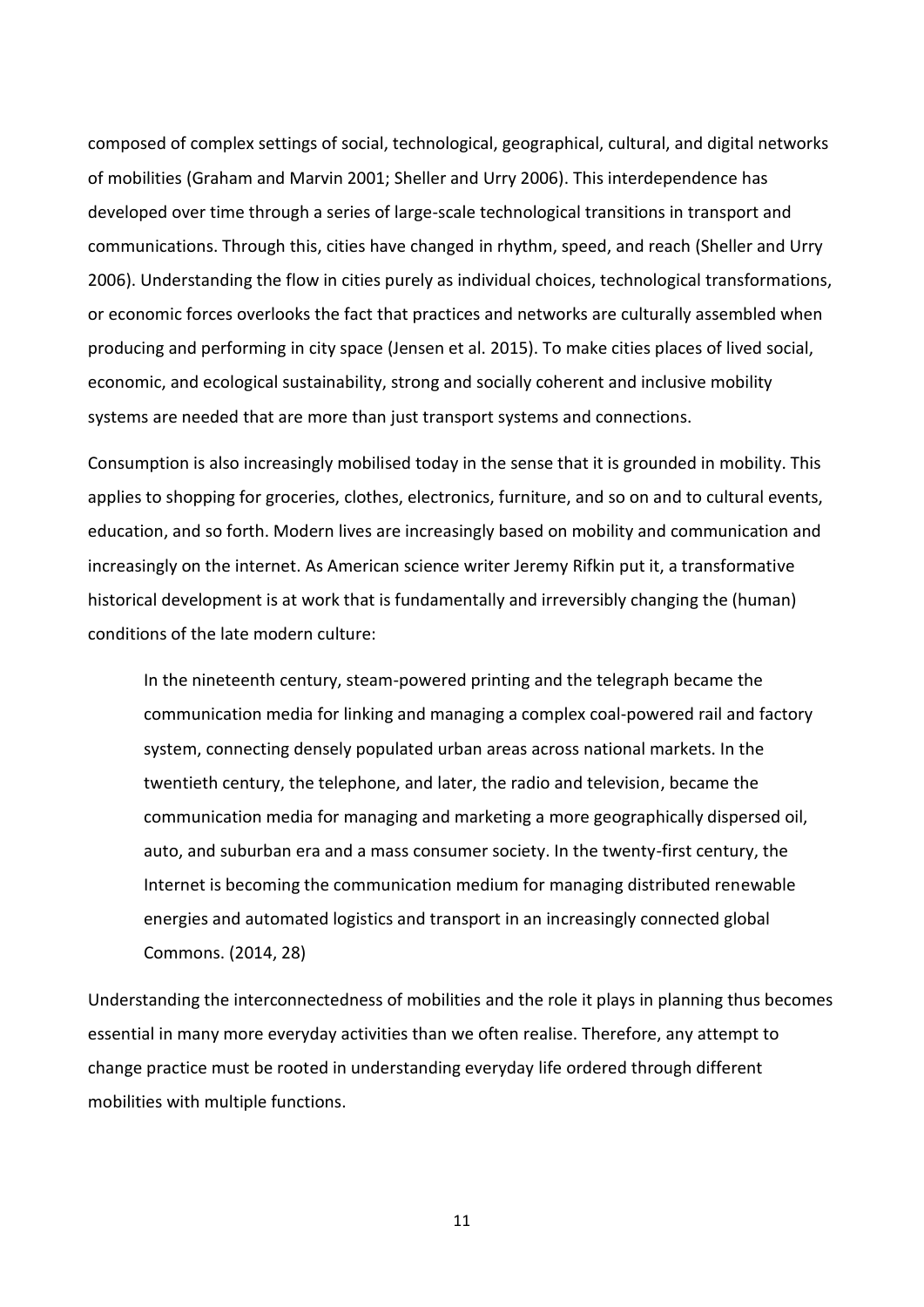# <span id="page-11-0"></span>2.3 Transforming mobility practices through practice interventions

Spurling et al. (2013) developed three intervention frameworks that draw on the theoretical and analytical approach of practice theories (see also Spurling and McMeekin 2015): recrafting practices, substituting practices, and changing how practices interlock. The three alternative frameworks represent different types and scales of ambition within policy approaches to consumer behaviour based on practice theories. In the following, we describe the three practicebased intervention frameworks, including examples related to mobility.

# *Recrafting practices*

Within this intervention framing, practices are "recrafted" by changing one or more of the elements that constitute them. For instance, a sustainable mobility strategy might aim at replacing combustion-engine cars with electric vehicles to reduce the influence of driving cars on the climate. This is an example of a technology-oriented strategy, which does not necessarily involve significant changes in how the mobility practice is performed. However, studies (e.g. Friis 2016) have indicated that material differences between combustion-engine cars and electric vehicles, like the shorter driving range due to the limited battery capacity, influence how the practice of driving is experienced and performed by car drivers. Another example could be campaigns aimed at teaching car drivers how to drive more eco-efficiently, which is a strategy aimed at changing the competences of driving.



Reduce the resource intensity of existing practices through changing the elements that make up those practices.

*Figure 1: Recrafting practices. (Reproduced from Spurling et al. 2013; Spurling and McMeekin 2015).*

As Spurling and McMeekin (2015) note, this practice framing is not much different from many of the present conventional intervention strategies within the mobility or (more generally) consumption fields, which have not yet been able to deliver significant reductions in the negative effects of automobility. "Within this style of policy, the scale and extent of an existing practice, for example driving, is not challenged, though its resource intensity is" (Spurling and McMeekin 2015,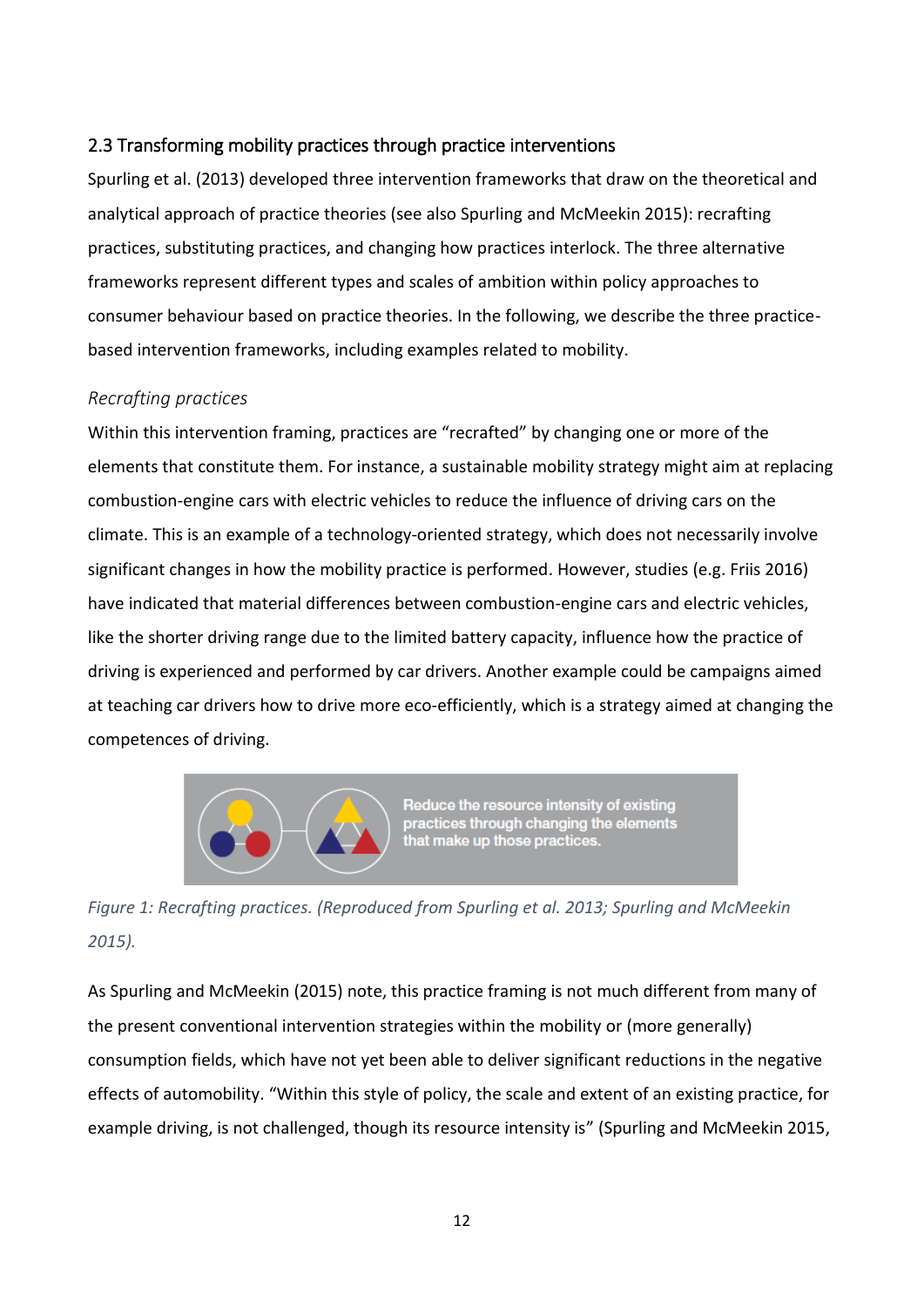80). For this reason, SIMS primarily addresses the second type of intervention: substituting practices.

#### *Substituting practices*

This intervention framing "focuses on discouraging current unsustainable practices and replacing them with existing or new alternatives" (Spurling and McMeekin 2015, 84). In relation to sustainable mobility policies, this framing resembles the classical strategy of "modal shifts", such as the shift from people driving a car to travelling by bike. Driving represents an unsustainable mobility practice, whereas travelling by bike represents a sustainable counterpart. Spurling and McMeekin write that this shift in the balance between competing practices is achieved by:

Recrafting each of the practices in such a way as to stimulate fewer performances of the less sustainable practice, which means replacing them with performances of the more sustainable alternative. In terms of a goal for transport policy, rather than disrupting the current amount of movement that takes place, the approach seeks to change the mode by which this movement is achieved. As such, the overall need for mobility is not negotiated, though the means by which it is accomplished is. (2015, 80)

Even though substituting practices as a practice-intervention framing resembles conventional strategies promoting modal shifts away from less sustainable mobilities (typically driving), the practice-theoretical perspective offers two important insights that are not usually included in conventional policy approaches. First, it emphasises the importance of more than just making the alternative and more sustainable mobility form more attractive (e.g. by improving the conditions and safety for bicyclists in the city), which is a common strategy many places. Such initiatives must be done in concurrence with initiatives aimed at making it less attractive to perform the unsustainable mobility practice (e.g. by reducing the space for driving or car parking in cities). Second, and perhaps even more importantly, the practice-theoretical approach implies that mobility practices always need to be interpreted in relation to the specific everyday practices that they are related to or combined with. This means that it does not make sense to discuss *one driving practice* or *one bicycling practice*. Instead, many variants of driving, biking, walking, and so on exist. Spurling and McMeekin (2015) term these "practice/mobility bundles" (p. 86). Examples of such practice variants of driving include driving related to shopping (shopping/driving), work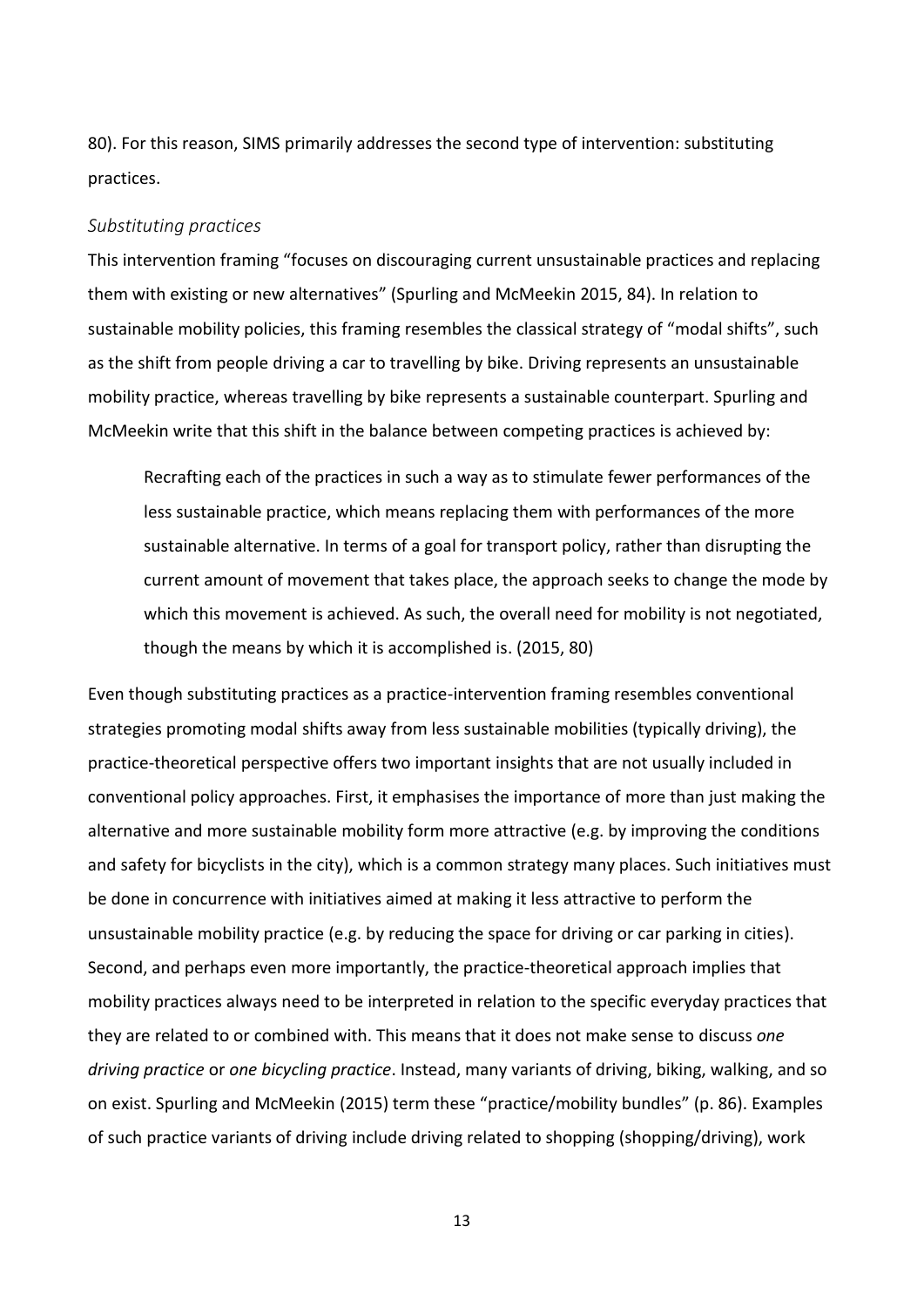(working/driving), school (school/driving) etc. These practice/mobility bundles can even be combined, as Spurling and McMeekin note:

Further, it is likely that these bundles take complex form – commuting-school/driving, shopping-school-commuting/driving and so on. Because the car is a multi-functional vehicle these variants are not easily observable, and thus become conflated into 'driving'. (p. 86)

Each of the practice/mobility bundles (and their combinations) involves specific elements and needs, which are important to consider when designing strategies aimed at replacing one unsustainable mode of transport with another less unsustainable mode. For instance, the practice variant of shopping/driving might involve the need to transport large bulk groceries, which the alternative variant of shopping/cycling should accommodate if the latter is recognised by people as a realistic and attractive alternative. Similarly, parents bringing their children to and from school by car (school/driving variant) involves elements of comfort, protection from the weather, and creation of a safe and intimate space for interactions between parents and children, which might not easily be transferred to the alternative practice variant of school/biking.

In conclusion, practice-theoretical framing emphasises that strategies aimed at substituting practices need to abandon the simplistic approach of conflating driving and other modes of transport into simplified and homogenous activities or services (means of transport) that can easily be shifted with each other. Instead, it is important to take the practice variants into account when designing solutions in support of practice substitutions. "We suggest that focusing on substituting practice variants (for example, commuting/driving and commuting/cycling) rather than generic modal shift, helps to identify opportunities for intervening in the elements of practices" (Spurling and McMeekin 2015, 87).

While interventions based on substituting practices can be regarded as more ambitious and thorough than recrafting practices, this framing does not bring the present levels of mobility need into question. This is done in the third and most ambitious type of practice interventions.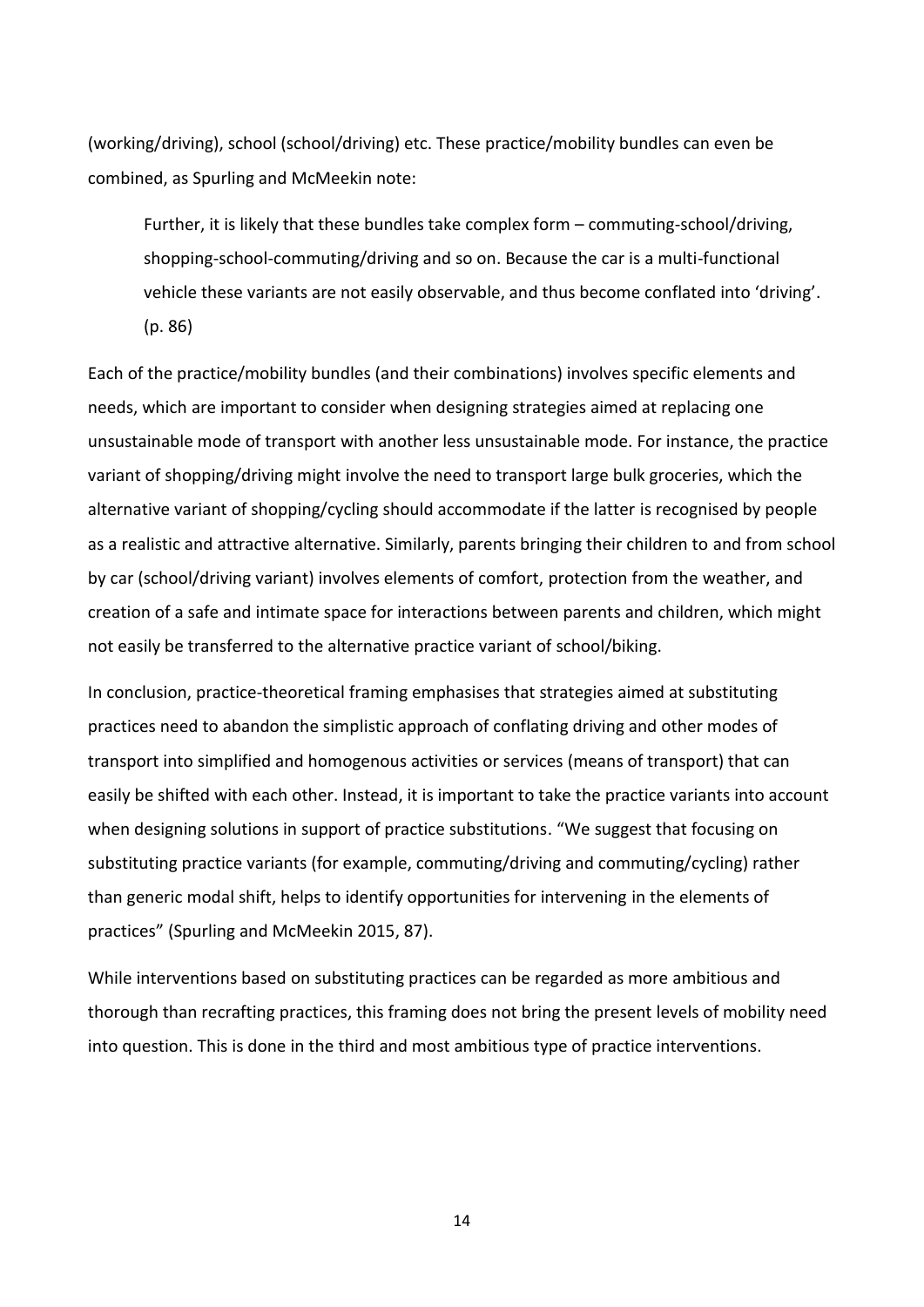

*Figure 2: Substituting practices. (Reproduced from Spurling et al. 2013; Spurling and McMeekin 2015).*

## *Changing how practices interlock*

At the core of this practice intervention framing is to understand mobility practices as integrated into the performance of a variety of other everyday practices. For people, moving around is rarely an end in itself but is, in most cases, part of or a prerequisite for performing other practices (e.g. getting to work or doing the daily shopping). In this way, mobility practices are integrated (interlocked) with other everyday practices and, together with these, form systems of interrelated everyday practices. Following this, the spatial-temporal distribution of these practices and how they interrelate play an important role for the experienced need for mobility and the choice of transport means. In relation to this, infrastructure and institutions play an important role, as Spurling et al. (2013) write: "Infrastructures – which influences *where* activities take place, and institutions – which influence *when* activities take place, play a vital part in how practices interlock, and are therefore important targets for interventions" (p. 23).

With the framing of how practices interlock, the focus of practice interventions shifts from how to cover existing mobility demands to how to change the experienced need for mobility. "The focus shifts to recrafting those interlocking practices, such as how households are provisioned, where children go to school, and how work and leisure are organised" (Spurling and McMeekin 2015, 81).

As already indicated, spatial planning (e.g. related to infrastructure) can play an important role in promoting fewer mobility needs, for example, by decreasing distances between home and work or by ensuring a dense network of convenience stores close to residential areas to reduce the need for travel (and car use) for shopping. However, changing how practices interlock is not limited to spatial planning alone but also relates to temporal rhythms of institutions and the social organisation of working practices, shopping, and so on. One example, provided by Spurling and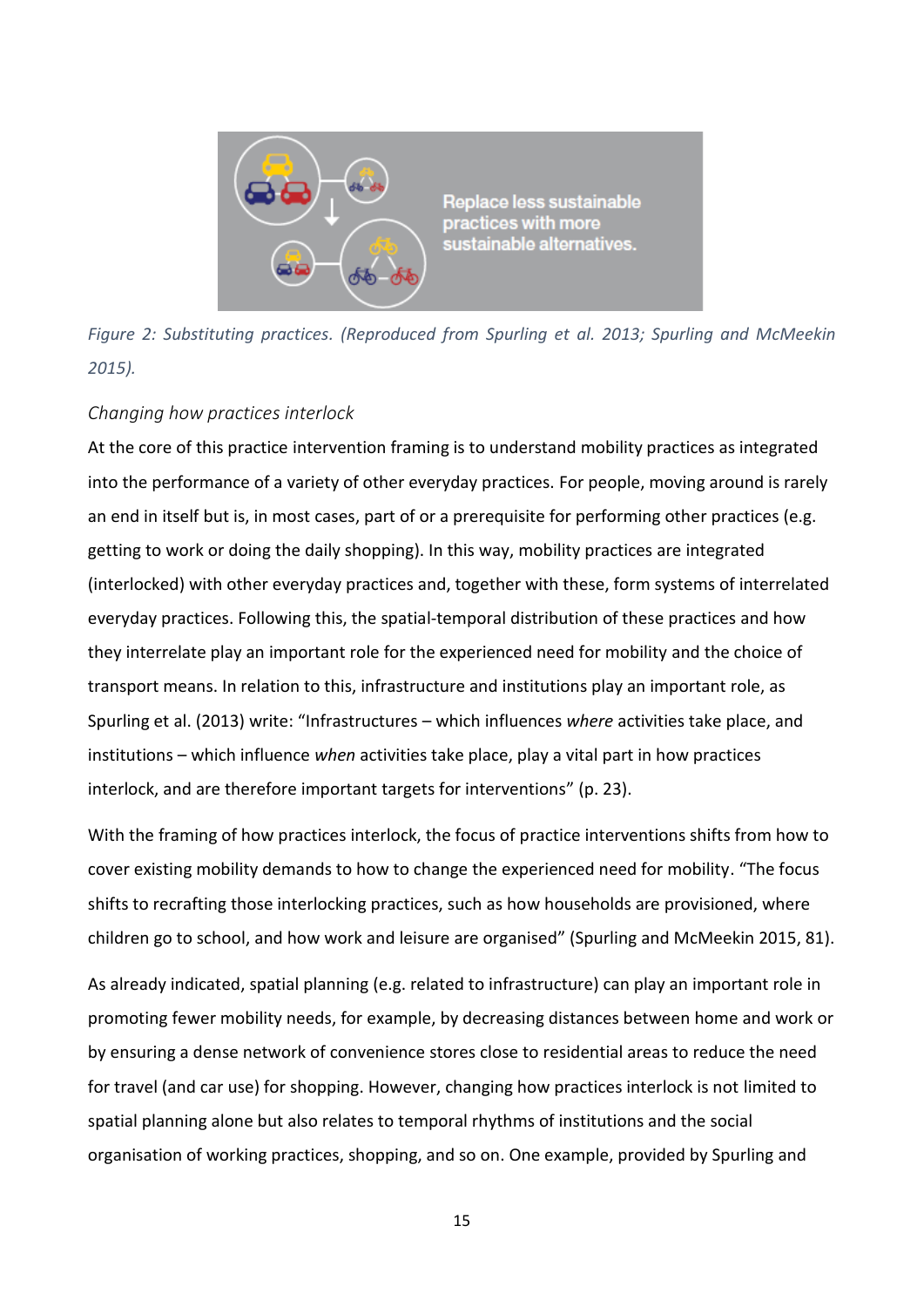McMeekin (2015) is how policies for sustainable mobility might take advantage of the increased flexibility of work and work life (partly supported by digitalisation and the internet) by promoting more people to work from home more often, which can reduce travel. This could be promoted through various types of initiatives, for instance by including space for working at home as a criterion in sustainable certification schemes for new housing developments, as suggested by Spurling and McMeekin (2015), or by promoting new ways of organising work tasks and staff resources at workplaces that makes it possible to work from home.

In SIMS, the broader perspective related to changing how practices interlock will be a significant part of developing sustainable mobility solutions, even though the main approach will be substituting practices. The interlocking of mobility practices will be central to identifying the crucial points of interventions and the discussions of the visions for future, sustainable mobility solutions by changing the current concepts of mobility norms and values in relation to driving and related practices.



*Figure 3: Changing how practices interlock. (Reproduced from Spurling et al. 2013; Spurling and McMeekin 2015).*

## <span id="page-15-0"></span>2.4 Urban mobility in transition – Automatisation, electrification, sharing, and MaaS

The integration of artificial intelligence (AI) in transport and mobility is expected to heavily influence society and particularly cities in the coming decades. Virtual mobilities already change spaces, interactions, movements, communities, identities, technologies, materialities, and the social fabric of the city (Freudendal-Pedersen and Kesselring 2018). Autonomous vehicles (AVs) have already been seen in simple closed systems, such as trains, shuttle ferries, and cars and trucks travelling on highways. The idea of AVs is almost 75 years old (Kornhauser 2013), but barriers to implementation, including the required immense adaptations to the built environment, have limited their use. Recently, with the invention of wireless communication and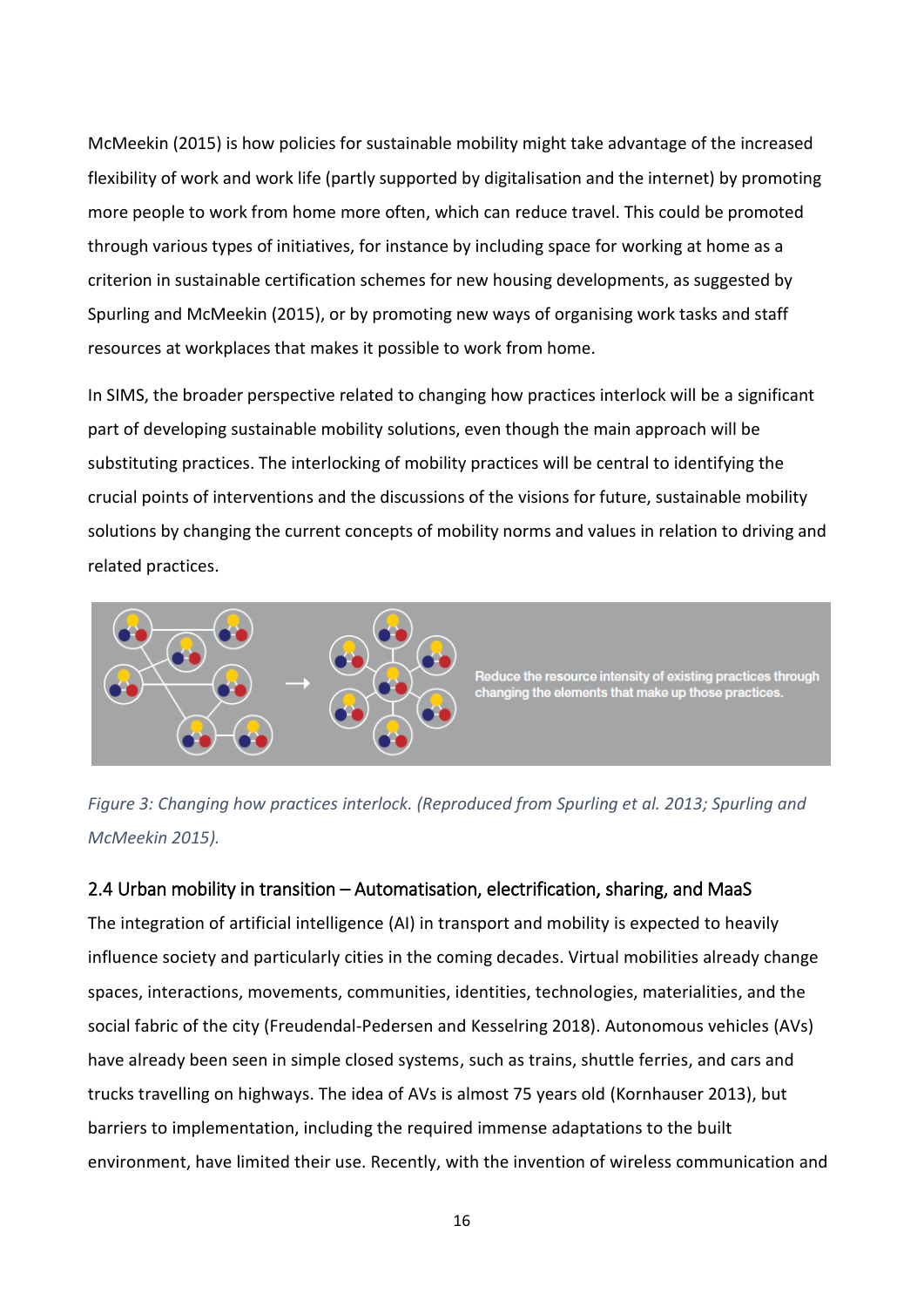sensor technologies in combination with increasing data processing powers, the technical means to create autonomous cars have reached a new level (Lamon et al. 2006). The implementation of AVs is still in its infancy, so it is hard to give an accurate timeline in terms of when they will make up a significant share of the cars on the road. Moreover, several levels of car automation exist, each with varying amounts of human involvement. Some car makers expect to have Level 4 autonomation (autonomy in most situations) by the early 2020s (Fagella 2017), but few are able to estimate when Level 5 (autonomy in all situations) will become widely available. It will most likely take decades to replace all cars with AVs. Due to the slow rollout and varying costs associated with different levels of autonomy, it is likely that AVs with different levels of human involvement will be on the road at the same time. In 2016, the Danish Road Directorate made a prognosis of the expected dissemination of AVs at Level 3 or higher (results referred to in Ministry of Transport, Building and Housing 2018). This prognosis estimates that AVs will most likely not reach a market penetration of the car stock of 50% before in the mid-2030s. Another issue to consider is the love of the car and the feeling of control that people have been socialised towards for the last 100 years (Conley and McLaren 2009; Sachs 1992). It is an open question whether this attractiveness of driving and being a car driver might limit the rate of the dissemination of AVs.

Electrification represents another technology trend that poses huge opportunities and pitfalls for the transition toward sustainable mobility. Currently, road transportation emits almost a quarter of the global greenhouse gas emissions and is the main cause of air pollution in urban centres (European Commission 2017, 7). Over the last decades, various initiatives have been undertaken to decarbonise mobility practices, including exploring the potential of electromobility (e-mobility) comprising privately owned electric vehicles (Friis 2016; Richardson 2013) and hybrid electric vehicles that use electric-powered drivetrain technology to reduce fossil fuel consumption and carbon gas emissions. Although these ongoing initiatives are expected to deliver decarbonisation and reduce local air and noise pollution (Kester 2018), ensuring the adoption of electric vehicles remains challenging. In addition, electric vehicles do not solve problems of congestion, traffic jams, or rush hour or reduce the need for mobility. Rather, some studies are concerned about the risks of electric vehicles to strengthen the automobility regime by supporting the increasing demand for mobility (Friis 2016).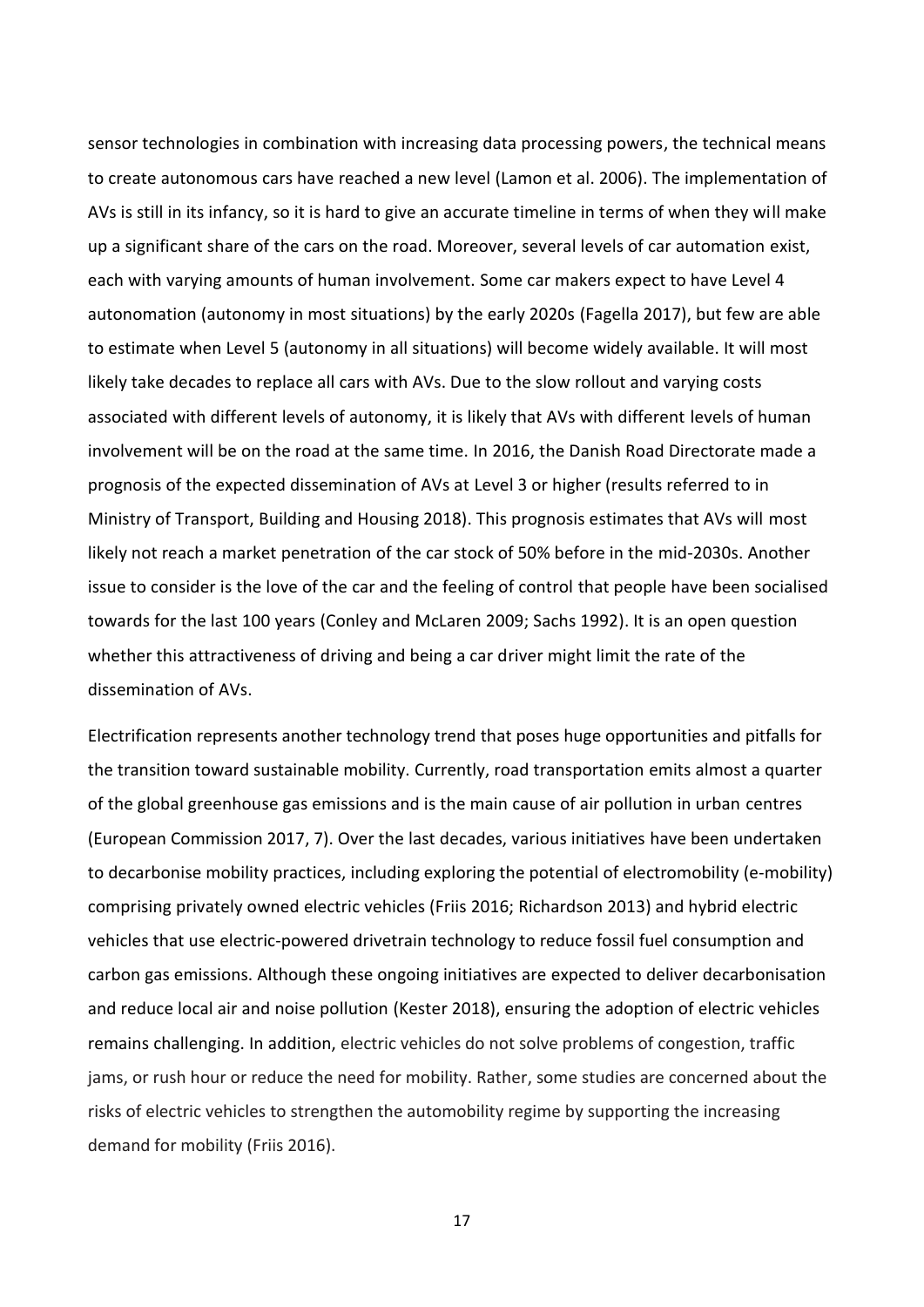Another trend, which has attracted considerable attention within recent years, is new forms of shared mobility. Shared mobility is part of the sharing economy, which took off around 2010 (Frenken and Schor 2017; Freudendal-Pedersen and Kesselring 2018). New forms of shared mobility include car- and ride-sharing. Several persons share a car (but not at the same time) in car-sharing, whereas several persons share a car for (at least part of) a ride in ride-sharing.

How to define the sharing economy and, more precisely, shared mobilities has been much debated. However, Schor and Fitzmaurice (2015) identify at least two specific characteristics that make the modern form of sharing different from previous types of sharing practices. First, modern sharing is characterised by "sharing between strangers, rather than among kin or within communities" (p. 415), and the authors conclude that "the ability to facilitate sharing between strangers is a defining feature of institutions and practices that are part of the emergent sharing economy" (p. 417). Second, the authors find that modern sharing economy has a strong reliance on digital technologies, which help to establish trust and transparency between people (e.g. on the basis of ratings) and facilitate the coordination of needs and resources in an effective manner. Following Schor and Fitzmaurice (2015), sharing economy solutions, including shared mobility solutions, can be organised in different ways according to the dimensions of market orientation (non-profit or for-profit) and organisation (peer-to-peer or business-to-peer). For instance, Uber represents a for-profit, peer-to-peer ride-sharing service, while a city bike-sharing scheme like Bycyklen is an example of a non-profit, business-to-peer bike-sharing service.

To date, car- and ride-sharing have gained some foothold (e.g. LetsGo, GreenMobility, and GoMore in Copenhagen). However, only a minor share of the total traffic work comprises shared mobilities. Studies also provide different conclusions regarding whether and how much shared mobility solutions lead to lower environmental effects. For instance, calculations made by the Danish consultancy firm COWI for the Danish Government show that, if five per cent of the Danish transport need is covered by ride-sharing in 2025, this would result in an annual reduction of 420,000 metric ton CO<sub>2</sub>-equivalents, which corresponds to about three per cent of the emissions from the transport sector (Regeringen 2017a). However, CONCITO (2015) concludes that reductions are highly dependent on the extent that car-sharing displaces existing private car ownership. On a policy level, the Danish Government presented a sharing economy strategy in 2017 (Regeringen, 2017), which contains a few measures relevant to shared mobilities, including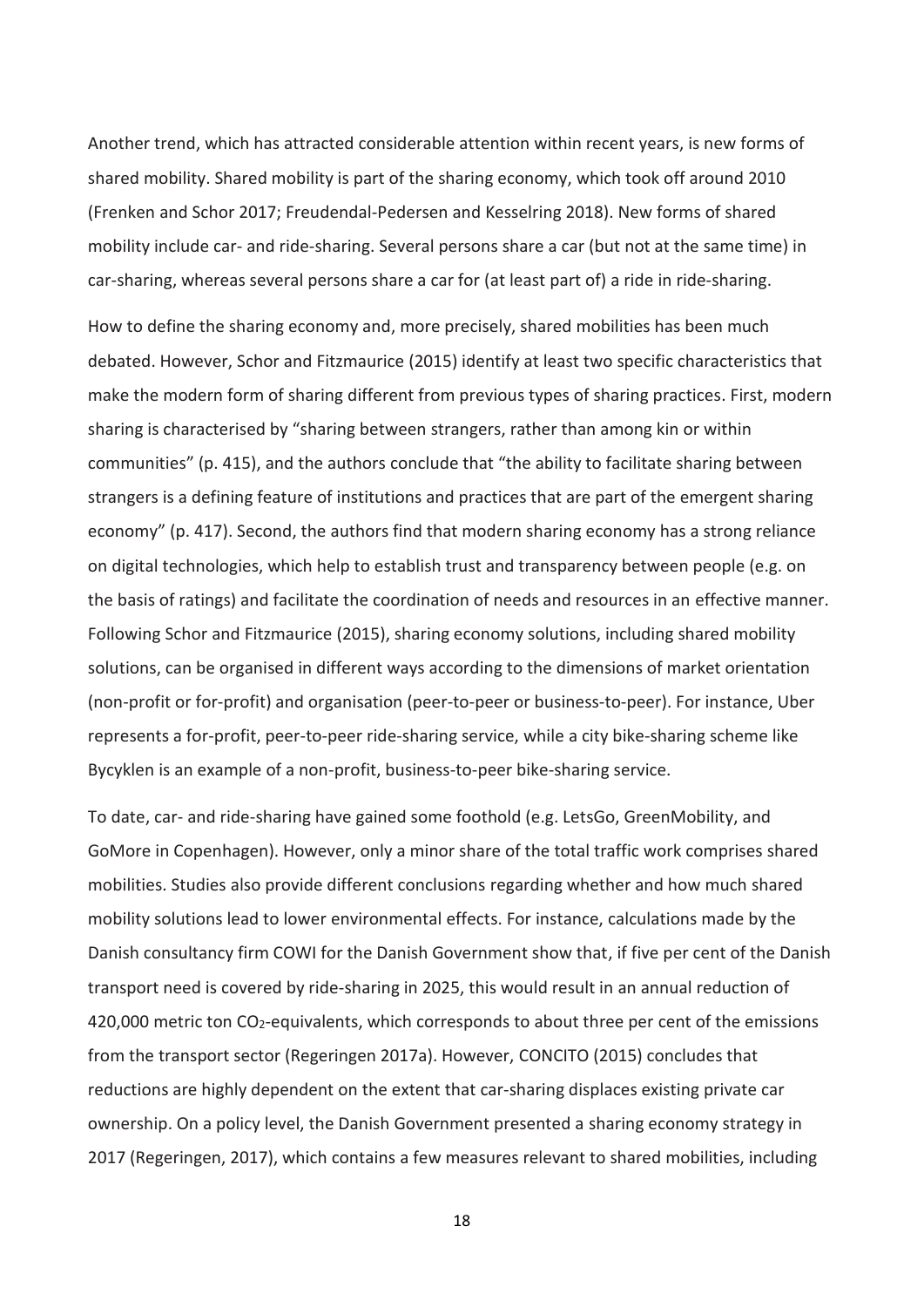simplifying tax rules for peer-to-peer car-sharing with the aim of "promoting digital solutions that integrate public transport services with e.g. cabs and car sharing" (p. 11, our translation from Danish to English).

An overall framework cutting across the mentioned trends is the Mobility-as-a-Service (MaaS) concept (Jittrapirom et al. 2017). Ideally, MaaS combines innovative payment schemes with a digital multi-modal journey planner. As a recent innovative concept, MaaS contributes to sustainable urban mobility planning with the purpose of providing models for seamless trips over one interface by combining different modes of transport and services. There are numerous ways to develop and integrate MaaS solutions in urban areas in and around European cities. Moreover, MaaS can be thought of "as a concept (a new idea for conceiving mobility), a phenomenon (occurring with the emergence of new behaviours and technologies) or as a new transport solution (which merges the different available transport modes and mobility services)" (Jittrapirom et al. 2017, 13).

In a literature review on the MaaS concept, Jittrapirom et al. (2017) extract a set of core characteristics to describe the selected MaaS schemes and existing applications around the world. The core characteristics underline which common areas are addressed in the variable MaaS implementation of sustainable mobilities in urban planning: transport mode integration, tariff options, one platform, multiple actors, technology use, demand orientation, registrant requirements, personalisation, and customisation (Jittrapirom et al. 2017, 16). The ideal behind MaaS is to create an attractive and efficient alternative to today's widespread transport modes based on private ownership (in particular the private car). However, until now, only a few full-scale trials have been conducted with MaaS solutions, which leaves much of the discussion of MaaS based more on theoretical ideas than empirical evidence (Ho et al. 2018). Among the few largescale trials is the MaaS project *Whim* in Helsinki (see section 3.1).

On the face of it, the idea of the seamless integration of shared mobilities (including "traditional" public transport) sounds attractive and "seductive", but in reality, it might turn out to be more challenging to coordinate journeys across these transport modes in ways that are both convenient and that fit well with the practical everyday needs of people. This calls for more studies on how to design MaaS solutions that fit the users' everyday practices and needs (Hesselgren et al. 2019).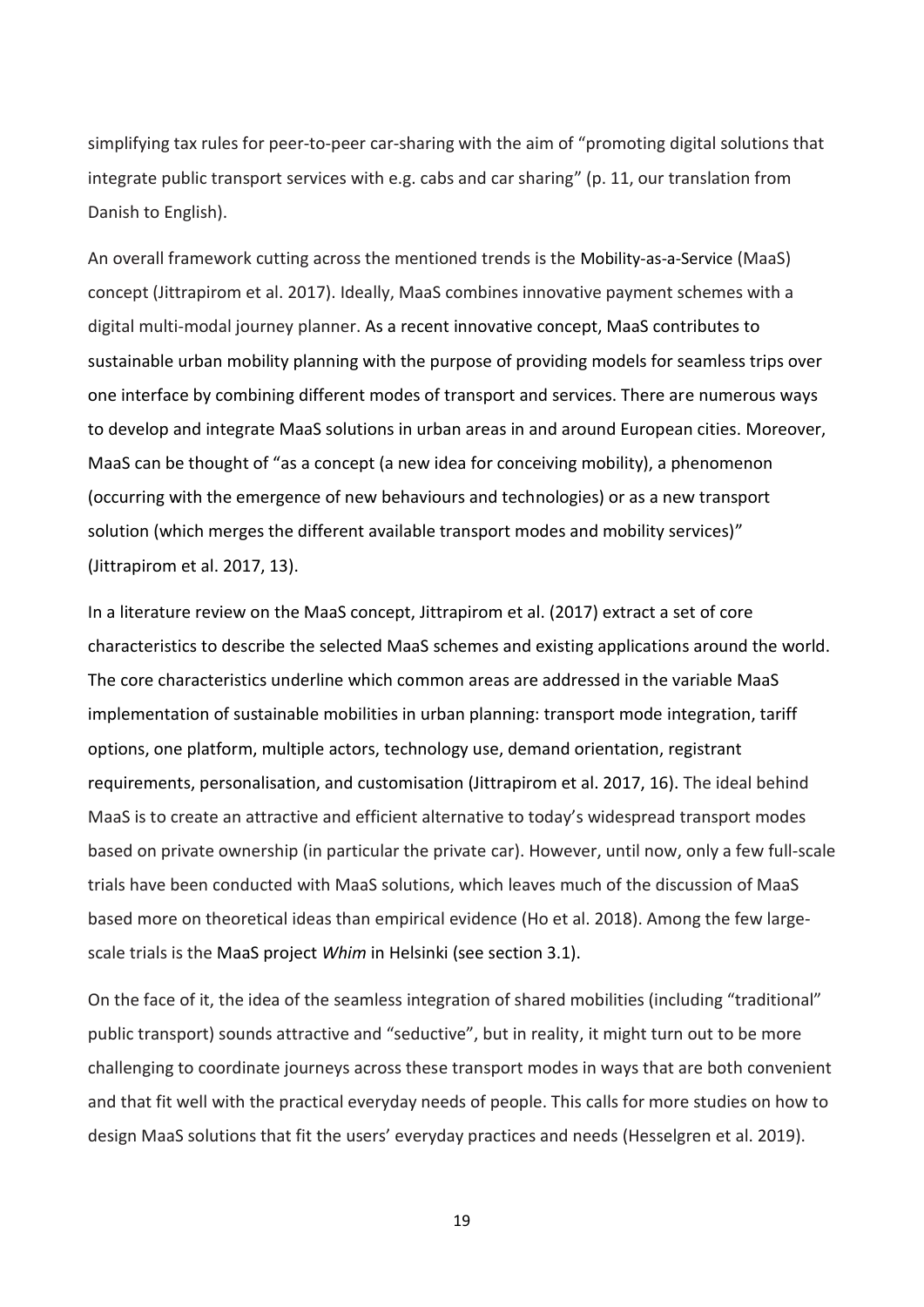#### *Sustainable mobility planning*

As the above brief review of current development trends within urban mobility indicates, the literature warns against naive trust in automation, electrification, or sharing as "one-shot" solutions to the growing car traffic and its derived negative effects. These solutions might possibly result in even further increases in automobility due to enhanced convenience, a shift from public transport to car- or ride-sharing, and new possibilities of multi-tasking while commuting in autonomous cars (e.g. working from the car). This underpins the need to develop comprehensive and nuanced planning approaches towards the design of future sustainable urban mobility systems.

This new approach can be termed sustainable mobility planning (SMP). In contrast to solely focusing on low carbon mobility (e.g. electric vehicles), this approach requires a completely new set of planning principles (e.g. Spurling and McMeekin 2015). Moreover, SMP implies a move away from the classical "predict-and-provide" planning methods towards understanding mobility practices related to urban development, the mix of transportation modes, and the structuration of everyday life mobilities. The focus becomes how smart city development can contribute to more sustainable mobility practices, so that fewer trips and modal shifts are needed for shorter distances to overcome daily life challenges and, in turn, to create more liveable cities.

The EU (2016) Cooperative Intelligent Transportation Systems (C-ITS) aims to promote a strategy for implementing smart transportation systems across Europe, with autonomous vehicles (AVs) included. With advanced regional development and connected and automatic transportation systems, the EU has promoted new and significant transportation services. The Eurocities Mobility Forum, a network of European cities, positions how planning AVs should emphasise liveability as part of the urban transportation systems, rather than the technically driven planning of the EU (C-ITS). Neither the EU C-ITS nor the Eurocities Mobility Forum considers the full potential of shared and MaaS solutions, not to mention SMP.

It has been proposed that new systems of AI and autonomous mobility can offer solutions to many of the issues that the world is currently facing (Dennis and Urry 2013). However, we need to be careful not to forget the interconnections between social and technological innovations and to not end up staying in a modern "techno-centric" planning paradigm (Hajer 1999), in which "seamless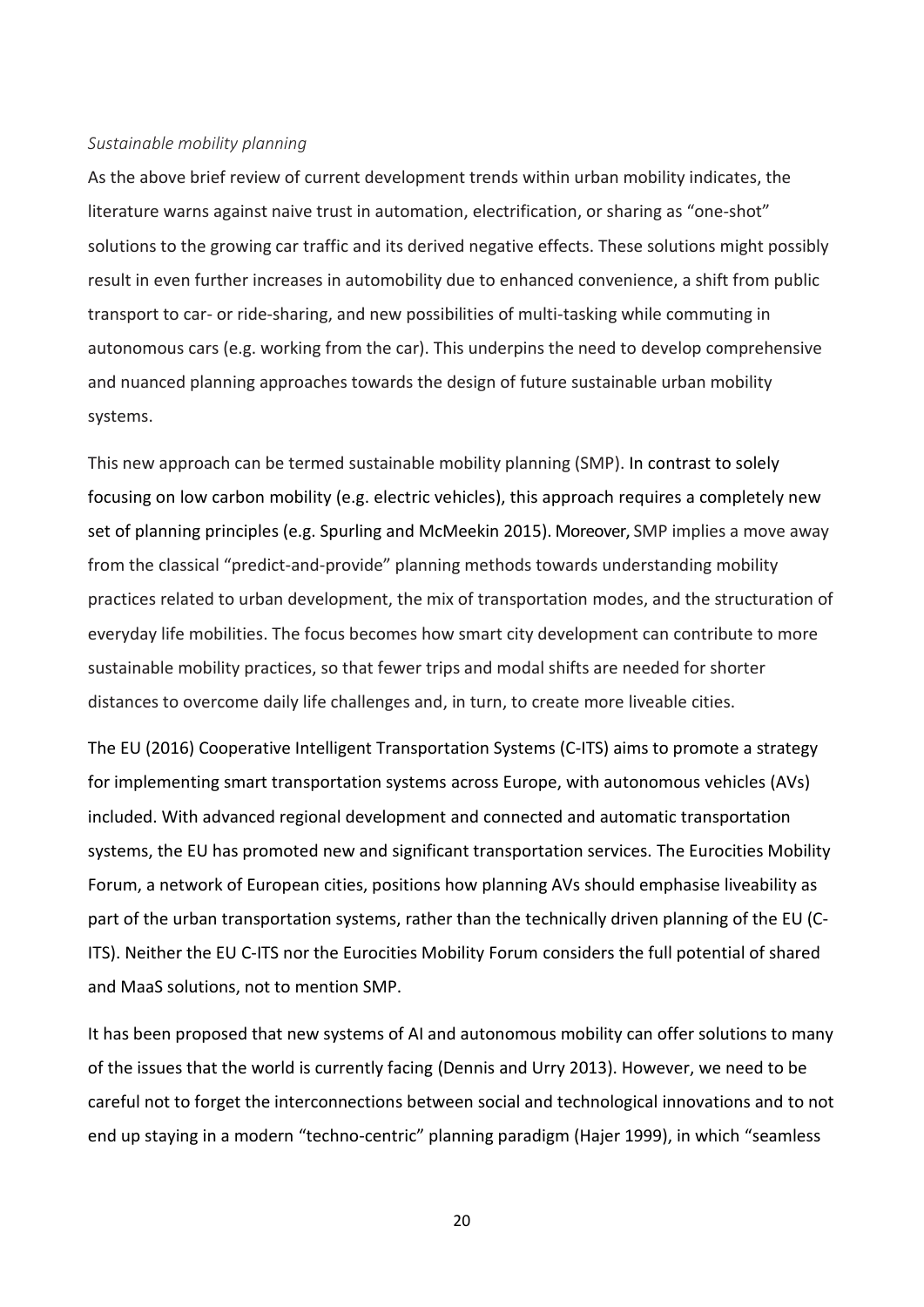mobility" seems to be the unchallenged principle for the efficient organisation of societies and cities (Tickell and Peck 2002). In transport and mobility, AI is often discussed within the concept of smart cities, and Hajer (2015) reminds us that what we need is smart urbanism rather than smart cities. In this lies an understanding of all the things cities are and not only which technologies we can implement in them. The mainstream policy framing with its focus on efficiency and technology has failed to mitigate carbon emission, which emphasises the need for alternative framings.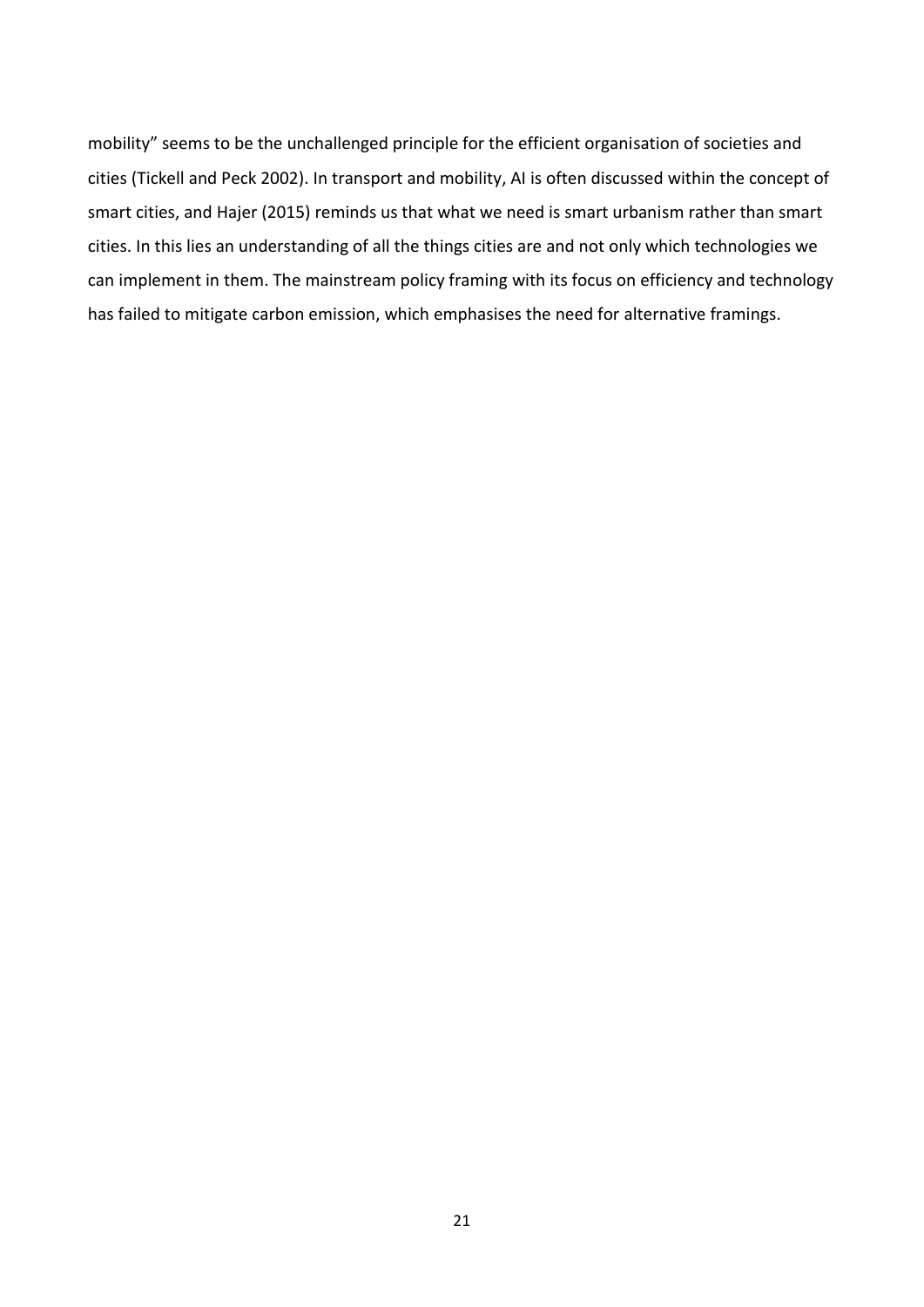# <span id="page-21-0"></span>Chapter 3: Designing sustainable mobility solutions: Status of MaaS in Denmark and Europe and design implications of the theoretical framework

In this chapter, we will first give a more detailed introduction to the status of European Mobilityas-a-Service (MaaS) and how MaaS relates to sustainable mobility planning (SMP) (next section). This is followed by the presentation of a number of guiding principles developed on the basis of the theoretical perspectives presented in this report and that should inform our work on designing mobility solutions and site interventions in SIMS (Section 3.2).

## <span id="page-21-1"></span>3.1 MaaS solutions and sustainable mobility planning in Europe

The following overview of the current status regarding MaaS and SMP in Europe is based on our own SIMS study (Grindsted et al. forthcoming), which is a review of 39 reports on climate, smart cities, and transportation planning from 10 European capital cities. The planning documents from the 10 cities have been surveyed regarding the stages of advancement for the planning of MaaS solutions. The review study finds that all surveyed cities plan policy interventions that have shifted away from car ownership (planning, implementing, or testing solutions) and have set standards for integrating the sharing of mobility services with public means of transportation.

Helsinki city is in the forefront of MaaS interventions, and a study by Rambøll (2019) finds that, here, among other things, MaaS is integrated into the public transport system to consider the dominance of the car in future cities. By way of illustration, planning documents from the City of London (2018) also show their awareness of not solely relying on car-based solutions:

Car dependency and traffic dominance have many significant impacts on cities and their residents. These range from health impacts – increasing inactivity and road danger, worsening air pollution and noise, and creating severance between people and communities – to congestion. Many new technologies aim to resolve some of these problems – electric vehicles will reduce some types of pollution and autonomous vehicles may reduce road danger – but no car-based approach to transport can solve them all (p. 277).

In relation to public transportation, which plays an important role within MaaS, the 10 surveyed cities stated the importance of increasing public transportation as the overall city transportation.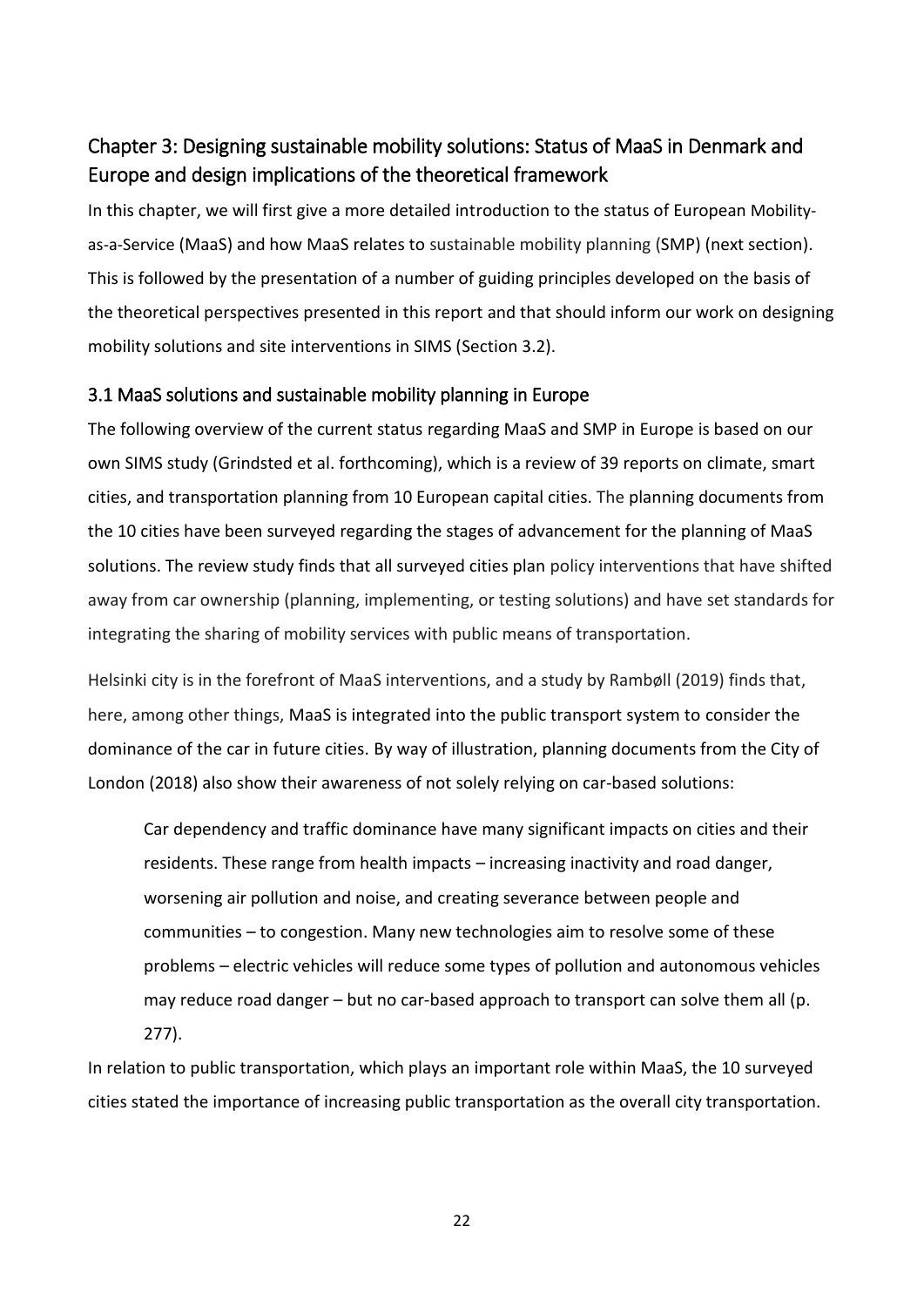To city planners of cities like Copenhagen, the relation between autonomous vehicles (AVs) and public transport is presenting a paradox. The Danish Road Directorate transportation model shows that AVs increase mobility and CO<sub>2</sub> emissions (City of Copenhagen 2017, 4). In addition, the length and number of trips per day increases, as the passengers enjoy the comfort of being able to use the time for other purposes. Thus, when replacing ordinary cars with AVs, it is estimated that traffic increases by 14% in cities and by 20% on highways. This results in further congestion and increases in delays by 15% and in an overall increase in travel time. As a consequence, AVs can have a negative effect on the public means of transportation and the health conditions of citizens (City of London 2018, 279). More people will shift from less polluting modes of transport like walking, cycling, and public transportation towards AV mobility services with negative health effects as a result (City of Copenhagen 2017, 9). While many of the planning documents of the 10 capital cities adress autonomous transportation, no city has set standards or regulatory frameworks that demand AVs to be integrated with MaaS and public transportation systems (Grindsted et al. forthcoming). In this way, the MaaS solution is not considered together with AVs as a new mobility trend in cities.

Following the ideas behind the approach of SMP, a hierarchy between different modes of transport systems exists in achieving sustainable cities (Figure 4). The figure is best captured in the London Transportation Plan (City of London 2018, 277). As such, SMP proposes that the physical planning of the city should favour walking and cycling over other means of transportation, then public transport and, lastly, cars (regardless of fuel type or technical system). Figure 4 also demonstrates a convergent dimension in that speed (km/hour) increases downwards, but travel time increases, and speed drops the more the automobile dominates the share of the cities' total transportation work. Moreover, land use required for the different modes of transportation increases downwards, with cars leading to urban sprawl. If private ownership continues, urban mobility dysfunctions will remain (Canzler and Knie 2016, 59).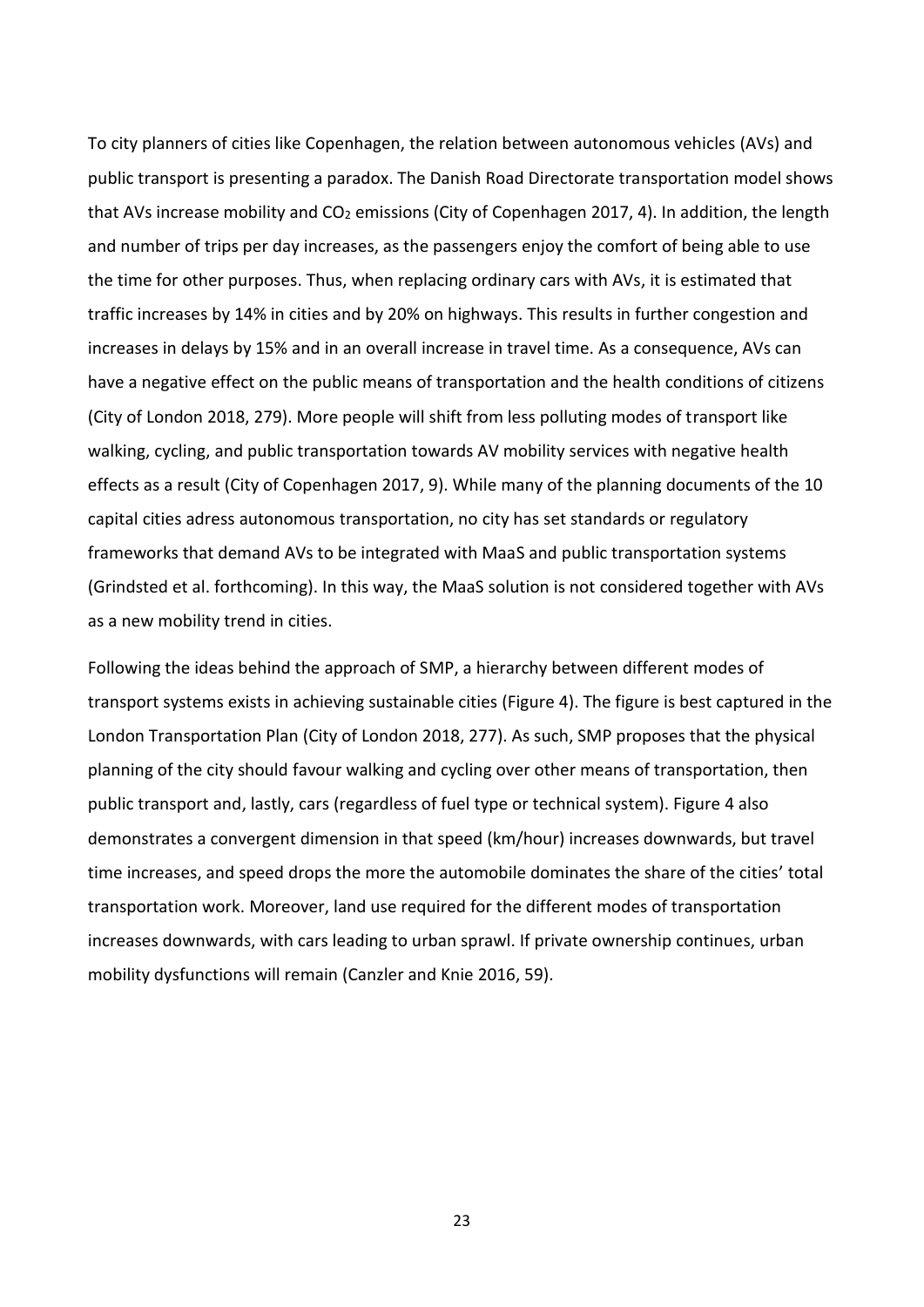

*Figure 4: Road space required for different means of transportation (the photos show how much space is required to transport 67 people by bus, bicycle, and car). (Reproduced from City of London 2018, 277; photos are originally from the Cycling Promotion Fund ©). The triangle on right side shows the mobility planning hierarchy (drawing made by the authors).*

The mobility planning hierarchy implies that "soft mobility modes" like walking and biking should always be preferred over cars, whether privately owned or shared, fuelled by electricity or petrol/diesel, or driven by humans or automated, because cars roughly require 10 times the land use as bikes (City of London 2018, 277). Therefore, the City of London's (2018, 281) transport policy intervention involves planning that does not lead to a growth in car use and instead promotes walking, cycling, and public transport.

Results from Helsinki, one of the first cities implementing MaaS solutions (the Whim project), suggest that users of MaaS use public transportation much more than their counterparts (compared to non-users of MaaS), which can replace 38% of their daily car trips (Rambøll 2019, 42). Thus, the main result of implementing the Finnish Whim project is that public transport should be the backbone of MaaS because 68% of all MaaS trips in the Finnish capital occur along public transportation corridors (Rambøll 2019, 40). Furthermore, Whim shows that MaaS users are "multimodalists" and that MaaS is helpful to solve the first and last mile problems.

In the Danish context, in 2018, the Ministry of Transport, Building and Housing asked the consulting company QVARTZ to examine the potential and barriers of MaaS in Denmark within the existing framework conditions. According to QVARTZ (2018), a significant potential exists for users, actors, and society in integrating different modes of transport and functionalities into one ondemand mobility service. However, one of the main challenges in implementing MaaS in Denmark will be to establish cooperation between the wide range of transport providers in economically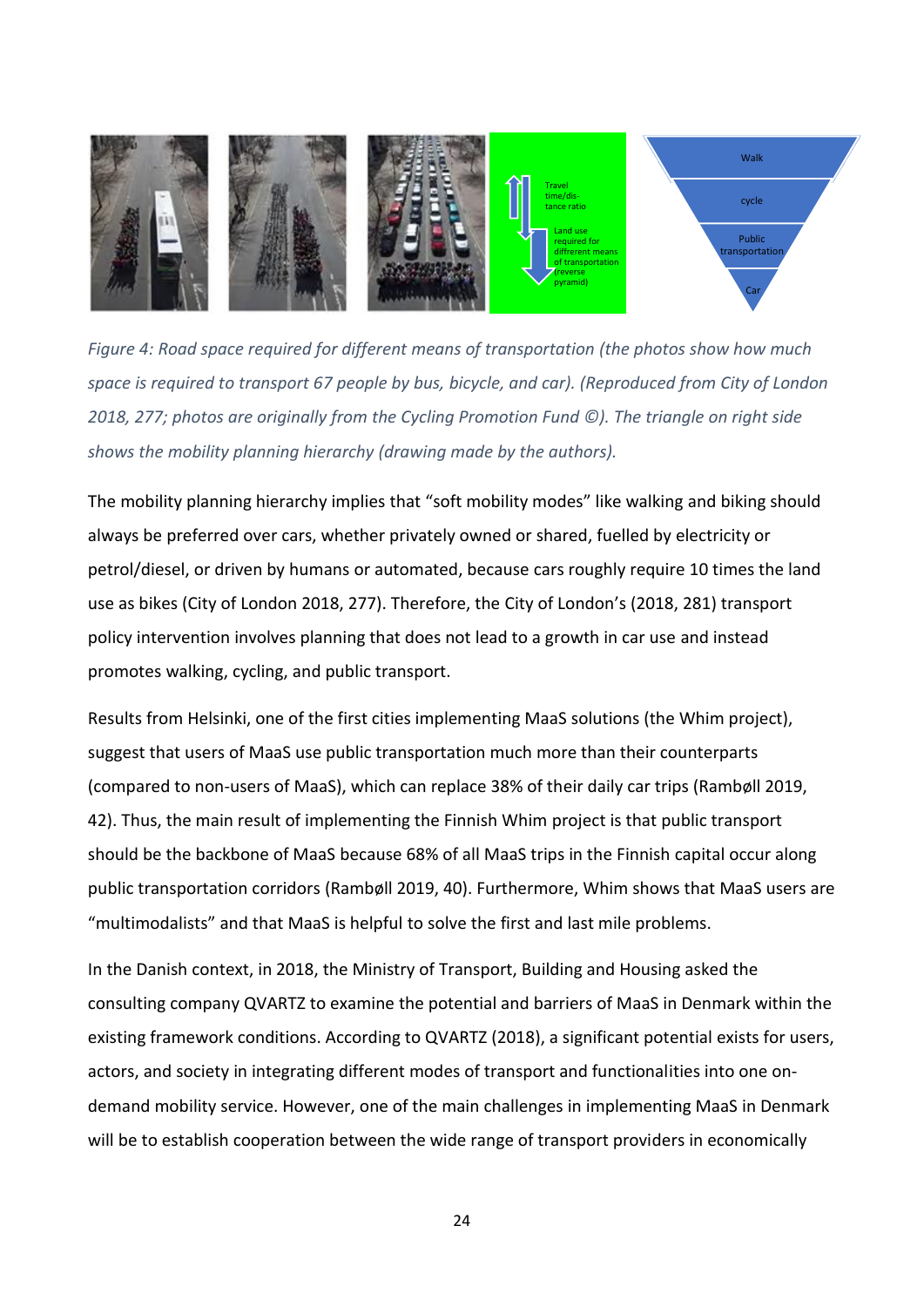sustainable business models (which is also an international challenge, e.g. in Whim in Finland). QVARTZ further considered the development of platforms such as Rejsekort and Rejseplanen to be of great potential for implementing coherent MaaS solutions across existing Danish private and public actors in the field of urban mobilities. In this respect, Denmark might have an internationally unique opportunity with the well-established journey planner Rejseplanen and the public travel payment card Rejsekort, which both cover journeys with all public transport in most of Denmark (QVARTZ 2018).

The QVARTZ report underlines preconditions for MaaS that include the following: (i) cooperation between competing transport providers is established, (ii) competences in digitalisation, information technology, and systems are implemented, (iii) adequate supply of first and last mile transport services is available, and (iv) a clear commercial, technical, and regulatory framework is created (QVARTZ 2018). These conclusions are similar to the main findings of a MaaS review based on scientific papers by Utriainen and Pöllänen (2018).

In SIMS, we use existing knowledge and experiences with MaaS to inform the methodological and theoretical framework of the solutions and interventions in the project.

#### <span id="page-24-0"></span>3.2 Design implications of analytical insight from practice theories and mobility studies

On the basis of the theoretical framework and insights described on the previous pages, especially in Chapter 2, a number of guiding principles can be developed to inform the work on designing the SIMS sustainable mobility solutions. This will be done below through six analytical statements.

*1) Understanding everyday practices should be the basis for designing new solutions* A key insight from practice theories is that we need to shift focus from technologies or the "behaviour choices" or attitudes of individuals to focus on the everyday practices people perform, and which mobility is an integrated part of. When people move around in cities, this is both a practice in itself, which involves a number of elements, and a part of the performance of other everyday practices (like working, shopping, or engaging in sports). Thus, the designing of new sustainable solutions should be based on the citizens and their mobility-related practices. This can happen in two different ways: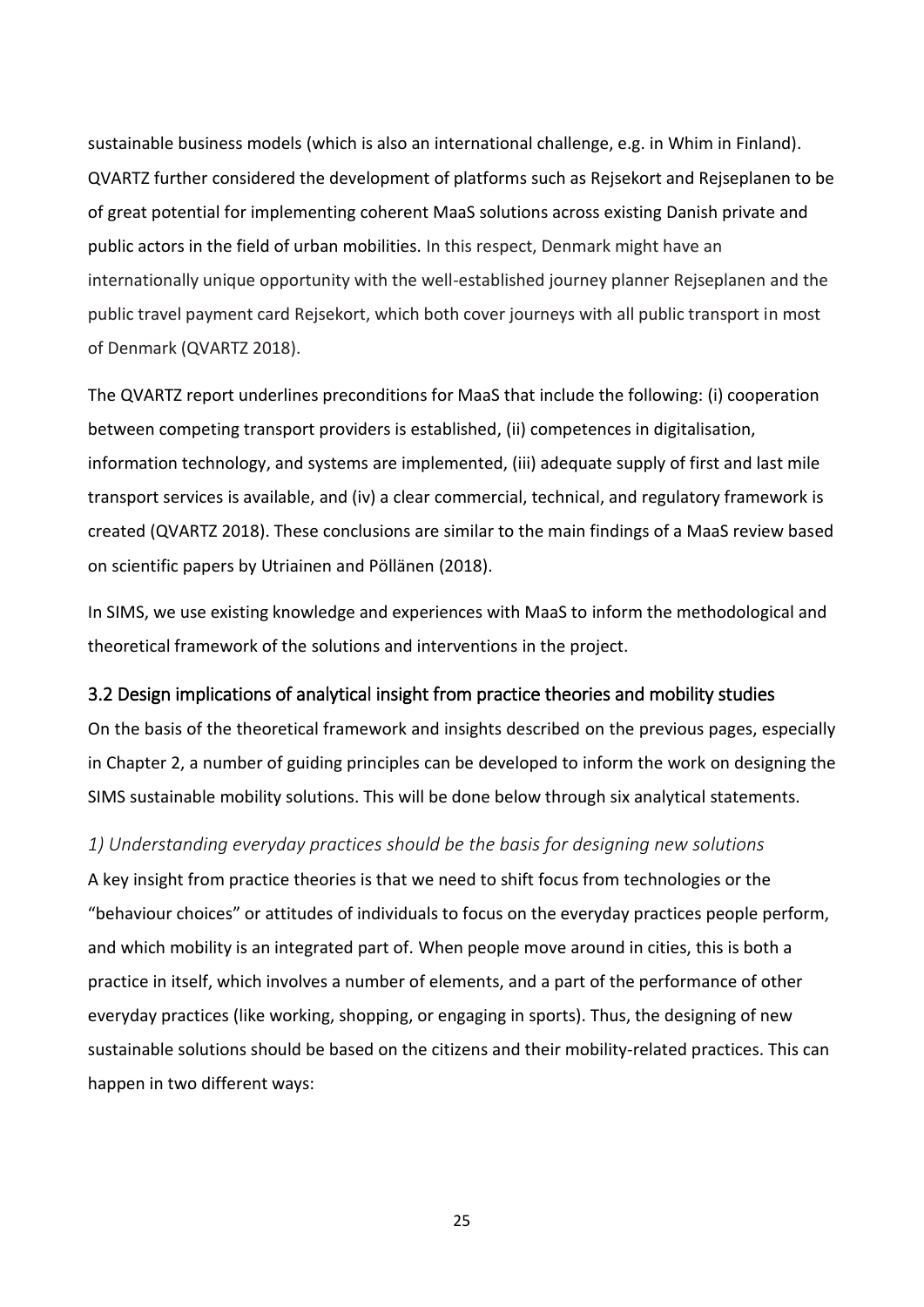- 1. By actively involving the citizens in designing the new solutions *themselves* (e.g. through design workshops);
- 2. By other actors designing solutions *for* the citizens on the basis of detailed knowledge about the citizens' mobility-related practices (e.g. based on qualitative research, many years of experience in the field, interactions with the citizens/actors, or in some other way).

In SIMS, both approaches will be applied in the design process, although the main emphasis will be put on the second option through WP2, *Pre-intervention case studies*, which should inform the development of the first ideas for solutions that will then be subject to further development with the direct involvement of local citizens (in WP3, *Design of mobility intervention*). In addition to the research-based knowledge about the citizens' mobility practice collected through WP2, SIMS will also draw on the insights of the site partners in relation to mobility patterns (practices) and local key actors of the respective sites. Finally, the citizens' experiences and involvement during the trial period are expected to improve the design of long-term workable mobility solutions for the future (in WP4). In addition, in Chapter 4, further details are available on the design approach of SIMS and how the prospective users (citizens) of the SIMS solutions are involved.

#### *2) Transport is not just transport – Transport as practice/mobility bundles*

In continuation from the above, it is important to avoid a simplistic approach of conflating driving or other modes of transport into simplified and homogenous activities or services ("means of transport") that can easily be substituted with each other. This understanding is misleading and does not acknowledge the complexity of transportation, which has important implications for the design of attractive and workable alternatives to car-based transport, for instance. To better understand and describe this complexity, it seems promising to apply the concept of practice variants developed by Spurling and McMeekin (2015) (i.e. the practice/mobility bundles, such as driving related to shopping, work, school, etc.). Each of these practice variants has its own specific character, including different meanings. For instance, working/driving (driving to/from work) might be done in solitude (one person in the car) but involve intensive mobile-based communication with work colleagues on the way to work (making the drive part of working time), while the drive home from work might be characterised by contemplation or relaxation (e.g. listening to the radio or just silence). Similarly, driving children to and from sports activities might involve concentrated and meaningful togetherness between parents and children with time for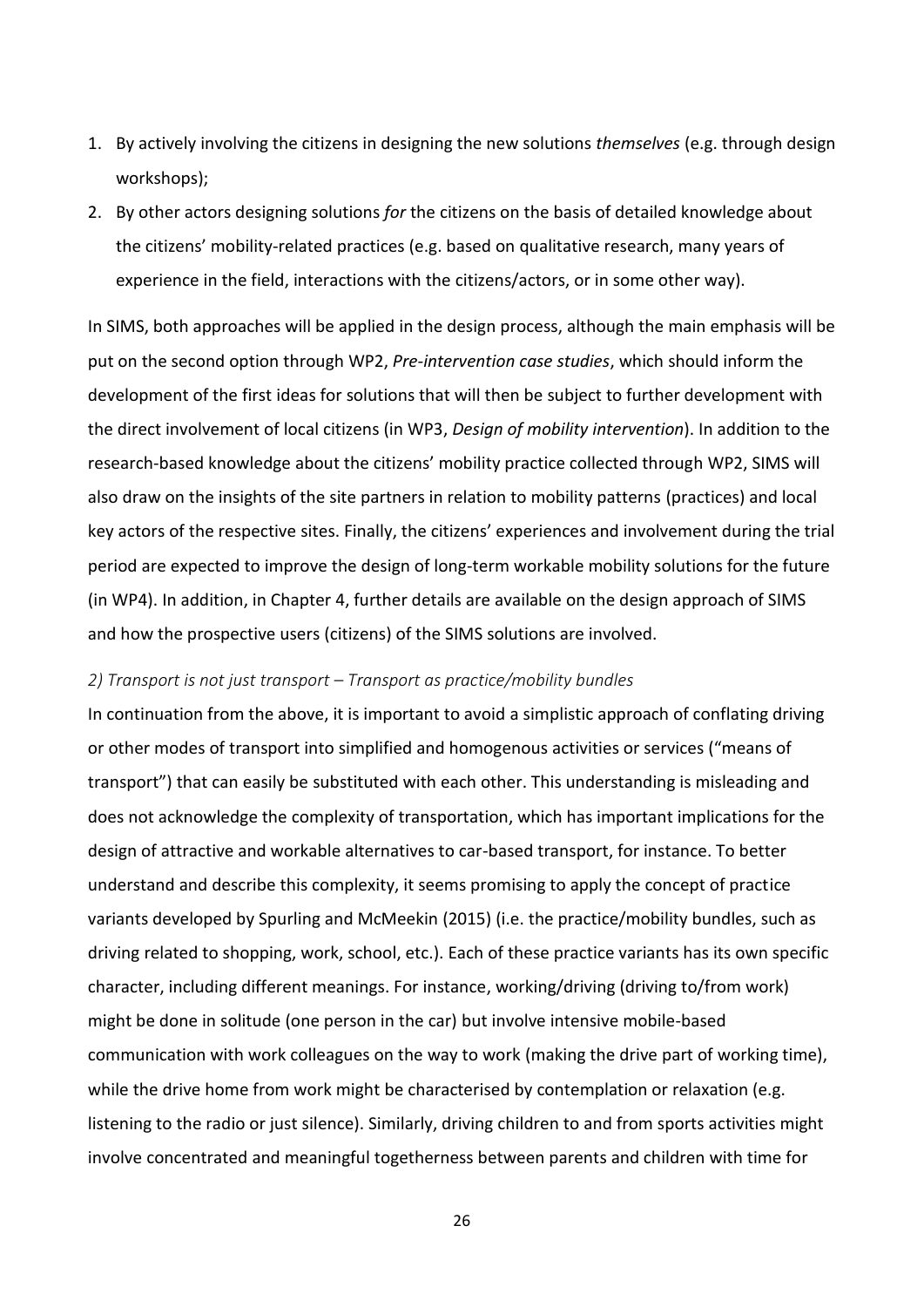longer conversations.<sup>1</sup> As these examples illustrate, acts of transport are not only about moving bodies from a to b, but they often include a diversity of meanings or related practices that are not related to the functionality of getting from a to b but are nevertheless important for people's everyday mobility experiences. This complexity needs to be considered in designing alternative solutions to car-based travel.

A practical approach to how to incorporate sensitivity to the complexity of transport in SIMS is to identify those practice/mobility bundles related to driving that are particularly dependent on the car as a mode of transport. As already indicated, this could be the car as an intimate space for togetherness between parents and children or for relaxation/recovery after a tightly scheduled workday. These critical car use situations are important to identify and consider to develop competitive alternative mobility designs. The identification of critical practice/mobility bundles can be based on both existing knowledge (previous empirical studies of everyday mobility) and empirical studies conducted as part of WP2 in SIMS.

*3) Practice elements: The basis for identifying mobility dynamics and designing new solutions* To explore the socio-technical dynamics behind the citizens' mobility practices before and during the trial, the simple conceptualisation of the three practice elements developed by Shove and Pantzar (2005) is applied. Translated into the specific sites of intervention, this involves the *material elements*, such as the specific technologies (e.g. sharing solutions, physical mobility hubs, and the Rejseplanen app), the *competences* of the citizens/participants (e.g. skills and know-how related to using the materials in everyday mobility practices), and the *meanings* in the shape of understandings, ideas, and aspirations related to the citizens' performance of daily mobility (Shove et al. 2012, 14). The study of these elements will be the analytical basis for identifying potential changes and reconfigurations of everyday mobility.

Despite its simplicity, the conceptualisation by Shove and Pantzar (2005) can be challenging to put into concrete use when designing new socio-technical solutions (as is the aim of SIMS). Here, Entwistle et al. (2015) introduced the contextual wheel of practice (COWOP) to help researchers and designers to better understand practices to design effective interventions and facilitate collaboration between a variety of interdisciplinary actors. Entwistle et al. emphasise that COWOP,

**.** 

<sup>&</sup>lt;sup>1</sup> These examples are inspired by the empirical findings by Christensen (2008).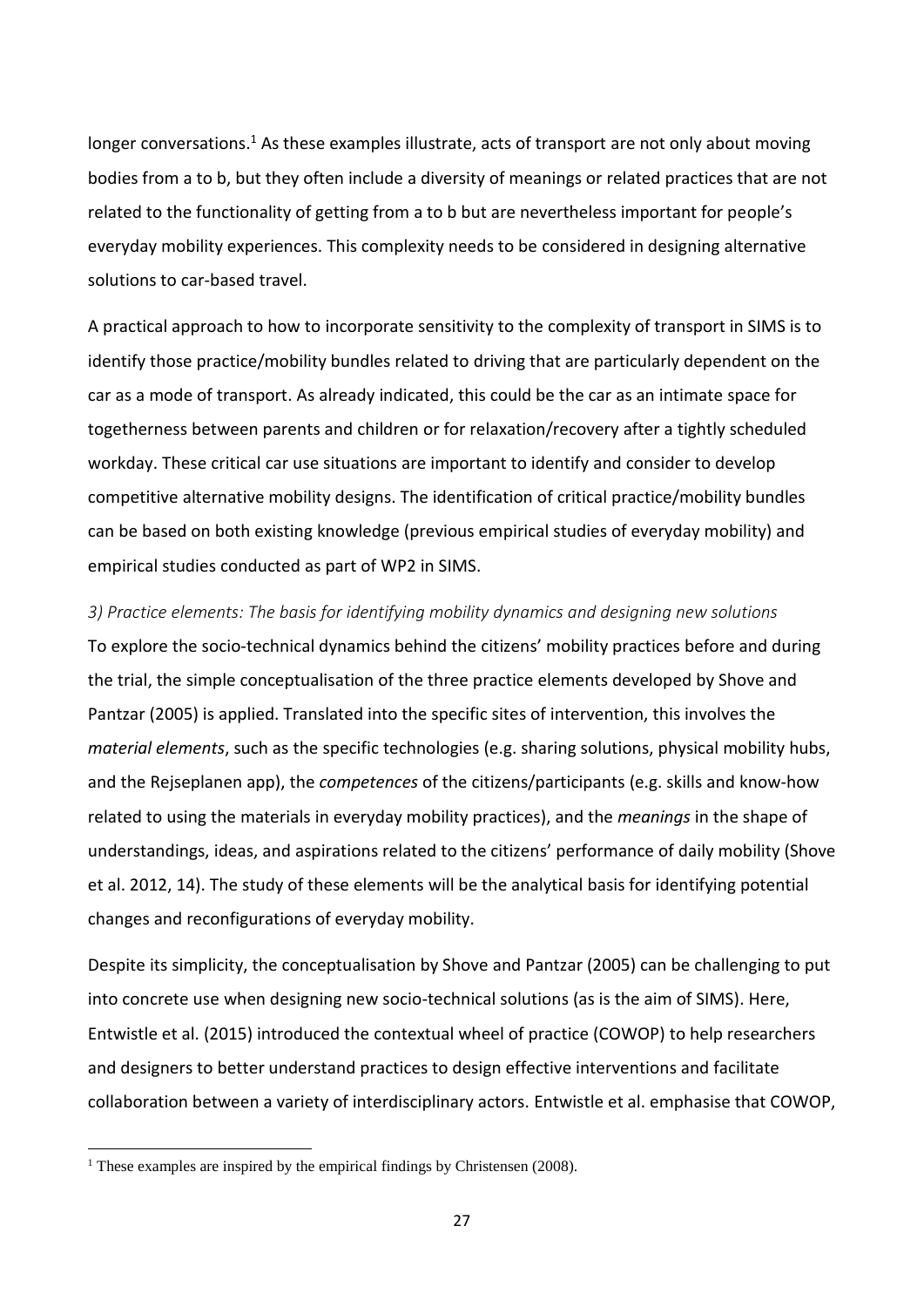in particular, is a useful framework to explain the practice-theoretical orientation to collaborators who are used to designing on the basis of the classical understanding of the user as a rational agent, similar to what has been termed the "Resource Man" within the context of smart energy (Strengers, 2013). The aim of developing the research framework COWOP is to "provide a concrete tool for applying practice theory in a more exploratory and explanatory way to support designer's reflective practices" (Entwistle et al. 2015, 1127). The COWOP model is configured by four constitutive elements of what affects daily practices, each representing a quadrant in a wheel: societal structure, infrastructure, near materiality, and the individual (Entwistle et al. 2015, 1126). Compared to the model by Shove and Pantzar (2005), it is in particular worth noticing that the COWOP framework separates material elements into two distinct categories (near materiality and infrastructure) to better account for the complex relationship between these elements. This distinction relates to the shared vs individual dimension that the COWOP model introduces. Another dimension is the abstract vs physical dimension. Entwistle et al. organise the four elements of COWOP according to these two dimensions (see Table 1).

*Table 1: The four elements of COWOP organised by two dimensions: shared-individual and abstract-physical. Based on the work by Entwistle et al. (2015).*

|                 | <b>Shared</b>    | <b>Individual</b>       |
|-----------------|------------------|-------------------------|
| <b>Abstract</b> | Social Structure | The Individual          |
| <b>Physical</b> | Infrastructure   | <b>Near Materiality</b> |

When applied to practices related to mobility, the *societal structure* element of COWOP refers to broadly accepted social norms and expected standards of mobility (comparable with Shove and Pantzar's element of meanings). *Infrastructure* refers to the physical environment, such as roads, buildings, means of mobility, etc., that are not under individual control. The element of *near materiality* refers to the (material) environment and technologies that are close to the individual user and that are under individual control, such as using the Rejseplanen app on one's smartphone or a privately owned car or bike. Finally, the fourth element, *the individual*, encompasses personal values, such as desires to live more sustainably (e.g. by avoiding driving) and the knowledge and skills required for pursuing these values. The COWOP framework highlights the *context* of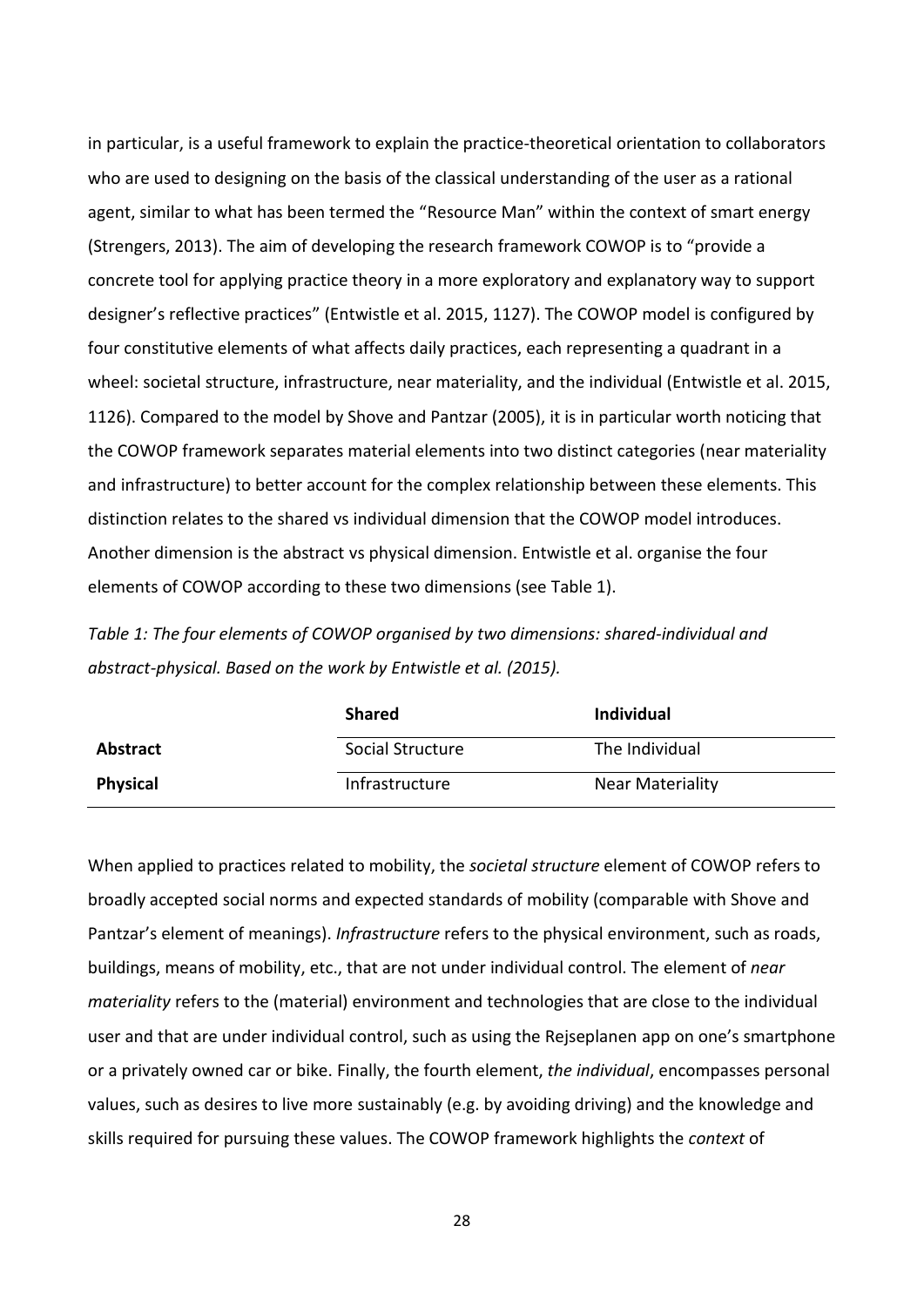practices as essential to how the performance of practices varies across different contextual settings and situations. Similar to the work by Shove and Pantzar (2005), the interrelation and interdependence between the COWOP elements illustrate how change is never a simple cause and effect process and that it is crucial to understand the relationship between the elements that constitute practices in different situations.

The COWOP approach illustrates how the practice elements can be modified according to the specific research and design framework. Hence, the above interpretation demonstrates how a design team, such as the SIMS partners, who come from a variety of different disciplinary backgrounds, can profit by a common understanding of how to design new practice-based solutions. Furthermore, compared to the work by Shove and Pantzar (2005), the COWOP approach dedicates more space for action at the individual level (cf. the element of the individuals).

#### *4) Sustainable transition requires discouragement of unsustainable practices*

The analytical basis of SIMS recognises the critical need of recrafting unsustainable practices, such as driving a privately owned combustion car, if these will be replaced by sustainable alternatives. Hence, designing, developing, and implementing alternative and workable mobility solutions require simultaneous intervention in the unsustainable practices by limiting the scope of performing them (e.g. by substituting conventional car spaces in urban space with sustainable mobility hubs or green areas and by establishing private car parking spaces at a longer (walking) distance from the travel start and destination). Therefore, the design approach of SIMS highly recommends designing attractive and sustainable mobility alternatives along with simultaneously discouraging existing and unsustainable practices of conventional driving. In terms of this, the design process clarifies existing driving practices at the sites and their related elements (e.g. social norms and physical arrangements) to identify points of disruptions and/or interventions.

#### *5) Interconnectedness: Remember the wider interrelations of mobility practices*

Another important observation that adds further complexity to the previously described practice/mobility bundles is that mobility practices are typically also part of other practices. In this way, mobility practices have a dual role. On one hand, we can identify and describe people's daily acts of mobility as practices *on their own*. For instance, we can discuss driving, biking, or walking as something we do. However, these individual acts of mobility are also integral parts of the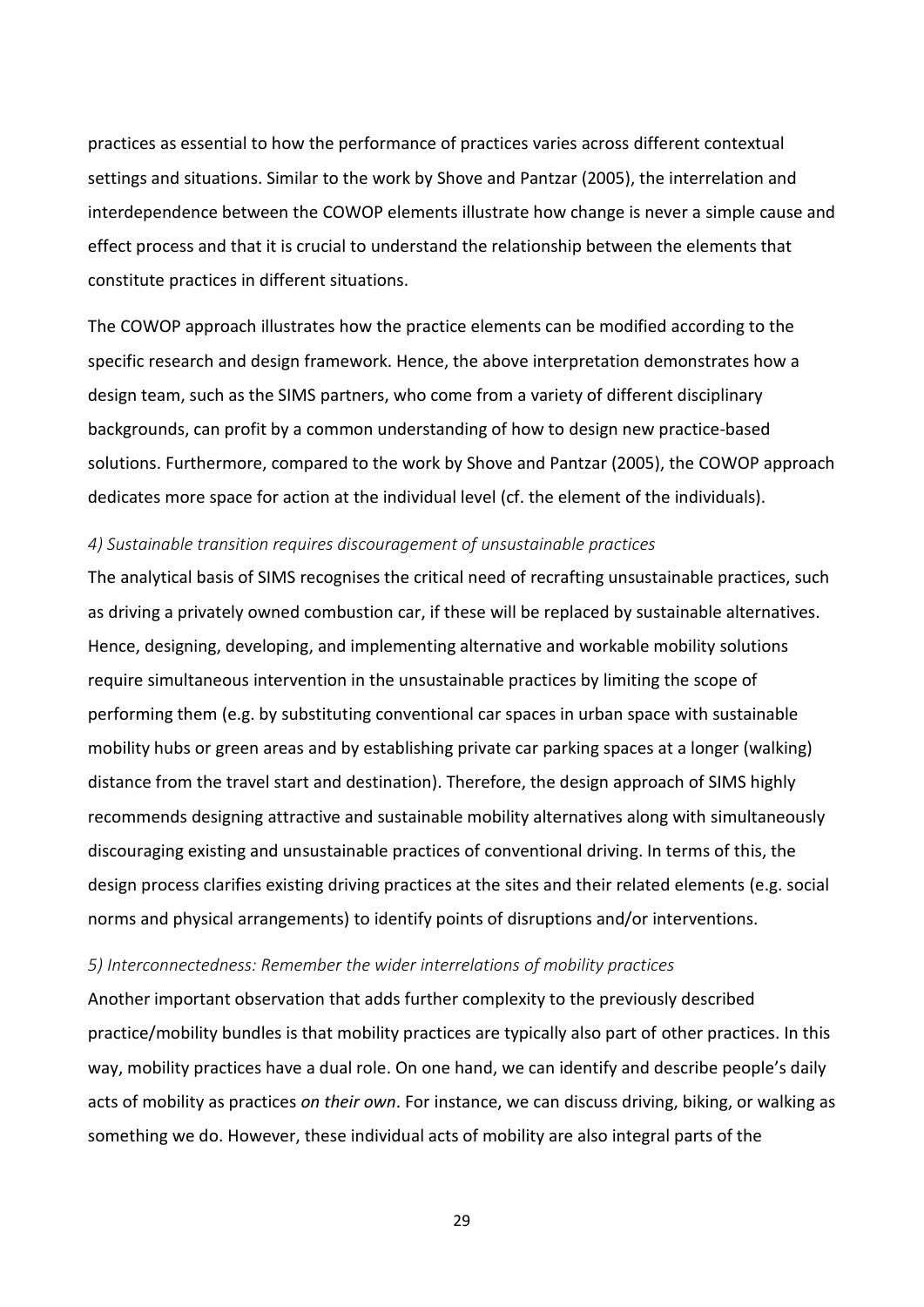performance of numerous other everyday practices, such as working (getting to work or using the car during work), shopping (e.g. driving to the local supermarket and bringing goods home in the car), recreational activities (such driving to one's second home on weekends), etc. The latter aspect of mobility practices is important to consider when designing alternative mobility solutions for driving because, today, many everyday practices are dependent on cars and driving for their successful performance.

All of this relates to the point made by Spurling et al. (2013) regarding the practice-intervention strategy of changing how practices interlock. Thus, the focus of practice interventions should include a critical examination of the present infrastructures and institutions, which influence where and when practices take place, to develop new infrastructures and institutions that imply less need for transport and/or make it possible to cover this need through alternatives to resource-intensive modes of transport such as the car.

It is evident that such design strategies need to work over longer time scales because changing institutions and infrastructures involves a wide spectrum of actors and considerable effort. This makes it challenging to apply such strategies in one separate project like SIMS. However, the acknowledgement of the interconnectedness of mobility practices plays a role in two ways. First, it is important to consider interconnectedness "a given fact" when designing SIMS solutions that can be attractive alternatives to car-based transport. These alternatives should ideally incorporate the needs related to the variety of everyday practices and their related practice/mobility bundles of the citizens, such as shopping, picking up children, working, etc. Second, we also challenge some of the institutional and infrastructural elements of everyday practices and their related transport needs through social and physical interventions at the sites, which also involves discussions of the future visions for sustainable mobility in cities (cf. WP5, *Visions on integrated, sustainable and smart mobility*).

#### *6) How to design for the unknown future?*

The (networked) urban mobilities are changing continuously. Some changes happen very quickly, such as the recent surge in sharing schemes with micro-scooters in many cities, including Copenhagen, and the rise in the peer-to-peer ride-sharing services of Uber a few years ago. These types of changes often attract considerable public attention. Other changes are much slower, such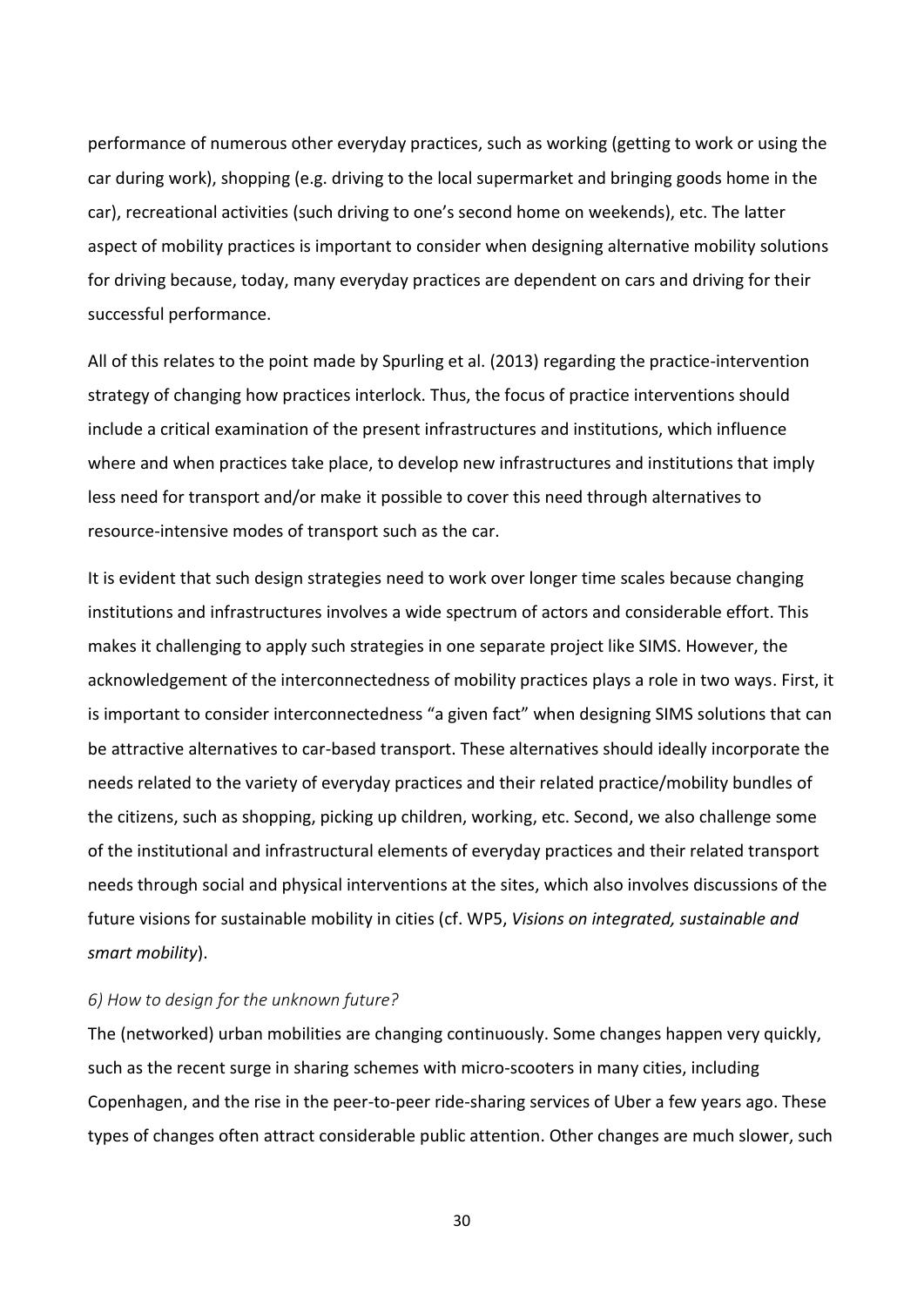as the transition from combustion-engine cars to electric vehicles. When designing sustainable solutions for future mobilities in cities, it is a basic condition and key challenge that the future is unknown. The answer to this is not to try to predict the future but instead to identify current socio-technical development trends within urban mobilities. We have identified three such trends (electric, shared, and autonomous mobilities) in the previous sections. In addition, we have identified Mobility-as-a-Service (MaaS) as an overall concept for developing sustainable mobility solutions.

These trends are not "set in stone" or developed as if they follow some kind of "law of nature". In contrast, the trends are the outcome of specific paradigms, ideas, norms, technological developments, political struggles, and power balances/imbalances of the present societies. In this way, the future paths of these trends are to be co-constructed through the active involvement of many actors. In relation to this, it is a strength of SIMS to have a variety of actors within the urban mobility field represented in the project.

In relation to creating a future sustainable mobility system for cities, it is of particular importance to create a reflexive and experimental approach that trials various alternative routes to study the positive and negative implications of alternative mobility solutions. In addition, it is important to conceptualise the approach across various solutions and to broaden the perspective to also include institutions and infrastructure (including spatial planning). This type of approach is at the centre of the sustainable mobility planning (SMP) paradigm, which also informs the approach of SIMS.

*Final conclusions on the analytical design implications of practice theories and mobility studies* Linking the epistemes of practice theory with mobilities and planning studies to study the transition toward sustainable innovative mobility solutions holds several analytical implications. More specifically, SIMS combines the perspectives of practice theory with the theories of networked urban mobilities to improve the potential of developing MaaS-oriented solutions.

A key theoretical basis for SIMS is that mobility practices always need to be interpreted in relation to the specific related everyday practices. For example, it does not make sense to discuss one driving practice or one bicycling practice; many variants of driving, biking, walking, etc., exist. Throughout the site interventions (testing developed SIMS solutions), SIMS develops qualitative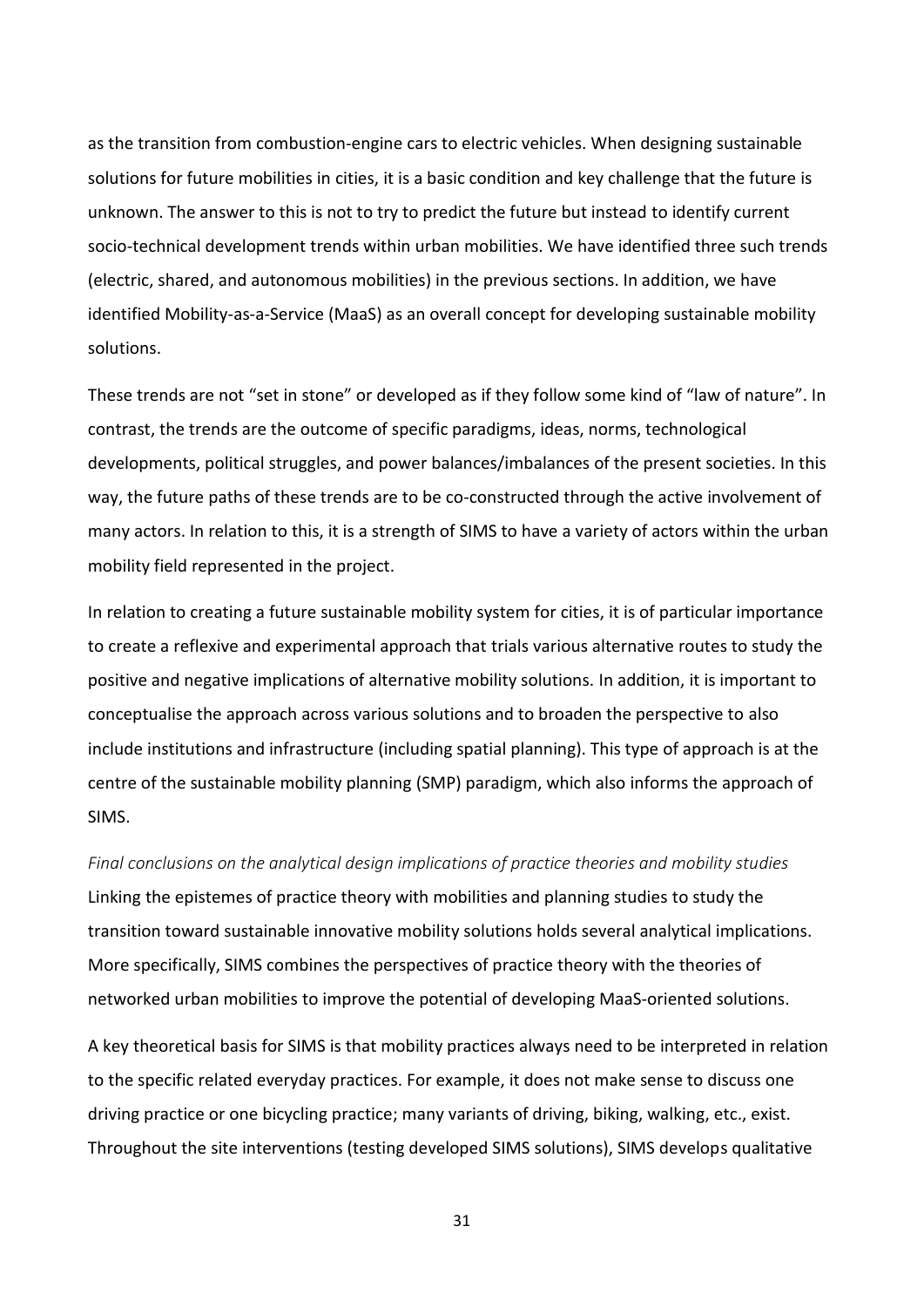interpretations based on citizens' experiences in integrating MaaS solutions into their everyday lives. This analytical framework provides the basis for our understanding of the connections between mobilities, everyday life, social practices, and systemic conditions. Particularly, the analytical statements outlined above (1 to 6) will inform the design of the SIMS solutions. With the outlined analytical framework, we conclude this report by presenting the overall approach to the design process in SIMS.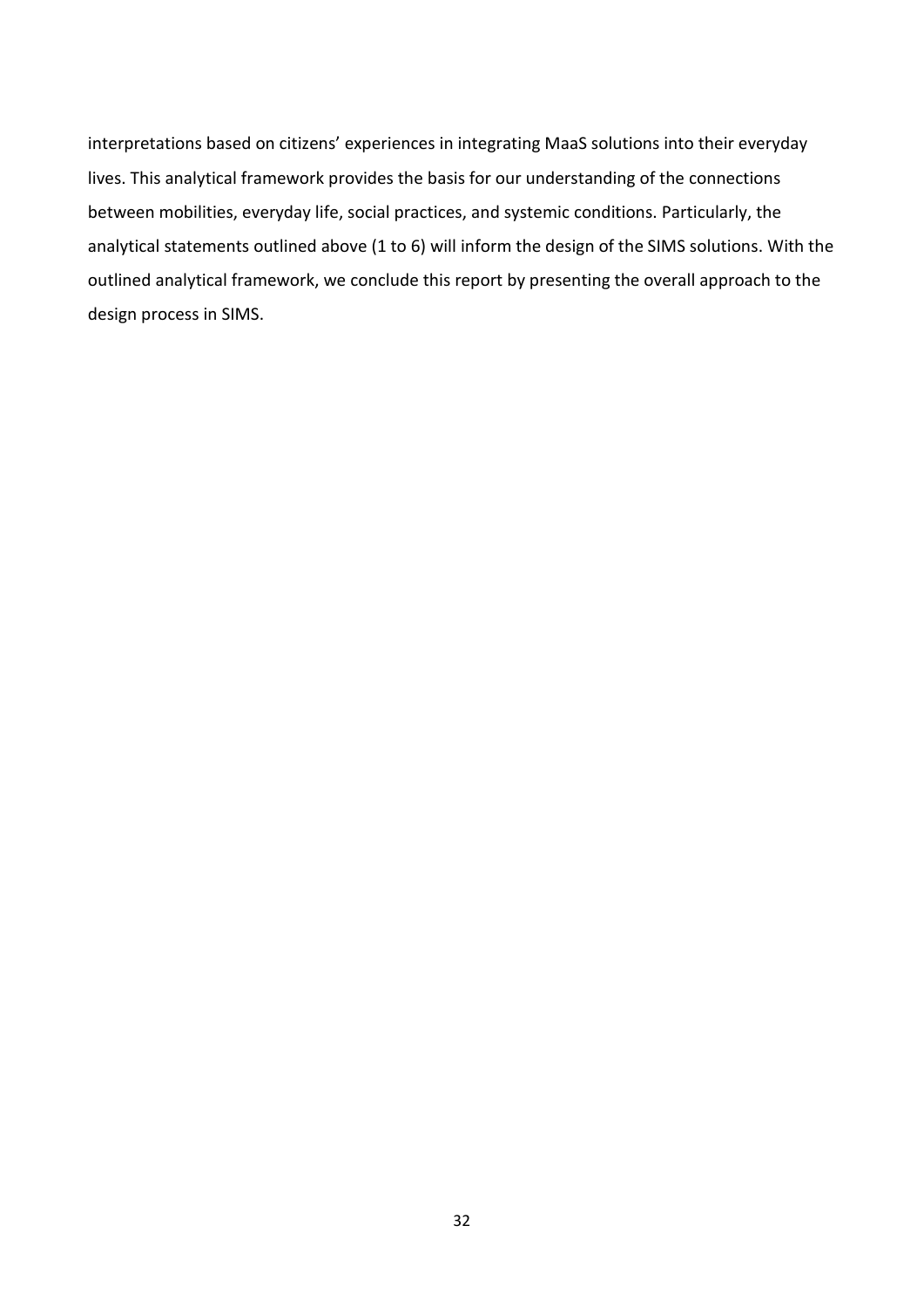## <span id="page-32-0"></span>Chapter 4: The design process

An essential part of the SIMS project is the development of smart mobility solutions to be trialled at the three intervention sites. This is done throughout the first two years of the project in relation to WP2 and WP3. It is no trivial task to design workable mobility solutions that are tailored to the local neighbourhood and the needs and practices of the users while integrating different mobility modes and mobility operators. Thus, the design of the solutions depends on detailed knowledge about everyday mobility practices and the local sites and the close collaboration between the SIMS partners on the conceptual and practical designing of the solutions.

Given this, it is important to carefully consider how to organise and facilitate the design process from the very first conceptualisation of the possible design ideas to the final realisation of the SIMS solutions to be trialled for one year at the three sites. It should be a recurrent activity throughout the design process to reflect on how the work and collaboration are proceeding, including identifying possible risks or challenges and how these might be addressed. In this chapter, we will first outline our approach to the design process (next section), which is then followed by detailing the design phases of the SIMS project (Section 4.2).

### <span id="page-32-1"></span>4.1 The design process approach of SIMS

The SIMS project adopts a middle-ground position between the design traditions of *user-centred design* and *participatory design research* (Sanders and Stappers 2008, 2014). In both traditions, the *user* of a new product or service (the outcome of a specific design process) is the focal point that guides the design process. However, a key difference between the two traditions is *how* the (prospective) user is represented or integrated into the design process. Thus, in user-centred design approaches, the user is typically not directly involved in the design process but is typically represented through the results of studies that are conducted by researchers to uncover the experiences, needs, or habits of the users. In this way, even if the user is placed at the centre of the design process, this is done through treating the user as a (research) subject. For this reason, the design processes of user-centred approaches are also often led by research. Opposite this, the prospective user is instead "invited" to take part in the design processes within participatory design research approaches (i.e. the user is understood as a partner or *co*-designer). Often (but not always), processes within this tradition are led by design, which means that, in addition to the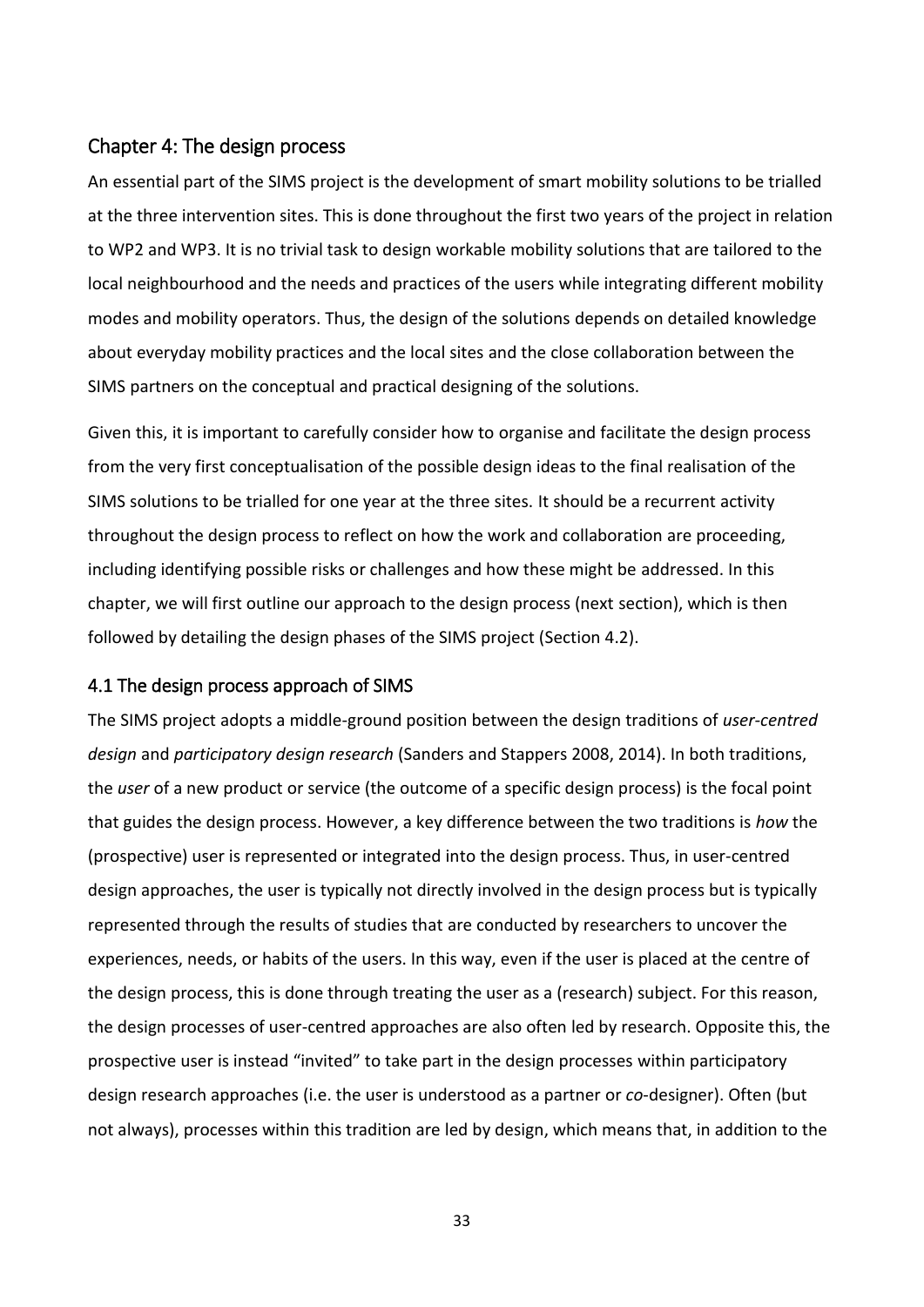designers and researchers, they involve a broad range of actors or roles relevant to the design process to achieve "creative acts of making":

*Designers* creating probe packages, *respondents* creating interpretations of its ambiguous questions and answering them, *design researchers* making generative toolkits, *participants* using these toolkits to make expressive artefacts and discussing those, and *codesigners* creating and evaluating prototypes, often in iterative cycles. (Sanders and Stappers 2014, 6; emphasis added)

By drawing on the design traditions of user-centred design and participatory design research, SIMS acknowledges the importance of designing mobility solutions that are tailored to the specific practices and needs of the citizens living or working within the three neighbourhood sites in SIMS. However, by adopting a middle-ground position between the two design traditions, we want to include the users (citizens) to some extent as active co-designers of the solutions. That said, we also decided to anchor the design process in existing and new research knowledge about the specific sites and on everyday mobility practices in general. In this way, the design process of SIMS is primarily led by research, with the prospective users of the mobility solutions playing roles as both subjects (for research and mapping activities) and partners in specific situations. The users will act in the latter role as partners and co-designers in focus group/workshop discussions of the initial outlines of the SIMS mobility solutions and through the trial of the solutions during the site interventions.

#### *Design phases*

One of the approaches within the participatory design tradition is *co-designing* (Sanders and Stappers 2008, 2014), which is a design-led approach that actively involves a wide range of actors and roles in the design process. Sanders and Stappers (2014) describe the process of co-designing as an interactive development, which typically moves through four successive phases called predesign, generative, evaluative, and post-design. A design process is initiated by a *pre-design phase*, in which the focus is on understanding people's experiences in the context of their lives. The aim of this phase is to uncover the needs, problems, or dreams of the users and their contexts, which can be made the centre of the following co-designing of solutions or other improvements. As presented by Sanders and Stappers, this is a phase that is often biased towards being led by the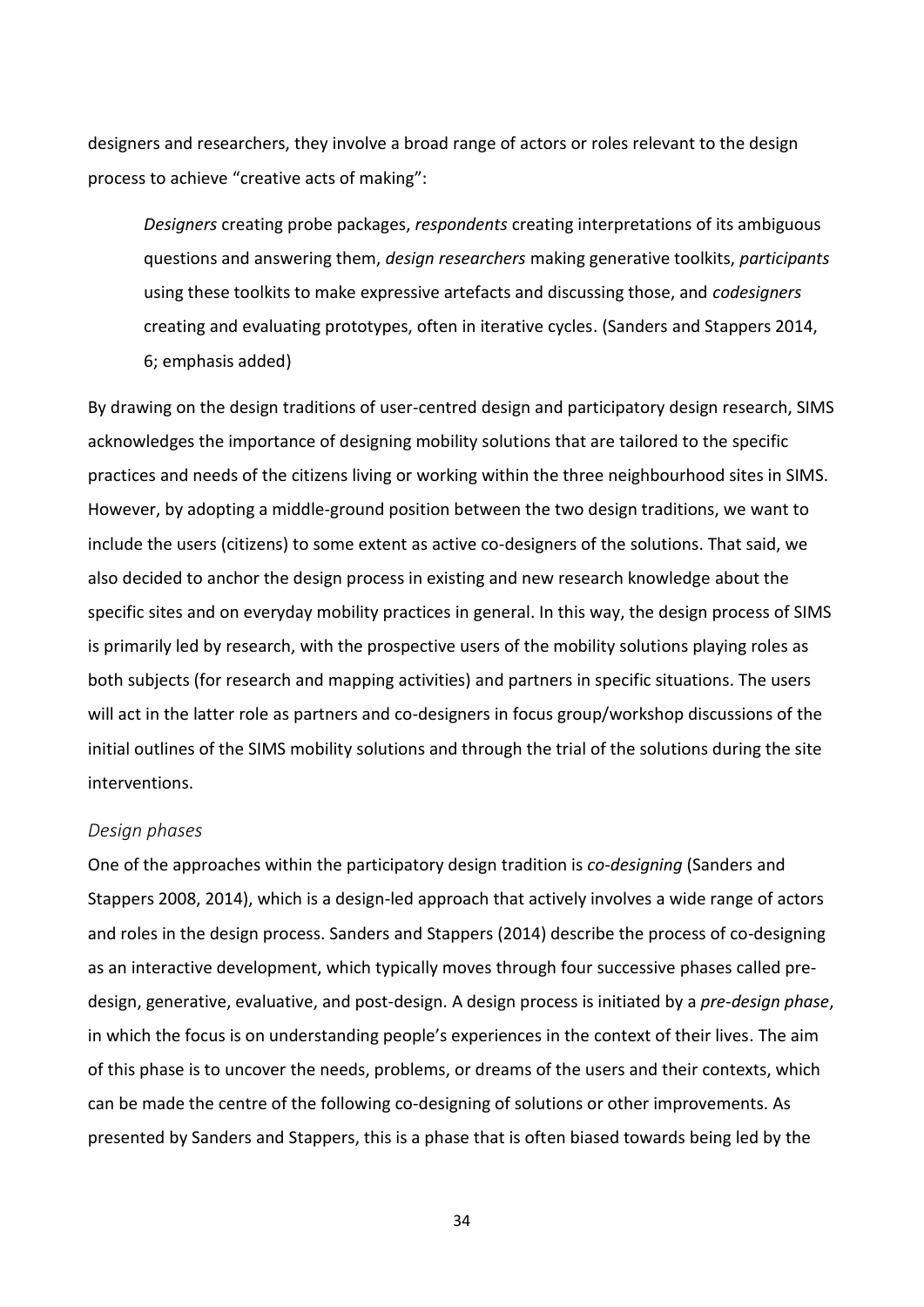designers and researchers, with a less active role assigned to the users. However, this changes with the next phase, the *generative phase*, in which the goal is to produce insights, ideas, and concepts that may then be designed and developed (as part of the same phase). This is typically an iterative process involving the development of many ideas and opportunities, which are gradually focused on one or a few specific design ideas. In the co-designing approach, the generative phase involves active participation by several actors (including the users), often as co-producers of ideas and concepts, along with designers and researchers.

At some point, the co-creative design process leads to the identification of a design opportunity, which can be viewed as a closure of focus and discussions on one specific concept, idea, or solution. This is then the basis for developing one or more prototypes that can be trialled through the next design phase, the *evaluative phase*. The purpose of this phase is to assess the effect of the developed solutions (prototypes). The experiences from this phase can result in a number of further adjustments of the design before the final result (product) has been reached, which marks the point at which the designed item is put into use (the *post-design phase*). The key focus of the four phases is summarised by Sanders and Stappers as follows:

Pre-design research focuses on the larger context of experience while post-design research looks at how people actually experience the product, service or space. Generative design research leads up to the design opportunity decision, and evaluative research takes place during the subsequent design development process. (2014, 10)

As mentioned, the generative design phase is characterised by an iterative and open-ended creation of ideas and solutions. Due to the open-ended character, Sanders and Stappers (2008) also term this the "fuzzy front-end" of the design process, which plays a key role because it is here that the key design decisions are made regarding the final design:

The front end is often referred to as 'fuzzy' because of the ambiguity and chaotic nature that characterize it. (…) The goal of the explorations in the front end is to determine what is to be designed and sometimes what should not be designed and manufactured. (p. 6-7)

In SIMS, the relevant design phases are pre-design, generative, and evaluative, while the fourth phase (post-design) follows after the completion of the project. Section 4.2 provides further details of the content of the different design phases in SIMS.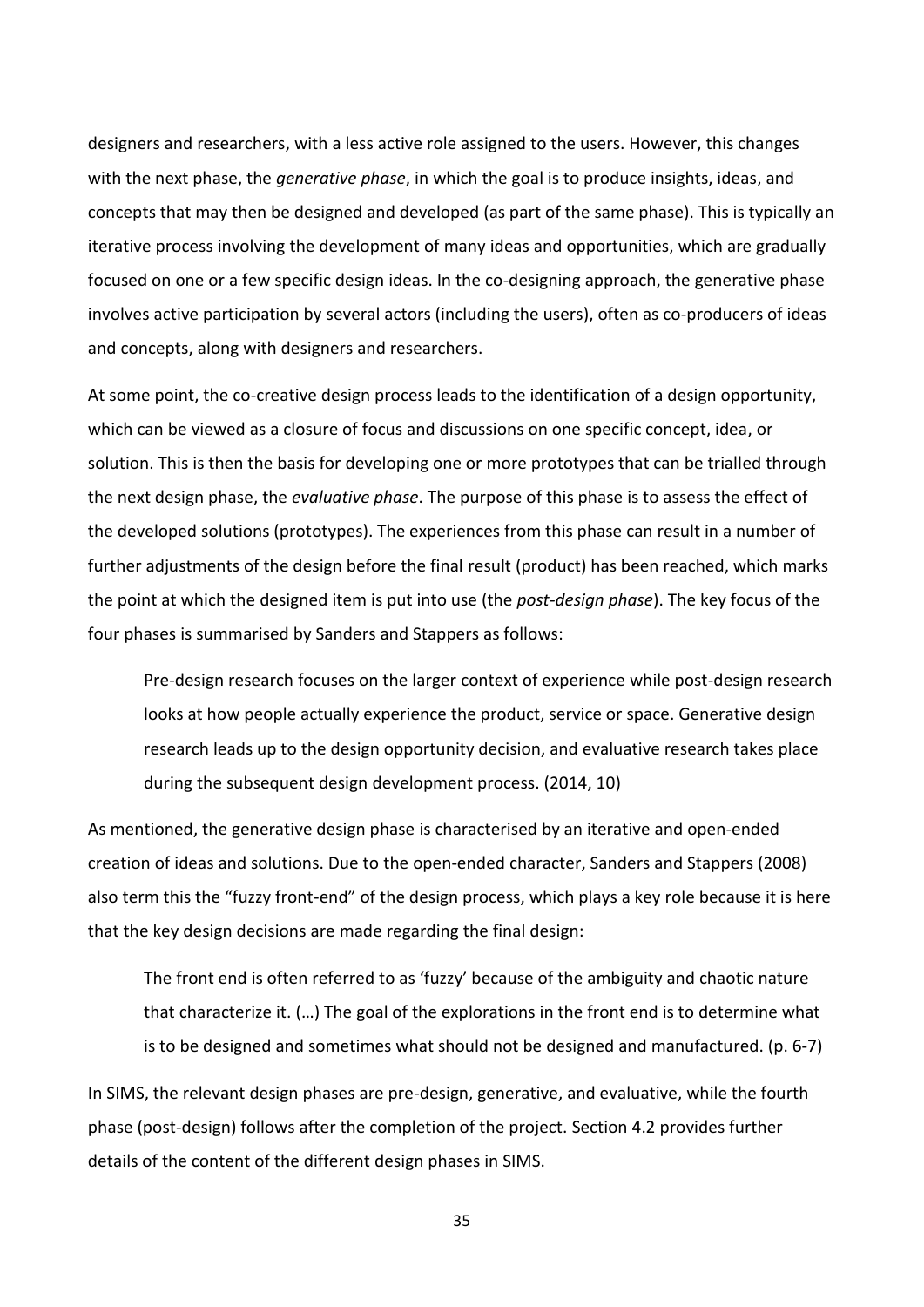#### *Design tools*

Various types of tools are assigned a key role within most participatory design approaches, including co-designing. Sanders and Stappers (2008; 2014) identify three types of tools that play different roles and are related to different design phases: probes, generative toolkits, and prototypes. Probes and generative toolkits are typically used within the pre-design and generative phases to generate instances of creative design thinking. While probes relate more to the expertled variant of co-designing, generative toolkits relate to the participatory variant in which the user is considered a co-producer of solutions.

Probes invite "people to reflect on and express their experiences, feelings and attitudes in forms and formats that provide inspiration for designers" (Sanders and Stappers 2014, 7). Probes are developed by designers and/or researchers with the specific aim of provoking or eliciting responses from the users. The reactions are then used to inspire the designers to make further improvements in the design. Probes can be many things, such as diaries, instructions, games, or scenarios. In comparison, generative toolkits invite much more active involvement of users and stakeholders. The toolkit typically consists of a number of components, such as pictures, words, shapes, and phrases, which are used by people "to make artefacts about or for the future" (p. 9). The toolkit is developed by the designers/researchers and is then used by people through facilitated workshops and so on. Whereas probes tend to be used in the pre-design phase (but not solely in this phase), the generative toolkits tend to be used in the generative design phase (but not solely in this phase).

The third type of tool, prototypes, is closely related to the evaluative design phase. Prototypes "are physical manifestations of ideas or concepts" and they "range from rough (giving the overall idea only) to finished (resembling the actual end result)" (Sanders and Stappers 2014, 9). The prototypes are made by the designers, and the idea is that they enable detailed feedback from users (and other stakeholders) through their active involvement with the prototypes.

As SIMS adopts a middle-ground position between more classical user-centred design approaches and participatory design approaches, SIMS draws on generative toolkits to a lesser extent. Generative toolkits are typically used in connection with the co-designing/participatory approach described above. Instead, more emphasis will be put on research-informed design processes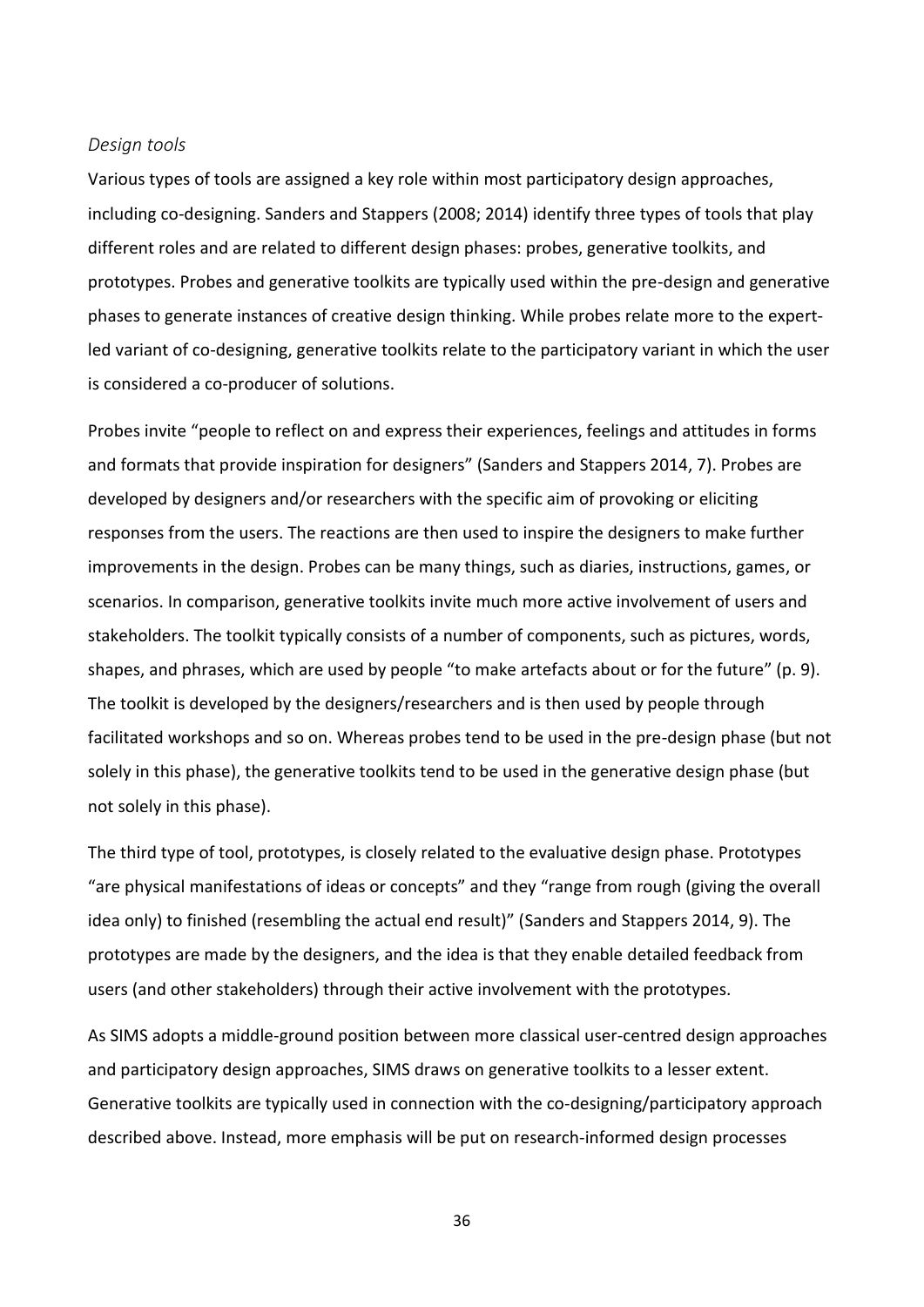involving probes. Finally, the prototype is key to the site interventions in SIMS (i.e. the evaluative phase of SIMS).

# <span id="page-36-0"></span>4.2 Overview of the design phases of SIMS

Based on the design approach outlined in Section 4.1, the key characteristics of the individual design phases of SIMS are presented in Annex 1. We will not go into detail on the content of the individual phases because the details can be found in Annex 1. However, it should be pointed out that the first two phases (pre-design and generative) are partly overlapping in time, which indicates that these two phases will be mutually inspiring to some extent.

The above outline of the SIMS design approach, including the details of the purpose, content, and methods applied in the specific phases in Annex 1, will guide the design work. If needed, the approach and phase descriptions will be updated on a recurrent basis to reflect important insights from the work on designing the SIMS mobility solutions. In this way, this framework should work as a practical tool to guide the design work of SIMS.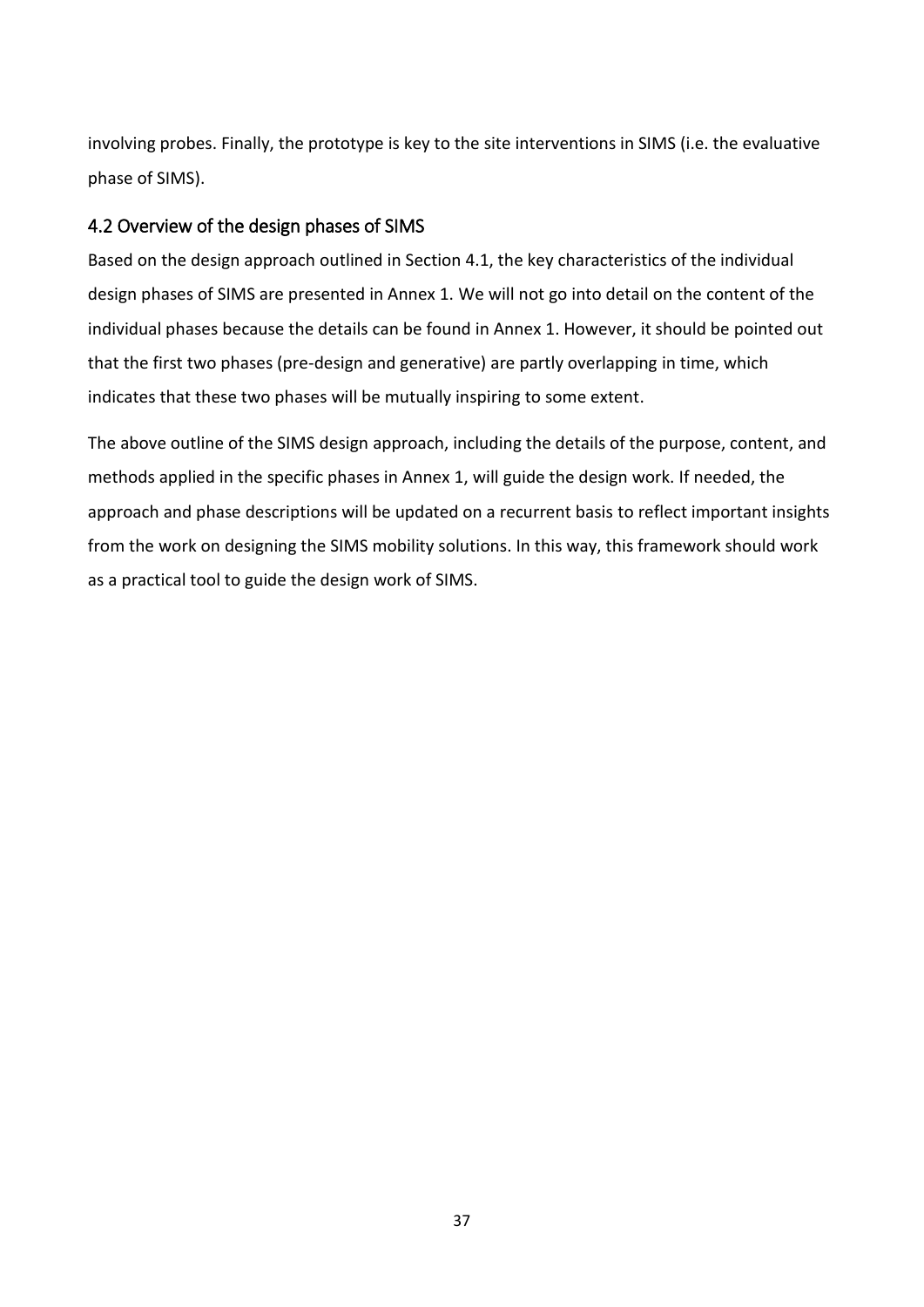# <span id="page-37-0"></span>**Literature**

Banister, D. (2008). The Sustainable Mobility Paradigm. *Transport Policy* 15(2): 73-80.

Canzler, W., V. Kaufmann, and S. Kesselring. (2008). Tracing Mobilities: An introduction. In Canzler, W., V. Kaufmann, and S. Kesselring (eds.): *Tracing Mobilities: Towards a Cosmopolitan Perspective*. Aldershot: Ashgate. 105-118.

Canzler, W., and A. Knie. (2016). Mobility in the Age of Digital Modernity: Why the Private Car Is Losing Its Significance, Intermodal Transport Is Winning and Why Digitalisation Is the Key. *Applied Mobilities* 1 (1): 56- 67.

Christensen, T. H. (2008). *Informations- og kommunikationsteknologi I familiens hverdag* [Information and communication technologies in the everyday life of families]. Ph.d.-afhandling. Lyngby: Institut for Planlægning, Innovation og Ledelse, Danmarks Tekniske Universitet.

City of Copenhagen. (2017). Analyse af Københavns Kommunes muligheder og udfordringer i forbindelse med udvikling af selvkørende køretøjer. Copenhagen: Teknik- og Miljøforvaltningen, Københavns kommune.

City of London. (2018). *Mayor's Transport Strategy*. London: Greater London Authority.

CONCITO. (2015). *Deleøkonomiens klimapotentiale*. Copenhagen: CONCITO.

Conley, J., and A. McLaren. (2012) *Car Troubles: Critical studies of automobility and auto-mobility.* Aldershot: Ashgate

Cresswell, T. (2006). *On the Move: Mobility in the Modern Western World*. Taylor & Francis

Danish Road Directorate. (2016). *MOTOBA – Baggrundsnotat*. Copenhagen: Danish Road Directorate.

Dennis, K., and J. Urry. (2009) *After the Car.* Cambridge: Polity

Entwistle, J. E., M. K. Rasmussen, N. Verdezoto, R. S. Brewer, and M. S. Andersen. (2015). Beyond the Individual: The Contextual Wheel of Practice as a Research Framework for Sustainable HCI. CHI '15 *Proceedings of the 33rd Annual ACM Conference on Human Factors in Computing Systems*. Seoul, Republic of Korea, April 18–23, 2015.

European Commission. (2017). Electrification of the Transport System – Studies and Reports. Directorate-General for Research and Innovation – Smart, Green and Integrated Transport. https://ec.europa.eu/newsroom/horizon2020/document.cfm?doc\_id=46372

Fagella, D. (2017). Self-Driving car timeline for 11 top automakers. *Venturebeat.com*

Frenken, k., and J. Schor. (2017). Putting the sharing economy into perspective. *Environmental Innovation and Societal Transitions* 23: 3-10.

Freudendal-Pedersen, M. (2009). *Mobility in daily life: Between freedom and unfreedom*. Surrey: Ashgate.

Freudendal-Pedersen, M., and S. Kesselring. (2018). Networked Urban Mobilities: An introduction. In Freudendal-Pedersen and Kesselring (eds.) *Exploring Networked Urban Mobilities*. London: Routledge.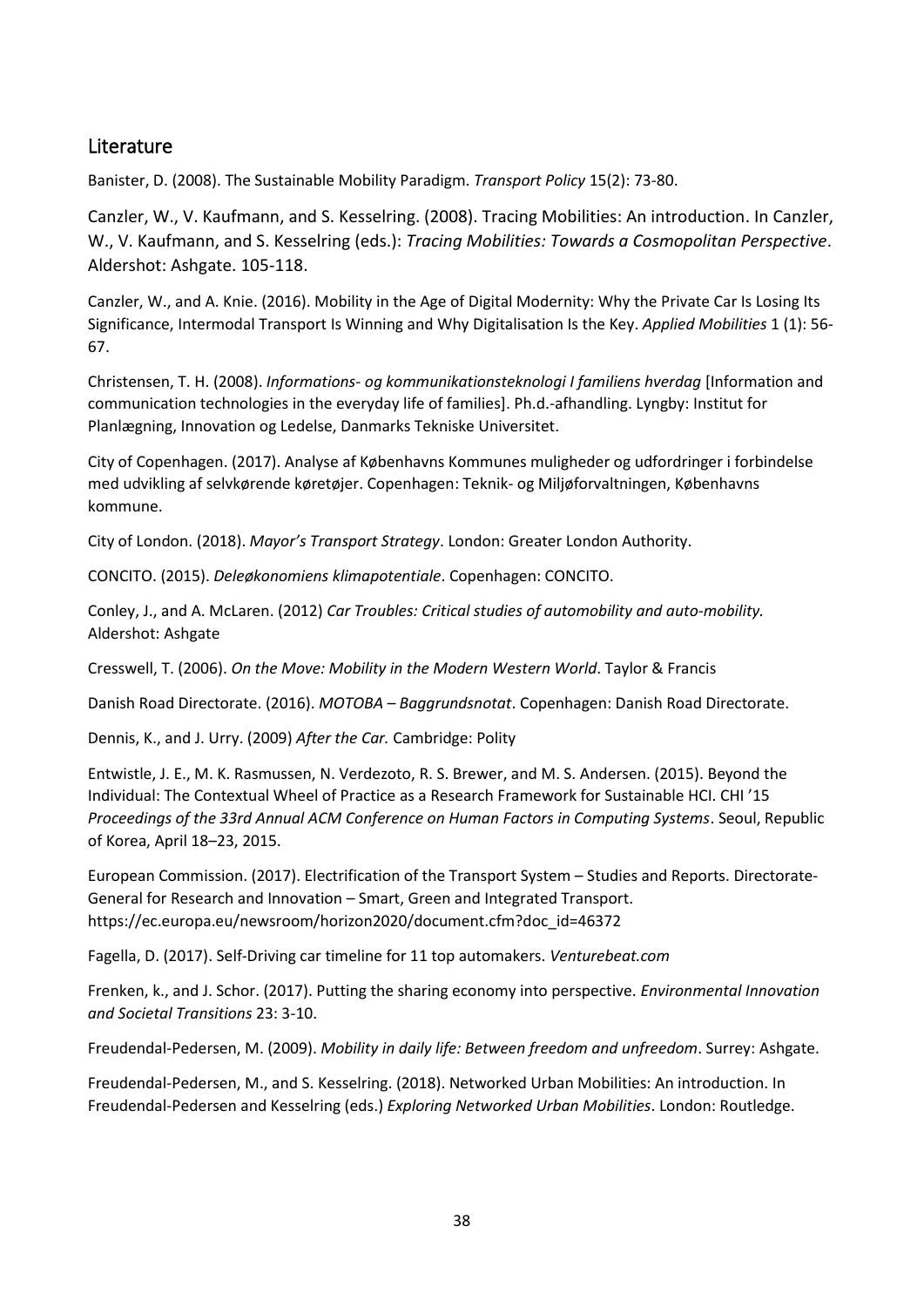Friis, F. (2016). Integrating Smart Grid Solutions within Everyday Life: A Study of Household Practices in Relation to Electric Vehicles and Time-of-Use Pricing. Aalborg: Aalborg Universitetsforlag. Ph.d.-serien for Det Teknisk-Naturvidenskabelige Fakultet, Aalborg Universitet.

Graham, S., and S. Marvin. (2001). *Splintering Urbanism: Networked Infrastructures, Technological Mobilities and the Urban Condition*. Routledge.

Gram-Hanssen, K. (2009). Standby Consumption in Households Analyzed with a Practice Theory Approach. *Journal of Industrial Ecology* 14 (1): 150–165.

Grieco, M., and J. Urry. (eds.) (2011). *Mobilities: New Perspectives on Transport and Society*. Ashgate Publishing, Ltd.

Grindsted, T. S., F. Leal, C. Jabbour, and A. Balogun. (Forthcoming). Promoting Sustainable Cities and Communities: The Role of Electric and Autonomous Transportation.

Hajer, M. (1999). Zero-Friction Society. Available online: https://www.rudi.net/books/11454 (accessed on 29 May 2014)

Hajer, M. (2016). On Being Smart about Cities: Seven Considerations for a New Urban Planning and Design. In Allen, A., A. Lampis, and M. Swilling (eds.): *Untamed Urbanism*. Oxon, NY: Routledge, pp. 50–63.

Halkier, B., and I. Jensen. (2008). The Social as Performativity – A Practice-theoretical Perspective on Analysis and Method. Danske Sociologi 19 (3): 49–68.

Hesselgren, M., M. Sjöman, and A. Pernestål. (2019). Understanding User Practices in Mobility Service Systems: Results from Studying Large Scale Corporate MaaS in Practice. *Travel Behaviour and Society*.

Ho, C. Q., D. A. Hensher, C. Mulley, and Y. Z. Wong. (2018). Potential Uptake and Willingness-to-pay for Mobility as a Service (MaaS): A Stated Choice Study. *Transportation Research Part A: Policy and Practice* 117: 302–318.

Jensen, O. B., M. Sheller, and S. Wind. (2015). Together and Apart: Affective Ambiences and Negotiations in Families. *Mobilities*, 10 (3): 363–382.

Jittrapirom, Peraphan, Valeria Caita, Anna-Maria Feneri, Shima Ebrahimigharehbaghi, Maria J. Alonso-Gonzales, and Jishnu Narayan. (2017). Mobility as a Service: A Critical Review of Definitions, Assessments of Schemes, and Key Challenges. *Urban Planning*, vol 2/2: 13–25.

Kester, J. (2018). Governing Electric Vehicles: Mobilizing Electricity to Secure Automobility, *Mobilities* 13 (2): 200–215.

Kornhauser, A. L. (2013). Smart Driving Cars: History and Evolution of Automated Vehicles. In *Florida automated vehicles summit 2013 TAMPA*. Florida.

Lamon, P., S. Kolski, and R. Siegwart.(2006). The SmartTer-a Vehicle for Fully Autonomous Navigation and Mapping in Outdoor Environments. In Proceedings of the 9th International Conference *Climbing Walknig Robots Support Technologies Mobile Machines*, New York, NY, USA, 4–7 January 2006.

Levitas, R. (2013). *Utopia as Method: The Imaginary Reconstitution of Society*, Palgrave Macmillan.

Ministry of Transport, Building and Housing. (2018). *Ekspertgruppen Mobilitet for Fremtiden – Afrapportering*. Copenhagen: Ministry of Transport, Building and Housing.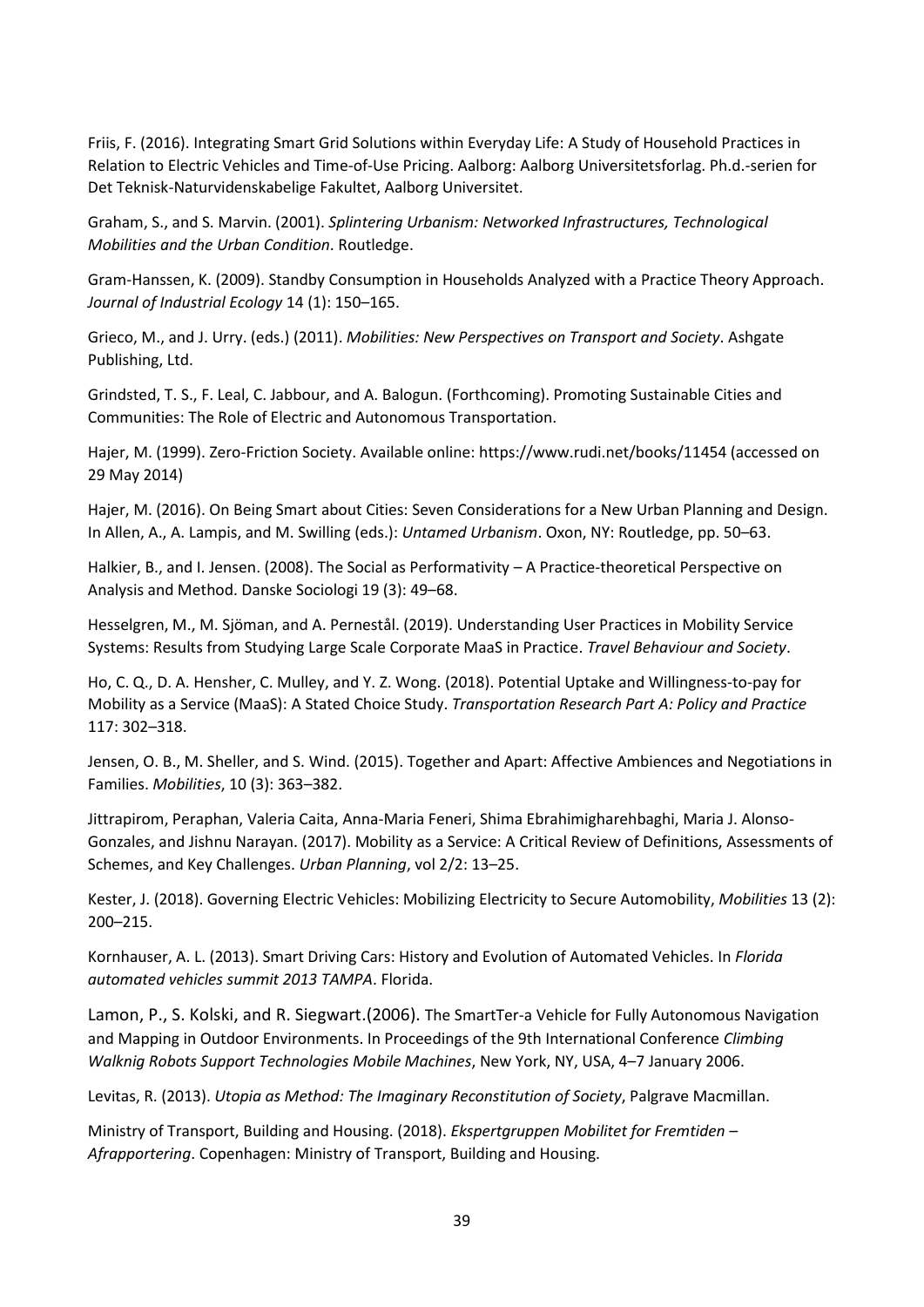QVARTZ. (2018). Mobility-as-a-Service – Strukturel analyse af digital infrastruktur. Afrapporting. https://www.trm.dk/da/publikationer/2018/mobility-as-a-service

Rambøll. (2019). Whimpact. Insights from the World's first Mobility-as-a-Service (MaaS) System. [https://ramboll.com/-/media/files/rfi/publications/ramboll\\_whimpact-2019.pdf?la=en](https://ramboll.com/-/media/files/rfi/publications/ramboll_whimpact-2019.pdf?la=en)

Reckwitz, A. (2002). Toward a Theory of Social Practices: A Development in Culturalist Theorizing. *European Journal of Social Theory* 5 (2): 243–263.

Regeringen (2017a). Strategi for vækst gennem deleøkonomi. Copenhagen: Erhvervsministeriet.

Regeringen (2017b). *Deleøkonomi i Danmark*. Copenhagen: Erhvervsministeriet.

Richardson, D. (2013). Electric Vehicles and the Electric Grid: A Review of Modeling Approaches, Impacts, and Renewable Energy Integration. *Renewable and Sustainable Energy Reviews* 19: 247–254.

Rifkin, J. (2014). *The Zero Marginal Cost Society: The Internet of Things, the Collaborative Commons, and the Eclipse of Capitalism*. St. Martin's Press.

Sachs, W. (1992). *For Love of the Automobile: Looking Back into the History of Our Desires*. California: University of California Press.

Sanders, E.B.-N., and P.J. Stappers. (2008). Co-creation and the new landscape of design. *CoDesign* 4(1): 5- 18.

Sanders, E.B.-N., and P.J. Stappers (2014). Probes, toolkits and prototypes: three approaches to making in codesigning. *CoDesign* 10(1): 5-14.

Schatzki, T. (1996). *Social Practices. A Wittgensteinian Approach to Human Activity and the Social*. Cambridge: CUP.

Schor, J. B., and C.J. Fitzmaurice. (2015). Collaborating and connecting: The emergence of the sharing economy. In: Reizch, L.A., and J. Thøgersen (eds.): *handbook of research on sustainable consumption*. Chettenham: Edward Elgar Publishing.

Sheller, M., and J. Urry. (2006). The New Mobilities Paradigm. *Environment and Planning A* 38 (2): 207–226.

Shove, E., M. Watson, and N. Spurling. (2015). Conceptualising Connections: Energy Demand, Infrastructures and Social Practices. *European Journal of Social Theory* 18: 274–287.

Shove, E. (2010). Beyond the ABC: Climate Change Policy and Theories of Social Change. *Environment and Planning A: Economy and Space* 42, 1273–1285.

Shove, E., and M. Pantzar. (2005). Consumers, Producers and Practices: Understanding the Invention and Reinvention of Nordic Walking. *Journal of Consumer Culture* 5 (1): 43–64.

Shove, E., M. Pantzar, and M. Watson. (2012). *The Dynamics of Social Practice: Everyday Life and How it Changes*. London: Sage.

Shove, E., and G. Walker. (2014). What Is Energy For? Social Practice and Energy Demand. *Theory, Culture and Society* 31 (5): 41–58.

Southerton, D. (2012). Habits, Routines and Temporalities of Consumption: From Individual Behaviours to the Reproduction of Everyday Practices. *Time & Society* 22 (3): 335–355.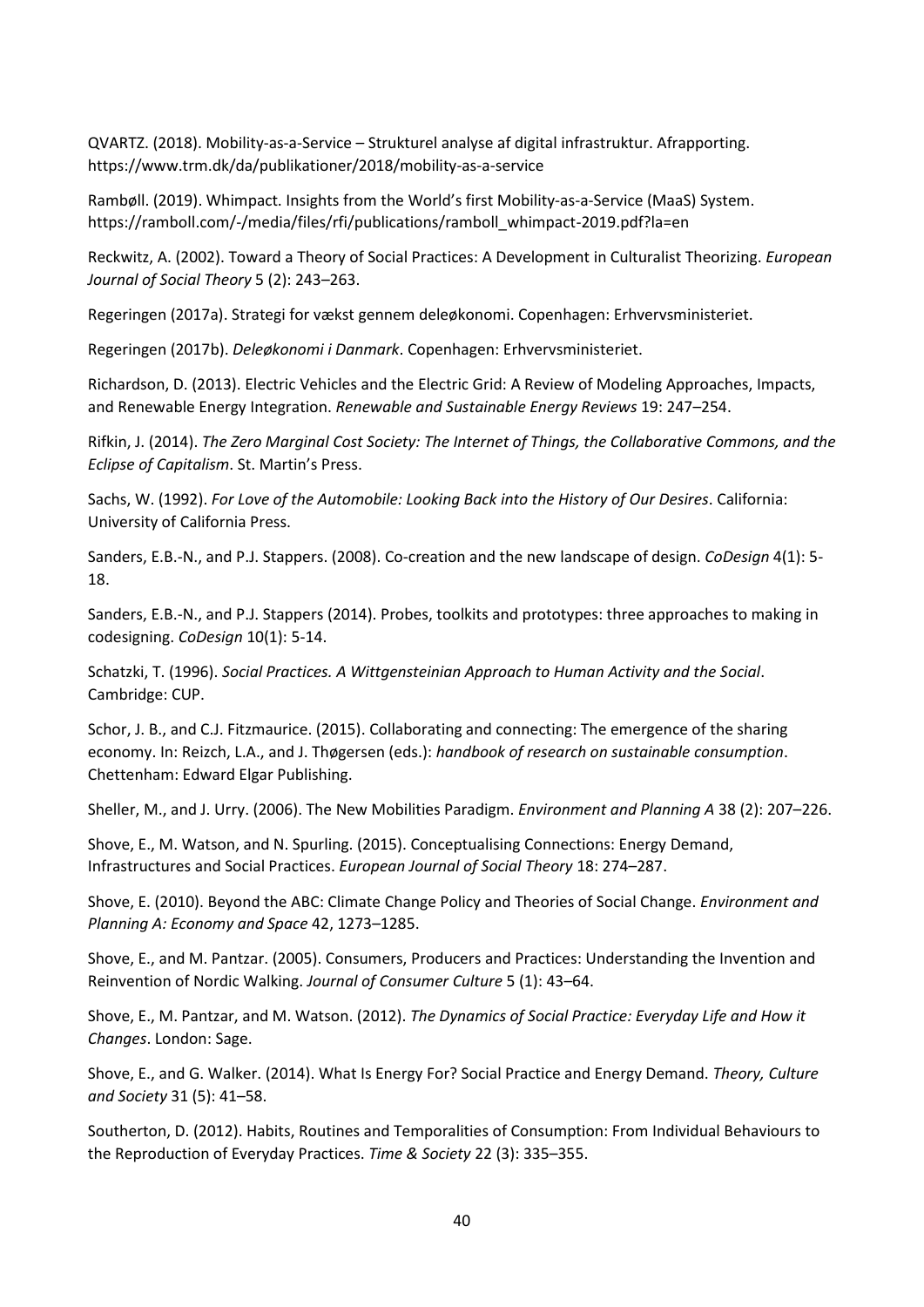Spurling, N., and A. McMeekin. (2015). Interventions in Practices: Sustainable Mobility Policies in England. In: Strengers, Y. and Maller, C. (eds.) *Social Practices, Interventions and Sustainability: Beyond Behaviour Change.* London: Routledge.

Spurling, N., A. McMeekin, E. Shove, D. Southerton, and D. Welch. (2013). Interventions in Practices: Reframing Policy Approaches to Consumer Behaviour, SPRG Report, www.sprg.ac.uk

Strengers, Y. (2013). *Smart Energy Technologies in Everyday Life – Smart Utopia?* Palgrave Macmillan, Basingstoke.

Tickell, A., and J. Peck. (2002). Neoliberalizing Space. *Antipode* 34: 380–404.

Urry, J. (2000). *Sociology beyond Society. Mobilities for the Twenty-first Century*. London: Routledge.

Urry, J. (2007). *Mobilities.* Cambridge: Polity Press.

Utriainen, Roni, and Markus Pöllänen. (2018). Review on Mobility as a Service in Scientific Publications. *Research in Transportation Business & Management* 27/2018: 15–23.

Warde, A. (2005). Consumption and Theories of Practice. *Journal of Consumer Culture* 5, 131–153.

Watson, M. (2012). How Theories of Practice Can Inform Transition to a Decarbonised Transport System. *Journal of Transport Geography* 24: 488–496.